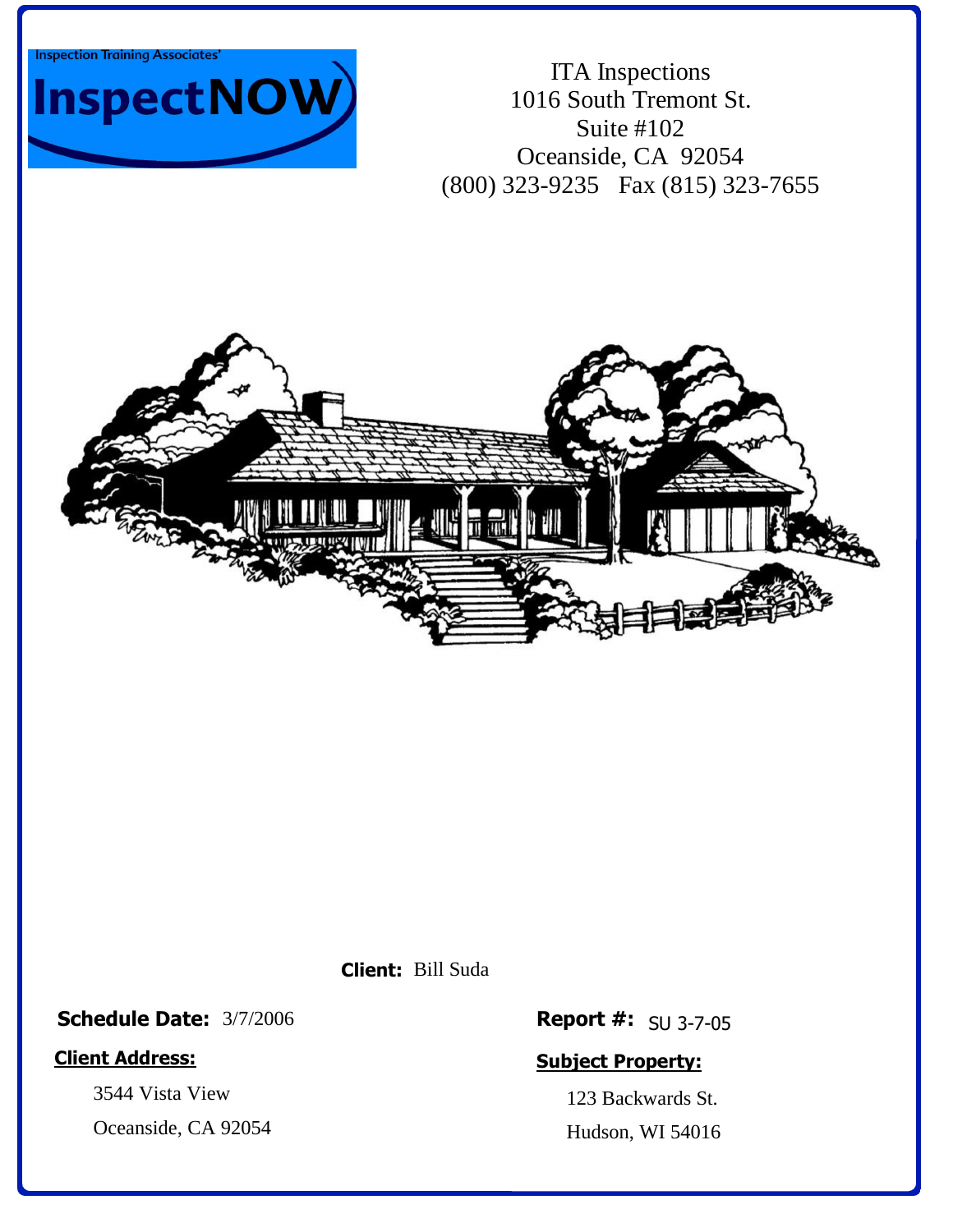

# **Page 2 ITA Inspections**

# **KEY TO THE INSPECTION REPORT**

# **Report # :** SU 3-7-05

The "Matrix" Report lists the systems and components inspected by this company. Items not found in this report are considered beyond the scope of this inspection, and should not be considered inspected at this time.

When "APPEARS SERVICEABLE" is checked it means that we did not observe conditions that would lead us to believe problems existed with this system or component. The item is capable of being used. Some serviceable items may, however, show wear and tear. Other conditions are checked, if applicable, in the body of the report.

SIGNIFICANTLY DEFICIENT SYSTEMS OR COMPONENTS will be identified as: Not functional / unsafe / worn / near end of lifespan. When in the inspector's opinion, an item is "significantly deficient", the reason will be checked within the body of the report. PLEASE READ THE ENTIRE REPORT FOR ALL ITEMS CHECKED.

NOTICE: This report contains technical information that may not be readily understandable to the lay person. Therefore, a verbal consultation with the inspector is a mandatory part of this inspection. If you choose not to consult with the inspector, this inspection company cannot be held liable for your understanding or misunderstanding of this report's contents. If you were not present during this inspection please call the office to arrange for your verbal consultation.

| <b>KEY TO THE INSPECTION REPORT</b>                                                                                                                                                                                      |
|--------------------------------------------------------------------------------------------------------------------------------------------------------------------------------------------------------------------------|
| * Items that have an asterisk next to them. This item or component warrants additional attention, repair or<br>monitorina.<br>(1) Items that have a (1) next to them. The Bracketed Numbers are defined as follows∕      |
| (1)<br>Recommend evaluation by a qualified licensed structural engineer / geotechnical engineer.                                                                                                                         |
| (2)<br>Recommend further review and repairs as needed by a qualified licensed contractor or specialty tradesman<br>dealing with that item or system.                                                                     |
| (3)<br>Recommend further review for the presence of any wood destroying pests or arganisms by qualified Pest<br>Inspector.                                                                                               |
| (4)<br>This item is a safety hazard - correction is needed.                                                                                                                                                              |
| (5)<br>Recommend upgrading for safety enhancement/This building may have been constructed before current safety<br>standards were developed.                                                                             |
| NOTICE: AN ABRIDGED VERSION OF THIS KEY IS PRINTED AT THE TOP OF EACH PAGE.<br>If you do not understand/how to read this report please contact our office.                                                               |
| I have read and understand the Key to the Matrix Inspection Report.<br>Representative/Agent's Initials<br><b>Client's Initials</b>                                                                                       |
| I agree to read the special "NOTICES" in each section of the report for further information concerning<br>the limitations of this inspection.<br>Chient's Initials ___________<br><b>Representative/Agent's Initials</b> |
| Present During The Inspection: (X) Client [X] Buyer's Agent [ ] Seller's Agent [ ] Seller [ ] Other:<br>INSPECTOR : Mitch Sudy                                                                                           |
| Inspection Date: 3/7/2006<br><b>Start Time: 9:00 am</b><br><b>Completion Time</b> 12:00 noon                                                                                                                             |
| The weather condition at the time of inspection was:                                                                                                                                                                     |
| Rainy Approximate temperature is 65 degrees.                                                                                                                                                                             |
| <b>Property Information:</b>                                                                                                                                                                                             |
| The subject propoerty inspected was a (an): Single Family<br># of units: $1$                                                                                                                                             |
| Approximate age of building: 40 yrs. stated by Buyer's agent<br>Approximate age of roof: 20 yrs. stated by Buyer's agent.<br>Additions / Alterations to: None                                                            |
| NOTICE: It is always wise to check with the building department for permit information, especially if additions or alterations are noted.                                                                                |
| IMPORTANT NOTICE TO THIRD PARTIES OR OTHER PURCHASERS: RECEIPT OF THIS REPORT BY ANY PURCHASERS OF<br>THIS PROPERTY OTHER THAN THE PARTY(IES) IDENTIFIED ON THE CONTRACT PAGE #1 IS NOT AUTHORIZED BY THE                |

**INSPECTOR. THE INSPECTOR STRONGLY ADVISES AGAINST ANY RELIANCE ON THIS REPORT. WE RECOMMEND THAT YOU RETAIN A QUALIFIED PROFESSIONAL INSPECTOR TO PROVIDE YOU WITH YOUR OWN INSPECTION AND REPORT ON THIS PROPERTY.**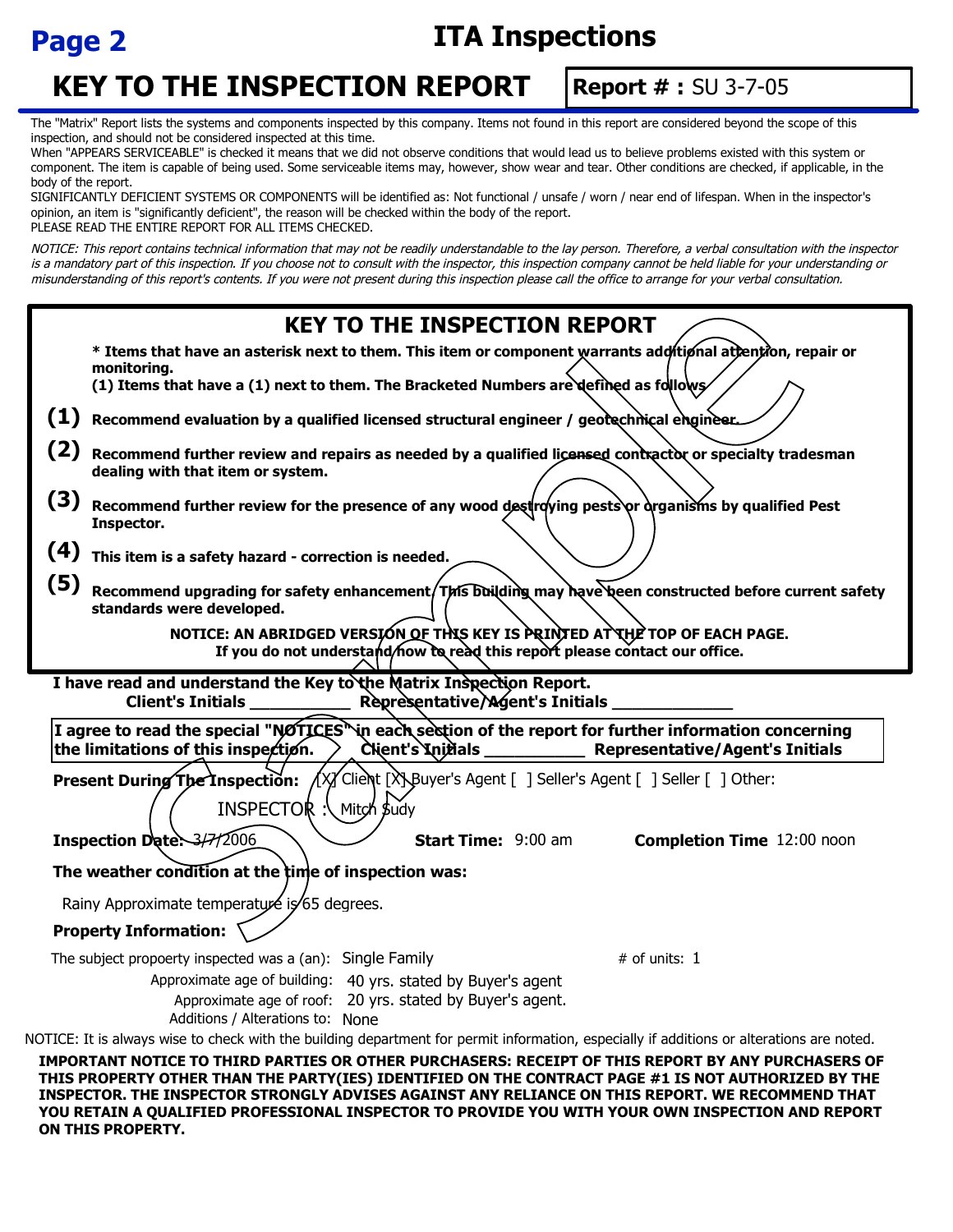| Page 3<br><b>GROUNDS</b>                                                                                                                                                                                                                                                                                                                                                                                                                                                                                                                                                                              |                                                                                                                                                                                                                                                                                                                                                                                                        | <b>Report #: SU 3-7-05</b>     |                                                   |  |
|-------------------------------------------------------------------------------------------------------------------------------------------------------------------------------------------------------------------------------------------------------------------------------------------------------------------------------------------------------------------------------------------------------------------------------------------------------------------------------------------------------------------------------------------------------------------------------------------------------|--------------------------------------------------------------------------------------------------------------------------------------------------------------------------------------------------------------------------------------------------------------------------------------------------------------------------------------------------------------------------------------------------------|--------------------------------|---------------------------------------------------|--|
| REPORT KEY - EVALUATIONS RECOMMENDED IN THE REPORT SHOULD BE COMPLETED PRIOR TO THE END OF THE CONTINGENCY PERIOD/TRANSACTION<br>(4) This item is a safety hazard - correction is needed<br>(1) Recommend evaluation by a structural engineer/geo-technical engineer<br><b>KEY:</b><br>(2) Recommended evaluation and repairs by a licensed contractor<br>(5) Upgrades are recommended for safety enhancement                                                                                                                                                                                         |                                                                                                                                                                                                                                                                                                                                                                                                        |                                |                                                   |  |
| (3) Refer to qualified termite report for further information                                                                                                                                                                                                                                                                                                                                                                                                                                                                                                                                         |                                                                                                                                                                                                                                                                                                                                                                                                        |                                | This item warrants attention/repair or monitoring |  |
| 01. Driveway                                                                                                                                                                                                                                                                                                                                                                                                                                                                                                                                                                                          | <b>Safety Hazard</b>                                                                                                                                                                                                                                                                                                                                                                                   |                                | [ ] Material: [X] Deterioration / Damage (2)      |  |
| [X] Near end of lifespan (2) [ ] Not functional (2) [ ] Not fully visible [ ] Eroded asphalt *<br>[ ] Maintenance / sealant needed * [ ] Evidence of poor drainage * [ ] Common cracks * [ ] Major cracks *<br>[ ] Surface raised * [ ] Surface settled * [ ] Trip hazards (5)<br>Comments: Recommend further evaluation and repairs as needed by a qualified professional based on visible conditions noted during<br>the inspection. (2) Evidence of poor drainage which can accelerate wear and deterioration. * Surface raised or settled, creates<br>trip hazard. (2)                            |                                                                                                                                                                                                                                                                                                                                                                                                        |                                |                                                   |  |
| 02. Sidewalks                                                                                                                                                                                                                                                                                                                                                                                                                                                                                                                                                                                         | <b>Safety Hazard</b>                                                                                                                                                                                                                                                                                                                                                                                   |                                | [ ] Materials: [ ] Deterioration A Qamage (2)     |  |
| [] Near end of lifespan (2) [] Not functional (2) [] Not fully visible * [X] Common cracks $\mathcal{V}$ [] Major cracks *<br>[ ] Surface raised * [ ] Surface settled * [ ] Trip hazards (5) [ $\pi$ Pod drainage / $\pi$ ppod slope *<br>Comments: The sidewalk appeared to be in serviceable condition at the time of the inspection. Exidence of poor drainage which can<br>accelerate wear and deterioration. *                                                                                                                                                                                  |                                                                                                                                                                                                                                                                                                                                                                                                        |                                |                                                   |  |
| 03. Retaining Walls                                                                                                                                                                                                                                                                                                                                                                                                                                                                                                                                                                                   | Repairs Recommended                                                                                                                                                                                                                                                                                                                                                                                    | [ ] Location(s) [ ] Material:  |                                                   |  |
|                                                                                                                                                                                                                                                                                                                                                                                                                                                                                                                                                                                                       | [X] Deterioration / damage [ ] Near end of lifespan [ ] Not functional $\bigcup$ Not full wisible * [ ] Common cracks *<br>[ ] Major cracks (1) [ ] Moisture penetration $*$ [ ] No drain alget openings $*$<br>Comments: Major cracks and displacement; recommend further evalvation by a stryctural or geotechnical engineer and repairs as<br>needed. (1) (2) *** See Picture 03 on Photos Page *** |                                |                                                   |  |
| 04. Patio                                                                                                                                                                                                                                                                                                                                                                                                                                                                                                                                                                                             | Appears Serviceable                                                                                                                                                                                                                                                                                                                                                                                    | Nocation(s)   Material:        |                                                   |  |
| [ ] Deterioration / Damage (2) [ ] Near end of lifespan (2) $\bigcup_{k}$ Not functional (2) [ ] Not fully visible *<br>[ ] Common cracks * [ ] Major cracks $(1)$ [ ] Stxtace raised * [ ] Surface settled * [ ] Trip hazards (5)<br>[ ] Evidence of poor drainage *<br>Comments: Recommend further evaluation and repairs as needed. (2) The patio surface was raised or settled creating a trip hazard.<br>(2) (4) The wood between the concrete is deteriorated creating a trip hazard. * (5)                                                                                                     |                                                                                                                                                                                                                                                                                                                                                                                                        |                                |                                                   |  |
| 05. Patio Cover                                                                                                                                                                                                                                                                                                                                                                                                                                                                                                                                                                                       | <b>Appears Serviceable</b>                                                                                                                                                                                                                                                                                                                                                                             |                                | [ ] Location(s): [X] Open design                  |  |
| [ ] Covered roof (see Roof page) [ ] beterioration / Damage (2) [ ] Near end of lifespan (2) [ ] Not functional (2)<br>[ ] Not fully visible *- [-J Lacks proper ditachment (2) [ ] Unsecure attatchment (2) [ ] Earth contact (3)<br>[ ] Moisture damage $(2)(3)$ [ ] Unable to determine active leakage<br>Comments: No additional comments.                                                                                                                                                                                                                                                        |                                                                                                                                                                                                                                                                                                                                                                                                        |                                |                                                   |  |
| 06. Decks/Porch                                                                                                                                                                                                                                                                                                                                                                                                                                                                                                                                                                                       | Appears Serviceable                                                                                                                                                                                                                                                                                                                                                                                    | [ ] Location(s): [ ] Material: |                                                   |  |
| [ ] Deterioration / Damage (2) [ ] Near end of lifespan (2) [ ] Not functional (2) [ ] Not fully visible<br>[ ] Common cracks * [ ] Major cracks (2) [ ] Deck on grade - framing not visible [ ] Deck appears unsound (1) (2)<br>[ ] Flashing not visible / improper (2) [ ] Lacks proper support (2) [ ] Settled away from structure *<br>[ ] Uneven steps / trip hazard (2) (4) [ ] Unable to determine active leakage * [ ] Evidence of poor drainage *<br>[ ] Boards / fasteners loose * (5) [ ] Surface uneven (2) (5) [ ] Trip hazard (2) (4) [ ] Railing:<br>Comments: No additional comments. |                                                                                                                                                                                                                                                                                                                                                                                                        |                                |                                                   |  |
|                                                                                                                                                                                                                                                                                                                                                                                                                                                                                                                                                                                                       |                                                                                                                                                                                                                                                                                                                                                                                                        |                                |                                                   |  |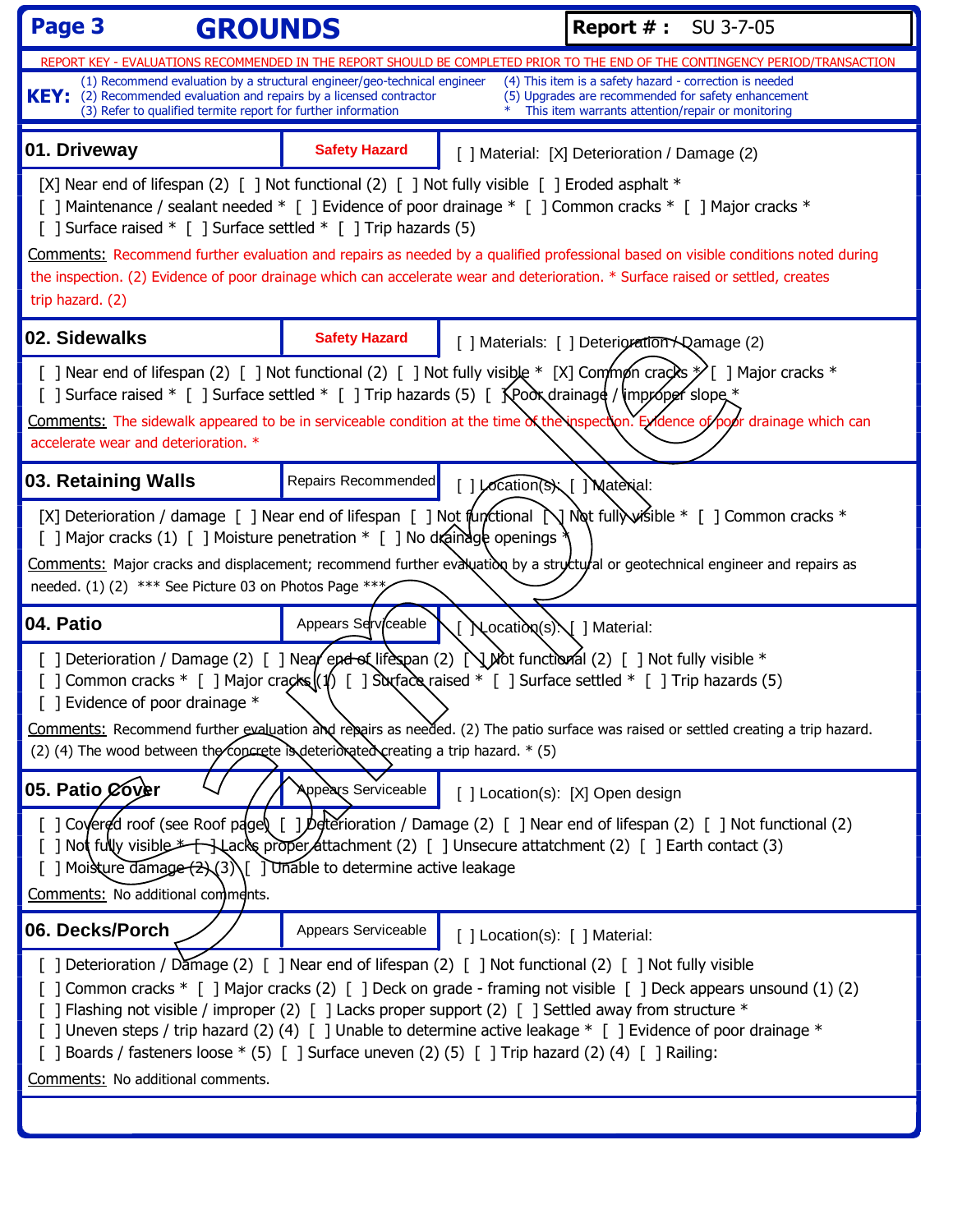| Page 3a<br><b>GROUNDS</b>                                                                                                                                                                                                    |                                 |                                 | <b>Report #: SU 3-7-05</b>                        |                                                         |
|------------------------------------------------------------------------------------------------------------------------------------------------------------------------------------------------------------------------------|---------------------------------|---------------------------------|---------------------------------------------------|---------------------------------------------------------|
| REPORT KEY - EVALUATIONS RECOMMENDED IN THE REPORT SHOULD BE COMPLETED PRIOR TO THE END OF THE CONTINGENCY PERIOD/TRANSACTION<br>(1) Recommend evaluation by a structural engineer/geo-technical engineer                    |                                 |                                 |                                                   | (4) This item is a safety hazard - correction is needed |
| KEY: (2) Recommended evaluation and repairs by a licensed contractor<br>(3) Refer to qualified termite report for further information                                                                                        |                                 | $\ast$                          | This item warrants attention/repair or monitoring | (5) Upgrades are recommended for safety enhancement     |
| 07. Fences & Gates                                                                                                                                                                                                           | Appears Serviceable             | [ ] Not Inspected [ ] Material: |                                                   |                                                         |
| [ ] Deterioration / Damage (2) [ ] Near end of lifespan (2) [ ] Not functional (2) [ ] Loose / rotten:<br>[ ] Broken / missing: [ ] Moisture damage [ ] Leaning [ ] Gate / latch needs repairs * [ ] Self closing device is: |                                 |                                 |                                                   |                                                         |
| Comments: The fencing was damaged at the time of the inspection.                                                                                                                                                             |                                 |                                 |                                                   |                                                         |
|                                                                                                                                                                                                                              | --- End of Category GROUNDS --- |                                 |                                                   |                                                         |
|                                                                                                                                                                                                                              |                                 |                                 |                                                   |                                                         |
|                                                                                                                                                                                                                              |                                 |                                 |                                                   |                                                         |
|                                                                                                                                                                                                                              |                                 |                                 |                                                   |                                                         |
|                                                                                                                                                                                                                              |                                 |                                 |                                                   |                                                         |
|                                                                                                                                                                                                                              |                                 |                                 |                                                   |                                                         |
|                                                                                                                                                                                                                              |                                 |                                 |                                                   |                                                         |
|                                                                                                                                                                                                                              |                                 |                                 |                                                   |                                                         |
|                                                                                                                                                                                                                              |                                 |                                 |                                                   |                                                         |
|                                                                                                                                                                                                                              |                                 |                                 |                                                   |                                                         |
|                                                                                                                                                                                                                              |                                 |                                 |                                                   |                                                         |
|                                                                                                                                                                                                                              |                                 |                                 |                                                   |                                                         |
|                                                                                                                                                                                                                              |                                 |                                 |                                                   |                                                         |
|                                                                                                                                                                                                                              |                                 |                                 |                                                   |                                                         |
|                                                                                                                                                                                                                              |                                 |                                 |                                                   |                                                         |
|                                                                                                                                                                                                                              |                                 |                                 |                                                   |                                                         |
|                                                                                                                                                                                                                              |                                 |                                 |                                                   |                                                         |
|                                                                                                                                                                                                                              |                                 |                                 |                                                   |                                                         |
|                                                                                                                                                                                                                              |                                 |                                 |                                                   |                                                         |
|                                                                                                                                                                                                                              |                                 |                                 |                                                   |                                                         |
|                                                                                                                                                                                                                              |                                 |                                 |                                                   |                                                         |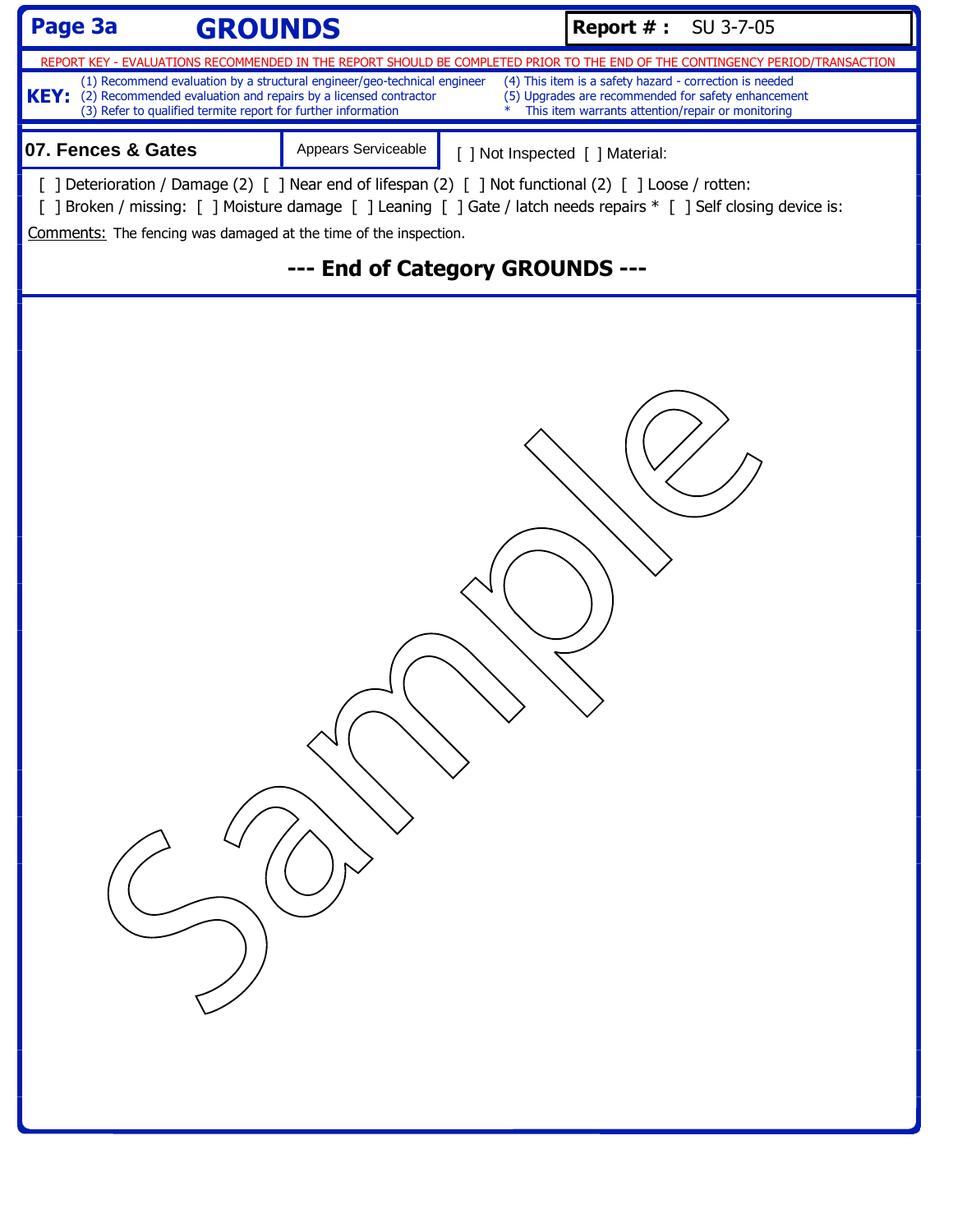| Page 4<br><b>EXTERIOR</b>                                                                                                                                                                                                   |                     | <b>Report #: SU 3-7-05</b>                                                                                                                                                                                                                                                                                                                                                                                                                                                                                                                                                                                                                  |
|-----------------------------------------------------------------------------------------------------------------------------------------------------------------------------------------------------------------------------|---------------------|---------------------------------------------------------------------------------------------------------------------------------------------------------------------------------------------------------------------------------------------------------------------------------------------------------------------------------------------------------------------------------------------------------------------------------------------------------------------------------------------------------------------------------------------------------------------------------------------------------------------------------------------|
| (1) Recommend evaluation by a structural engineer/geo-technical engineer<br><b>KEY:</b><br>(2) Recommended evaluation and repairs by a licensed contractor<br>(3) Refer to qualified termite report for further information |                     | REPORT KEY - EVALUATIONS RECOMMENDED IN THE REPORT SHOULD BE COMPLETED PRIOR TO THE END OF THE CONTINGENCY PERIOD/TRANSACTION<br>(4) This item is a safety hazard - correction is needed<br>(5) Upgrades are recommended for safety enhancement<br>This item warrants attention/repair or monitoring                                                                                                                                                                                                                                                                                                                                        |
| <b>08. Exterior Stairs</b>                                                                                                                                                                                                  | Repairs Recommended | [ ] Material: [ ] Location:                                                                                                                                                                                                                                                                                                                                                                                                                                                                                                                                                                                                                 |
| $\lceil \ \rceil$ Railing:<br>Comments: Openings in the railing balusters are too wide, creating a safety hazard. (2) (4)                                                                                                   |                     | [ ] Deterioration / Damage (2) [ ] Near end of lifespan (2) [ ] Not functional (2) [ ] Not fully visible<br>[ ] Moisture stains / damage (2) [ ] Earth contact * (3) [ ] Uneven rise / run (2) (4) [ ] Improper / no landing (2) (4)                                                                                                                                                                                                                                                                                                                                                                                                        |
| 09. Exterior Walls                                                                                                                                                                                                          | Repairs Recommended | [ ] Structure: [ ] Wall Covering:                                                                                                                                                                                                                                                                                                                                                                                                                                                                                                                                                                                                           |
| [ ] Moisture stains / damage (2) (3) [ ] Damaged / cracked: [ ] Nailing defects *<br><b>Comments:</b> Moisture damage noted at the exterior walls at: Numerous locations. (2) (3)                                           |                     | [X] Deterioration / Damage [ ] Near end of lifespan (2) [ ] Not functional (2) [ ] Not fully visible<br>[ ] Common cracks * [ ] Major cracks (1) [ ] Cracks / openings need repairs (2) [ ] Soil contact * (3)<br>Notice: Wall insulation type and value is not verified* UFFI insulation or hazard are not identified* Conditions inside the wall cannot be judded / Lead testing is not performed*                                                                                                                                                                                                                                        |
| <b>10. Trim</b>                                                                                                                                                                                                             | Repairs Recommended | [ ] Material: $[X]$ Detexioration / damage $(2)$                                                                                                                                                                                                                                                                                                                                                                                                                                                                                                                                                                                            |
| [ ] Caulking / paint / finish needed * [ ] Flashing / trim damaged at:<br>Comments: Moisture damage noted at the eaves. (2) (3) *** See Picture 10 on Photos Page                                                           |                     | [ ] Near end of lifespan (2) [ ] Not functional (2) [ ] Not fully visible * [ ] Moisture stains / damage at (2)                                                                                                                                                                                                                                                                                                                                                                                                                                                                                                                             |
| 11. Chimney(s)                                                                                                                                                                                                              | Appears Serviceable | [ ] Locatiop \[ ] / Material:                                                                                                                                                                                                                                                                                                                                                                                                                                                                                                                                                                                                               |
| Comments: No additional comments.                                                                                                                                                                                           |                     | [ ] Deterioration / Damage (2) [ ] Near end of lifespan (2) [ ] Not functional (2) [ ] Not fully visible<br>[ ] Chimney / brick / mortar: [ ] Flashing is improper / not visible (2) [ ] Sparkscreen: 1 ] Raincap recommended *<br>[ ] Cracks and separations noted (2) [ ] Unlined flue (2) $(4)$ [ ] Cracks in chim ney cap (2) [ ] Ash dump door is:<br>Notice: The interior of the flue was not inspected at this time. We recommend that you retain a qualified chimney sincep to clean and evaluate the flue.*                                                                                                                        |
| 12. Sprinklers                                                                                                                                                                                                              | N/A                 | [ Not inspected * [ ] Automatic timers not tested *                                                                                                                                                                                                                                                                                                                                                                                                                                                                                                                                                                                         |
| [ ] Adjust spray away from: [ ] Areas of inadequate coverages<br>contingency.                                                                                                                                               |                     | [ ] Control box located at: [ ] Deterioration / Damage \2) [ ] Neakend of lifespan (2) [ ] Not functional (2)<br>[ ] Not vully visible [ ] Valve / head / line not functioning \[ ] Anti-siphon valve(s) needed *<br>Comments: This company does not inspect sprinklers; they are beyond the scope of the inspection. We recommend the owner<br>demonstrate their operation, explain timer operations/settings, etc., to all interested parties prior to the end of the<br>Notice: Underground pipes cannot be judged for breaks or possible root intrusions. Association-maintained systems are not tested. Grove systems are not tested.* |
| <b>13. Hose Faucets</b>                                                                                                                                                                                                     | Appears Serviceable | [ ] Not inspected * [ ] Frost Type:                                                                                                                                                                                                                                                                                                                                                                                                                                                                                                                                                                                                         |
| Comments: No additional comments.                                                                                                                                                                                           |                     | [ ] Winterized - not tested * [ ] Anti sighon valves: [ ] Deterioration / Damage (2) [ ] Near end of lifespan (2)<br>[ ] Not functional (2) [ ] Inoperative (2) [ ] Corroded * [ ] Leaking (2) [ ] Missing / broken handles *                                                                                                                                                                                                                                                                                                                                                                                                               |
|                                                                                                                                                                                                                             |                     |                                                                                                                                                                                                                                                                                                                                                                                                                                                                                                                                                                                                                                             |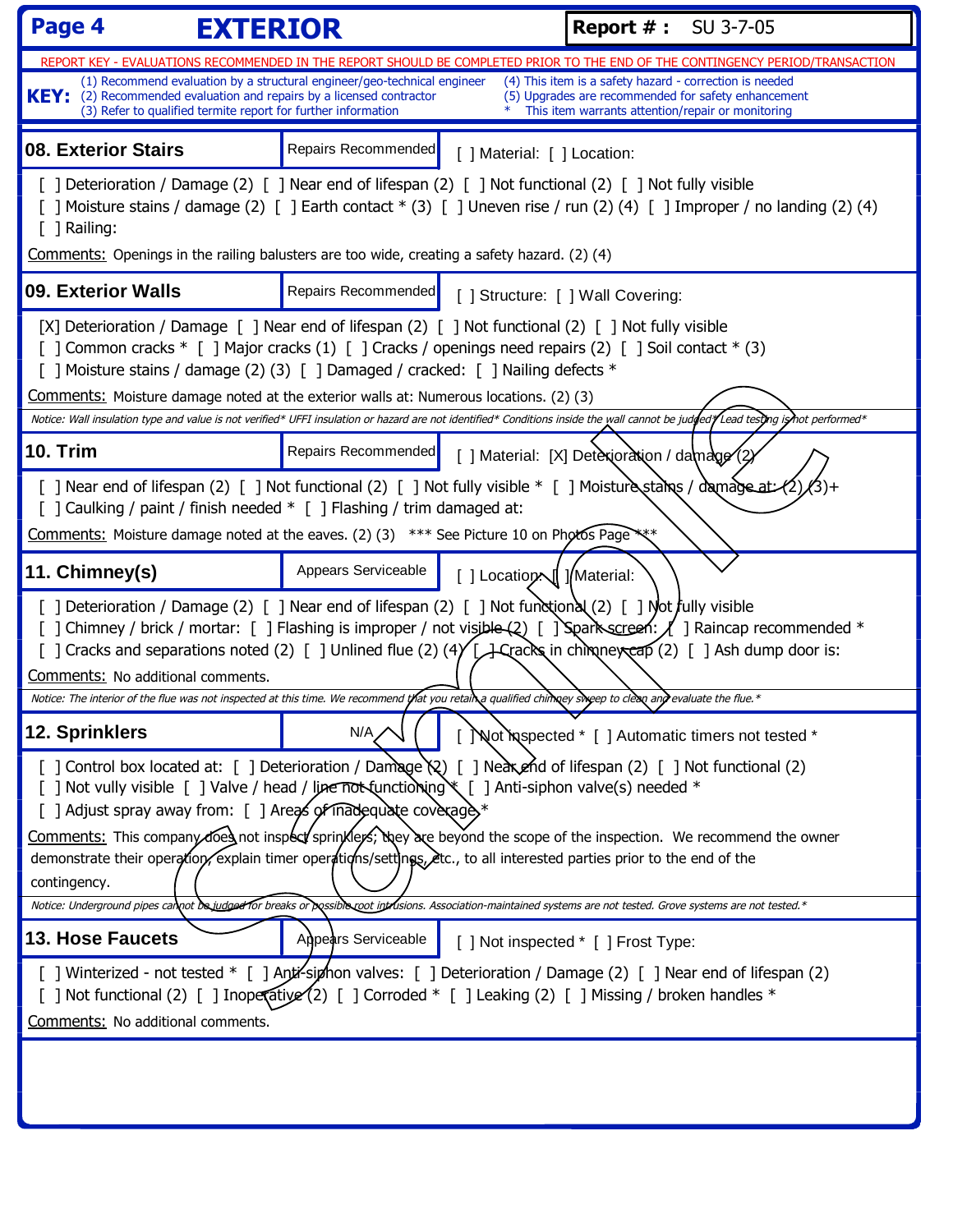| Page 4a<br><b>EXTERIOR</b>                                                                                                                                                                                                                                                                                             |                                  |        | <b>Report #: SU 3-7-05</b>                                                                                                                                                                                                                                                                           |  |  |
|------------------------------------------------------------------------------------------------------------------------------------------------------------------------------------------------------------------------------------------------------------------------------------------------------------------------|----------------------------------|--------|------------------------------------------------------------------------------------------------------------------------------------------------------------------------------------------------------------------------------------------------------------------------------------------------------|--|--|
| (1) Recommend evaluation by a structural engineer/geo-technical engineer<br>KEY: (2) Recommended evaluation and repairs by a licensed contractor<br>(3) Refer to qualified termite report for further information                                                                                                      |                                  | $\ast$ | REPORT KEY - EVALUATIONS RECOMMENDED IN THE REPORT SHOULD BE COMPLETED PRIOR TO THE END OF THE CONTINGENCY PERIOD/TRANSACTION<br>(4) This item is a safety hazard - correction is needed<br>(5) Upgrades are recommended for safety enhancement<br>This item warrants attention/repair or monitoring |  |  |
| <b>14. Gutters &amp; Downspouts</b>                                                                                                                                                                                                                                                                                    | Appears Serviceable              |        | [X] Full [ ] Partial [ ] None Installed                                                                                                                                                                                                                                                              |  |  |
| [ ] Deterioration / Damage (2) [ ] Near end of lifespan (2) [ ] Not functional (2) [ ] Not fully visible<br>[ ] Drains blocked [ ] Debris filled [ ] Gutter system rusted * [ ] Gutter system leaks (2)<br>[ ] Direct discharge away from building * [ ] Not draining properly * [ ] No secondary drain(s) on roof (2) |                                  |        |                                                                                                                                                                                                                                                                                                      |  |  |
| Comments: Owner stated gutters are new.<br>Notice: Gutters and subsurface drains are not water tested for leakage or blockage.* Regular maintenance of drainage systems is required to avoid water problems at the roof and                                                                                            |                                  |        |                                                                                                                                                                                                                                                                                                      |  |  |
| foundation.*                                                                                                                                                                                                                                                                                                           |                                  |        |                                                                                                                                                                                                                                                                                                      |  |  |
|                                                                                                                                                                                                                                                                                                                        | --- End of Category EXTERIOR --- |        |                                                                                                                                                                                                                                                                                                      |  |  |
|                                                                                                                                                                                                                                                                                                                        |                                  |        |                                                                                                                                                                                                                                                                                                      |  |  |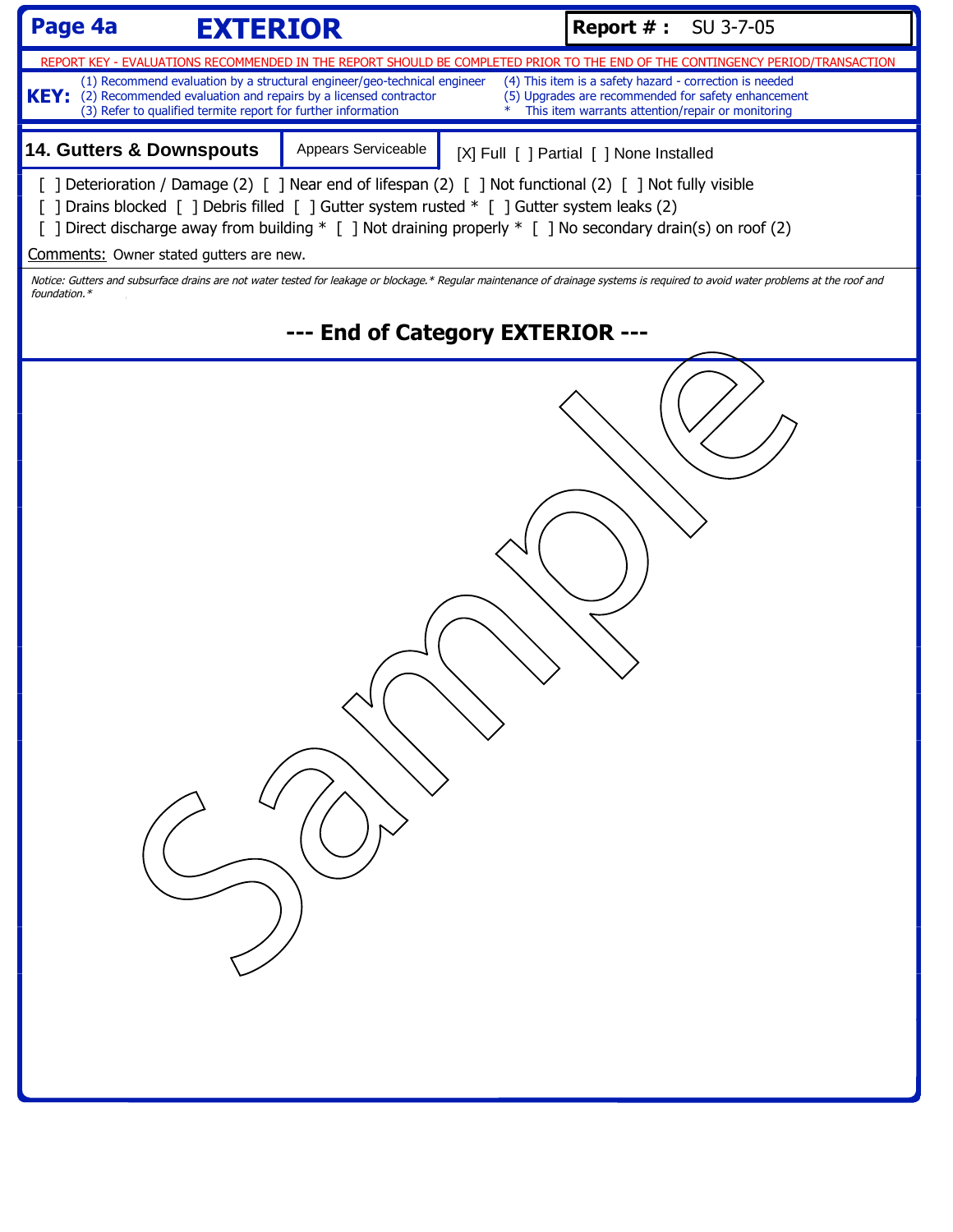| Page 5<br><b>FOUNDATION</b>                                                                                                                                                                                                                                                                                                                                                                                                                                                                                                                                                                                                                                                                                                                                 | <b>Report #: SU 3-7-05</b>                                                                                                                                                                                                                                                                                              |                                                                                                                                                                                                                                                                                                                                                                                                                              |  |  |
|-------------------------------------------------------------------------------------------------------------------------------------------------------------------------------------------------------------------------------------------------------------------------------------------------------------------------------------------------------------------------------------------------------------------------------------------------------------------------------------------------------------------------------------------------------------------------------------------------------------------------------------------------------------------------------------------------------------------------------------------------------------|-------------------------------------------------------------------------------------------------------------------------------------------------------------------------------------------------------------------------------------------------------------------------------------------------------------------------|------------------------------------------------------------------------------------------------------------------------------------------------------------------------------------------------------------------------------------------------------------------------------------------------------------------------------------------------------------------------------------------------------------------------------|--|--|
| REPORT KEY - EVALUATIONS RECOMMENDED IN THE REPORT SHOULD BE COMPLETED PRIOR TO THE END OF THE CONTINGENCY PERIOD/TRANSACTION                                                                                                                                                                                                                                                                                                                                                                                                                                                                                                                                                                                                                               |                                                                                                                                                                                                                                                                                                                         |                                                                                                                                                                                                                                                                                                                                                                                                                              |  |  |
| (1) Recommend evaluation by a structural engineer/geo-technical engineer<br>KEY: (2) Recommended evaluation and repairs by a licensed contractor<br>(3) Refer to qualified termite report for further information                                                                                                                                                                                                                                                                                                                                                                                                                                                                                                                                           |                                                                                                                                                                                                                                                                                                                         | (4) This item is a safety hazard - correction is needed<br>(5) Upgrades are recommended for safety enhancement<br>This item warrants attention/repair or monitoring                                                                                                                                                                                                                                                          |  |  |
| 15. Grading                                                                                                                                                                                                                                                                                                                                                                                                                                                                                                                                                                                                                                                                                                                                                 | Repairs Recommended                                                                                                                                                                                                                                                                                                     | [] Level Site [] Slope:                                                                                                                                                                                                                                                                                                                                                                                                      |  |  |
| [ ] Improper soil sloped towards foundation * [ ] Soil / pavement high at foundation *<br>[ ] Surface drains visible - not inspected *<br>Comments: No additional comments.<br>consulted.                                                                                                                                                                                                                                                                                                                                                                                                                                                                                                                                                                   |                                                                                                                                                                                                                                                                                                                         | [X] Recommend soil slope away from structure. $*$ [ ] Earth to wood contact $*$ (3) [ ] Foliage touches structure $*$<br>[ ] Tree planted close to structure $*$ [ ] Overgrown landscape $*$ [ ] Signs of poor drainage / errosion $*$<br>Notice: This inspection does not include geological conditions or site stability information. For information concerning these conditions, a geologist or soils engineer should be |  |  |
| 16. Slab-on-Grade                                                                                                                                                                                                                                                                                                                                                                                                                                                                                                                                                                                                                                                                                                                                           | Appears Serviceable                                                                                                                                                                                                                                                                                                     | [X] Foundation and Floor - Concrete                                                                                                                                                                                                                                                                                                                                                                                          |  |  |
| [X] Crawlspace & Ventilation - N/A [ ] Damage / Deterioration (2) (1) [ ] Penimeter visibility:<br>[ ] Slab not visible due to floor coverings [ ] No readily visible problems [ ] Common crack * [ A Major eracks (1)<br>[ ] Uneven areas of flooring (1) [ ] Unusual cracks on walls (1) [ ] Unusual cracks at sinab perimeter (+)<br>Comments: No additional comments.<br>Notice: All slabs experience some degree of cracking due to shrinkage in the dry process. In most instances figor coverings prevent recognition of cracks or settlement in all but the<br>most severe cases. The inspector will, at additional cost, reinspect, provided the client removes floor covering and releases the inspector hom damage caused by this process. Floor |                                                                                                                                                                                                                                                                                                                         |                                                                                                                                                                                                                                                                                                                                                                                                                              |  |  |
| <b>17. Raised Foundation</b>                                                                                                                                                                                                                                                                                                                                                                                                                                                                                                                                                                                                                                                                                                                                | N/A                                                                                                                                                                                                                                                                                                                     | [ ] Foundation: $\setminus$ ] Columds:                                                                                                                                                                                                                                                                                                                                                                                       |  |  |
| Comments: No additional comments.                                                                                                                                                                                                                                                                                                                                                                                                                                                                                                                                                                                                                                                                                                                           | [ ] Deterioration / Damage (2) [ ] Near end of lifespan (2) $\sqrt{ }$ ] Not functional (2) $(1)$ / ] Common cracks *<br>[ ] Major cracks (1) [ ] Evidence of foundation movement $(Z)(1)$ [ ] Exposed footings (2)<br>[] Crumbling / spalling concrete (2) [] Deteriorated montar (2) [] \ Engineering recommended (1) |                                                                                                                                                                                                                                                                                                                                                                                                                              |  |  |
| 17a. Crawlspace                                                                                                                                                                                                                                                                                                                                                                                                                                                                                                                                                                                                                                                                                                                                             | N/A                                                                                                                                                                                                                                                                                                                     | Crawlspace inspection: [ ] Access cover:                                                                                                                                                                                                                                                                                                                                                                                     |  |  |
| [ ] Deterioration / Damage (2) [ ] Ventilation appears serviceable [ ] Vents blocked * [ ] Vents needed (2)<br>[ ] Vent screens damaged * [ ] No moisture present \] Moisture stains / mooderate moisture * [ ] Excessive moisture (2)<br>[ ] Evidence of flooding (2) (3) [ $\int \int \int \phi$ bris $\sin \phi$ and $\sin \phi$ and $\sin \phi$ [ ] Insulation type: [ ] Insulation condition:<br>Comments: No additional comments.                                                                                                                                                                                                                                                                                                                     |                                                                                                                                                                                                                                                                                                                         |                                                                                                                                                                                                                                                                                                                                                                                                                              |  |  |
| 17b. Floor Structure                                                                                                                                                                                                                                                                                                                                                                                                                                                                                                                                                                                                                                                                                                                                        | NA                                                                                                                                                                                                                                                                                                                      | [ ] Floor Construction:                                                                                                                                                                                                                                                                                                                                                                                                      |  |  |
| [ ] Deterioration / Damage (2) (3) \ ] Near end of lifespan (2) [ ] Not functional (2) [ ] Sagging / overspanning (2)<br>[2] Improperly cut / overnotched (2) [ ] Missing/improperly installed fasteners (2) [ ] Poor bearing (2)<br>[ ] Anchor bolts: [ ] Lateral bracing: $\chi$ ] Earth to wood contact (2) (3)<br>Comments: No additional comments.                                                                                                                                                                                                                                                                                                                                                                                                     |                                                                                                                                                                                                                                                                                                                         |                                                                                                                                                                                                                                                                                                                                                                                                                              |  |  |
| 18. Base. Foundation                                                                                                                                                                                                                                                                                                                                                                                                                                                                                                                                                                                                                                                                                                                                        | N/A                                                                                                                                                                                                                                                                                                                     | [ ] Foundation: [ ] Columns: [ ] Basement floor:                                                                                                                                                                                                                                                                                                                                                                             |  |  |
| [ ] Deterioration / Damage (2) [ ] Near end of lifespan (2) [ ] Not fully visible * [ ] Common cracks *<br>[ ] Major cracks (1) [ ] Not functional (2) (1) [ ] Evidence of foundation movement (1)<br>[ ] Foundation is bowed/bulging (1) (2)<br>Comments: No additional comments.                                                                                                                                                                                                                                                                                                                                                                                                                                                                          |                                                                                                                                                                                                                                                                                                                         |                                                                                                                                                                                                                                                                                                                                                                                                                              |  |  |
|                                                                                                                                                                                                                                                                                                                                                                                                                                                                                                                                                                                                                                                                                                                                                             |                                                                                                                                                                                                                                                                                                                         |                                                                                                                                                                                                                                                                                                                                                                                                                              |  |  |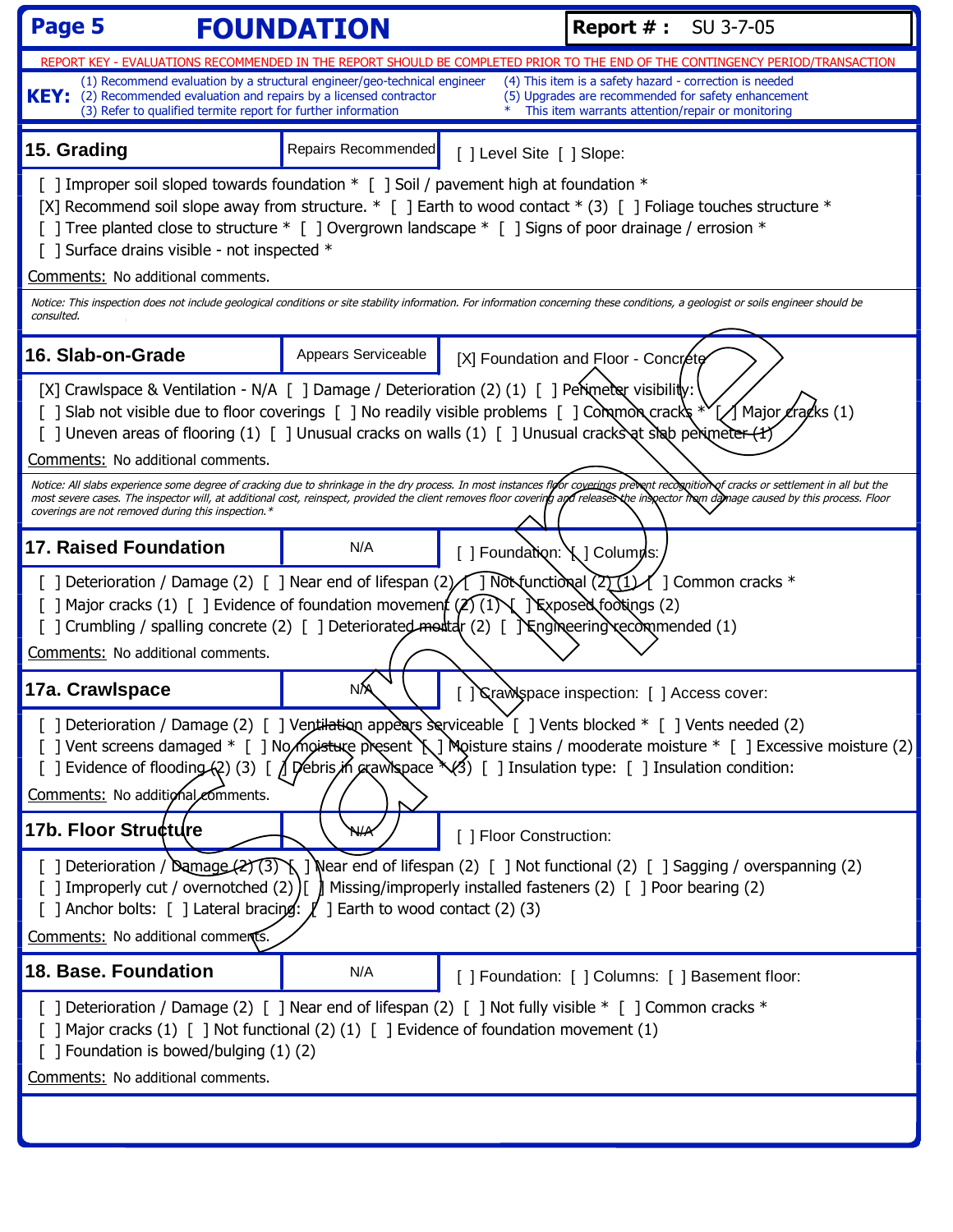| Page 5a<br><b>FOUNDATION</b>                                                                                                                                                                                                                                                   |                                | <b>Report #: SU 3-7-05</b>                                                                                                                                                                                                                                                                           |
|--------------------------------------------------------------------------------------------------------------------------------------------------------------------------------------------------------------------------------------------------------------------------------|--------------------------------|------------------------------------------------------------------------------------------------------------------------------------------------------------------------------------------------------------------------------------------------------------------------------------------------------|
|                                                                                                                                                                                                                                                                                |                                | REPORT KEY - EVALUATIONS RECOMMENDED IN THE REPORT SHOULD BE COMPLETED PRIOR TO THE END OF THE CONTINGENCY PERIOD/TRANSACTION                                                                                                                                                                        |
| (1) Recommend evaluation by a structural engineer/geo-technical engineer<br><b>KEY:</b><br>(2) Recommended evaluation and repairs by a licensed contractor<br>(3) Refer to qualified termite report for further information                                                    |                                | (4) This item is a safety hazard - correction is needed<br>(5) Upgrades are recommended for safety enhancement<br>This item warrants attention/repair or monitoring                                                                                                                                  |
| 18a. Basement                                                                                                                                                                                                                                                                  | N/A                            | [ ] Basement inspection: [ ] Basement is:                                                                                                                                                                                                                                                            |
| [20 ] Excessive moisture (2) [20 ] Insulation type: [20 ] Insulation installation: [20 ] Evidence of flooding (2)<br>[ ] Sump pump:                                                                                                                                            |                                | [ ] Basement stairs appear serviceable [ ] Basement stairs are: [ ] Moisture stains / moderate moisture (2) (3)                                                                                                                                                                                      |
| Comments: No additional comments.                                                                                                                                                                                                                                              |                                |                                                                                                                                                                                                                                                                                                      |
| <b>18b. Floor Structure</b>                                                                                                                                                                                                                                                    | N/A                            | [ ] Floor Construction: [ ] Wood Frame:                                                                                                                                                                                                                                                              |
| [ ] Improperly cut / over notched (2) [ ] Missing/improperly installed fasteners (2) [ ] Poor bearing (2)<br>[ ] Anchor bolts: [ ] Floor appears serviceable [ ] Floor damaged / deteriorated (2) (1)<br>[ ] Moisture / water present (2)<br>Comments: No additional comments. |                                | [ ] Deterioration / Damage (2) [ ] Near end of lifespan (2) [ ] Not functional (2) [ ] Sagging / over spanned (2)<br>Notice: The inspector does not determine the effectiveness of any system installed to control or remove suspected hazardous substances* No engineering is performed during this |
| inspection.*                                                                                                                                                                                                                                                                   |                                |                                                                                                                                                                                                                                                                                                      |
|                                                                                                                                                                                                                                                                                | --- End of Category FOUNDATION |                                                                                                                                                                                                                                                                                                      |
|                                                                                                                                                                                                                                                                                |                                |                                                                                                                                                                                                                                                                                                      |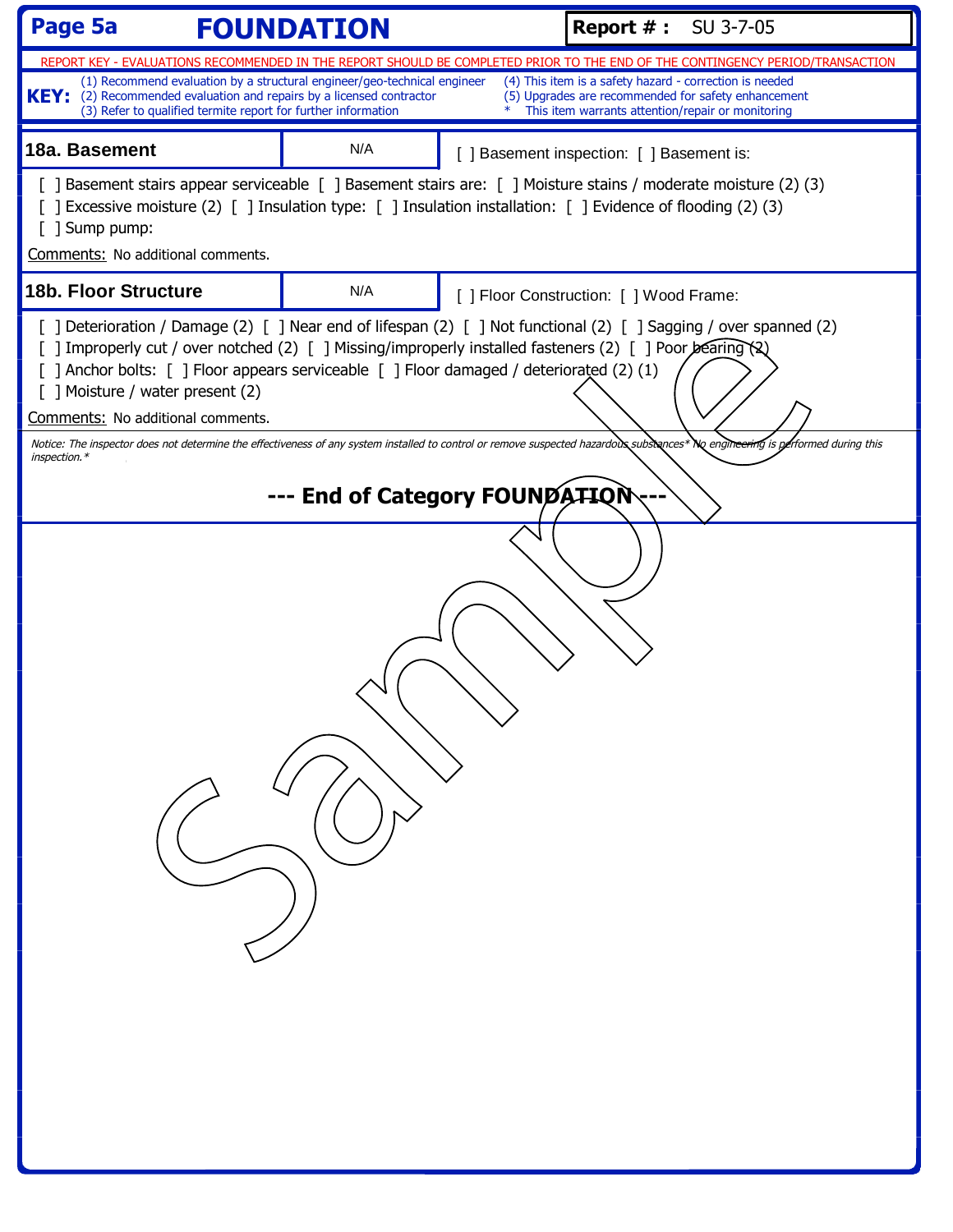| (1) Recommend evaluation by a structural engineer/geo-technical engineer<br>KEY: (2) Recommended evaluation and repairs by a licensed contractor<br>(3) Refer to qualified termite report for further information<br>19. Shingle / Shake                                                                                                                                                                                                                                                                                                                                |                     | REPORT KEY - EVALUATIONS RECOMMENDED IN THE REPORT SHOULD BE COMPLETED PRIOR TO THE END OF THE CONTINGENCY PERIOD/TRANSACTION<br>(4) This item is a safety hazard - correction is needed<br>(5) Upgrades are recommended for safety enhancement |  |  |
|-------------------------------------------------------------------------------------------------------------------------------------------------------------------------------------------------------------------------------------------------------------------------------------------------------------------------------------------------------------------------------------------------------------------------------------------------------------------------------------------------------------------------------------------------------------------------|---------------------|-------------------------------------------------------------------------------------------------------------------------------------------------------------------------------------------------------------------------------------------------|--|--|
|                                                                                                                                                                                                                                                                                                                                                                                                                                                                                                                                                                         |                     |                                                                                                                                                                                                                                                 |  |  |
|                                                                                                                                                                                                                                                                                                                                                                                                                                                                                                                                                                         |                     | This item warrants attention/repair or monitoring                                                                                                                                                                                               |  |  |
|                                                                                                                                                                                                                                                                                                                                                                                                                                                                                                                                                                         | N/A                 | [] Location: [] Roof style: [] Roof covering is:                                                                                                                                                                                                |  |  |
| [ ] Roof inspected by: [ ] Number of layers: [ ] Deterioration / Damage (2) [ ] Near end of lifespan (2)<br>[ ] Not functional (2) [ ] Not fully visible * [ ] Typical maintenance recommended (2) [ ] Weathering / aging *<br>[ ] Burnt through (2) [ ] Membrane is: [ ] Cracking (2) [ ] Insufficient pitch (2) [ ] Moss covered *<br>[ ] Roof materials appear to be improperly installed. (2) [ ] Fasteners are:<br>[ ] Evidence of prior patching and repairs (2)<br>Comments: No additional comments.                                                             |                     |                                                                                                                                                                                                                                                 |  |  |
| 20. Tile Roof                                                                                                                                                                                                                                                                                                                                                                                                                                                                                                                                                           | Repairs Recommended | [X] Location: Main [X] Roof style: Gable                                                                                                                                                                                                        |  |  |
| [X] Roof covering is:clay tile $[$ ] Roof inspected by: $[$ ] Deterioration / Damage (2) $[$ ] Near end of lifespan (2)<br>[ ] Not functional (2) [ ] Not fully visible $*$ [ ] Typical maintenance recommended (2) [ \] Pasteners are:<br>[ ] Membrane is: [ ] Insufficient pitch (2) [ ] Roof appears to be improperly installed (2) $\bigcup$ Moss-eovered *<br>[ ] Evidence of prior patching and repairs $*$<br>Comments: Displaced tiles at a number of locations. (2) Recommend further evaluation of reofing system and repairs by a qualified<br>professional. |                     |                                                                                                                                                                                                                                                 |  |  |
| 21. Built-up / Low slope                                                                                                                                                                                                                                                                                                                                                                                                                                                                                                                                                | N/A                 | Notice: Roofs of this material are often not walked on to avoid causing damage. Not all tiles/slates are sheeked for attachment. * Inspection is limited.*<br>] Location: [ Roof style! [ ] Roof covering is:                                   |  |  |
| [ ] Not fully visible $*$ [ ] Typical maintenance recommended (2) $\setminus$ ] Roof fasteners are:<br>[ ] Open seams (2) [ ] Evidence of poor drainage $(2)$ $\setminus$ Bare areas exposed to sun (2)<br>[ ] No / improper secondary drains (2)<br>Comments: No additional comments.                                                                                                                                                                                                                                                                                  |                     | [ ] Roof material appears to be improperly installed (2) [ \] Blistering (2) \[ ] Cracking (2) [ ] Alligatoring (2)                                                                                                                             |  |  |
| 21b. Roof Notes                                                                                                                                                                                                                                                                                                                                                                                                                                                                                                                                                         | Repairs Recommended |                                                                                                                                                                                                                                                 |  |  |
| identified by a qualified professional. (2)                                                                                                                                                                                                                                                                                                                                                                                                                                                                                                                             |                     | Comments: General condition of the roof indicates the need for further evaluation of the entire roofing system and repairs as                                                                                                                   |  |  |
|                                                                                                                                                                                                                                                                                                                                                                                                                                                                                                                                                                         |                     | Notice: The report is an opinion of the general quality and condition of the roof.* The inspector cannot, and does not, offer an opinion or warranty and to whether the roof has leaked<br>in the past, or may be subject to futu               |  |  |
| 22. Exposed Flashings                                                                                                                                                                                                                                                                                                                                                                                                                                                                                                                                                   | Appears Serviceable | [ ] Deterioration / Damage (2)                                                                                                                                                                                                                  |  |  |
| [ ] Near end of lifespan (2) [ $\frac{1}{2}$ Not fully visible * [ ] Separations / improper installation at:<br>[ ] Vent caps appear service ble [ ] Vents caps are: [ ] Improper flashing at: [ ] No visible flashing at:<br>[ ] Skylights appear serviceable [ ] Skylights are:<br>Comments: No additional comments.                                                                                                                                                                                                                                                  |                     |                                                                                                                                                                                                                                                 |  |  |
| Notice: Determining the presence of asbestos or hazardous materials is beyond the scope of the inspection.* Roofs, skylights and flashing are not water tested for leaks.* Notice:<br>Tenting a home for fumigation may cause damage to roofs - recommend reinspection for damage after tenting is completed.*                                                                                                                                                                                                                                                          |                     |                                                                                                                                                                                                                                                 |  |  |
|                                                                                                                                                                                                                                                                                                                                                                                                                                                                                                                                                                         |                     | --- End of Category ROOF ---                                                                                                                                                                                                                    |  |  |
|                                                                                                                                                                                                                                                                                                                                                                                                                                                                                                                                                                         |                     |                                                                                                                                                                                                                                                 |  |  |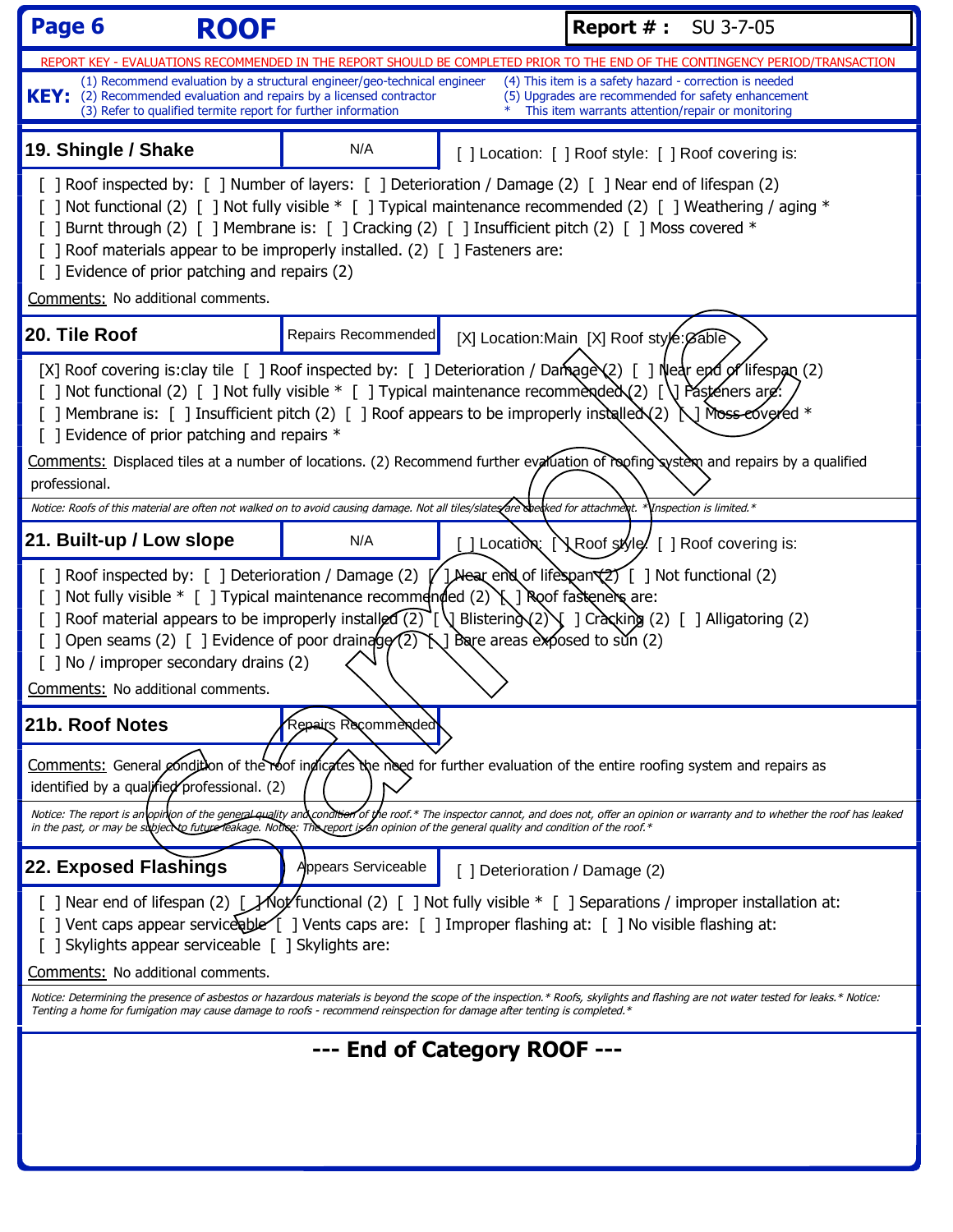| Page 7<br><b>PLUMBING</b>                                                                                                                                                                                                                                                                                                                                                                                          |                                                                                                                                                                                                                                                                                                                                                                                                                                                                                                      | <b>Report #: SU 3-7-05</b> |                                                                                                                                                                                                                                         |  |
|--------------------------------------------------------------------------------------------------------------------------------------------------------------------------------------------------------------------------------------------------------------------------------------------------------------------------------------------------------------------------------------------------------------------|------------------------------------------------------------------------------------------------------------------------------------------------------------------------------------------------------------------------------------------------------------------------------------------------------------------------------------------------------------------------------------------------------------------------------------------------------------------------------------------------------|----------------------------|-----------------------------------------------------------------------------------------------------------------------------------------------------------------------------------------------------------------------------------------|--|
|                                                                                                                                                                                                                                                                                                                                                                                                                    | REPORT KEY - EVALUATIONS RECOMMENDED IN THE REPORT SHOULD BE COMPLETED PRIOR TO THE END OF THE CONTINGENCY PERIOD/TRANSACTION                                                                                                                                                                                                                                                                                                                                                                        |                            |                                                                                                                                                                                                                                         |  |
| (4) This item is a safety hazard - correction is needed<br>(1) Recommend evaluation by a structural engineer/geo-technical engineer<br><b>KEY:</b><br>(2) Recommended evaluation and repairs by a licensed contractor<br>(5) Upgrades are recommended for safety enhancement<br>(3) Refer to qualified termite report for further information<br>This item warrants attention/repair or monitoring                 |                                                                                                                                                                                                                                                                                                                                                                                                                                                                                                      |                            |                                                                                                                                                                                                                                         |  |
| 23. Main Line                                                                                                                                                                                                                                                                                                                                                                                                      | Appears Serviceable                                                                                                                                                                                                                                                                                                                                                                                                                                                                                  |                            | [ ] Material: [ ] Size: [ ] Pressure:                                                                                                                                                                                                   |  |
| [] Copper not protected from concrete * [] Water softener installed - water condition/quality not tested *<br>$[$ ] Leaks at water softener $(2)$ $(3)$<br>Comments: No additional comments.                                                                                                                                                                                                                       |                                                                                                                                                                                                                                                                                                                                                                                                                                                                                                      |                            | [ ] Above 80 PSI - adjust, repair, install regulator (2) [ ] Deterioration / Damage (2) [ ] Near end of lifespan (2)<br>[ ] Not Functional (2) [ ] Main valve location: [ ] Valve operational [ ] Valve not tested [ ] Valve handle is: |  |
| 24. Supply Lines                                                                                                                                                                                                                                                                                                                                                                                                   | Appears Serviceable                                                                                                                                                                                                                                                                                                                                                                                                                                                                                  |                            | [ ] Material: [ ] Deterioration / Damage (2)                                                                                                                                                                                            |  |
| [ ] Near end of lifespan (2) [ ] Not functional (2) [ ] Not fully visible [ ] Corrosion is: $\sqrt{\text{Leeking}}$ at:<br>[] Flow restriction is: [] Noise in pipes (2) [] Pipes lack proper support at: [] Cross connection at:<br>[ ] Evidence of prior repairs at: [ ] Improper materials at: [ ] Exposed lines in sulated:<br>[ ] Copper and galvanized pipe contact at:<br>Comments: No additional comments. |                                                                                                                                                                                                                                                                                                                                                                                                                                                                                                      |                            |                                                                                                                                                                                                                                         |  |
| Notice: Be advised that some 'polybutylene' plastic piping systems have experienced documented problenys.                                                                                                                                                                                                                                                                                                          |                                                                                                                                                                                                                                                                                                                                                                                                                                                                                                      |                            | Notice: Underground pipes or pipes inside walls cannot be judged for size, leaks or corrosion.* Water quality testing for testing for hazards such as lead is not part of this inspection.*                                             |  |
| 25. Waste Lines                                                                                                                                                                                                                                                                                                                                                                                                    | Appears Serviceable                                                                                                                                                                                                                                                                                                                                                                                                                                                                                  |                            | [ ] Matedial: [ ] Deterroration / Damage (2)                                                                                                                                                                                            |  |
| Comments: No additional comments.<br>'ABS' plastic piping systems have experienced documented problems. Corfact the manufacturer or plumbing expert for further information and evaluation.*                                                                                                                                                                                                                       | [ ] Near end of lifespan (2) [ ] Not functional (2) [ ] Not fully visible $\bigwedge$ ] Corrosion is: [ ] Leaking at:<br>[ ] Pipes lack proper support at: [ ] Insufficient fall for adequate drainage $(2)$ [1] $\beta$ pen waste line (2) (4)<br>[ ] Improper materials at: [ ] Evidence of prior repairs at:<br>Notice: City sewer service, septic systems and all underground pipes are not a part of this inspection. Future drainage performance is also not determined.* Be advised that some |                            |                                                                                                                                                                                                                                         |  |
| 26. Fuel System                                                                                                                                                                                                                                                                                                                                                                                                    | Appears Serviceable                                                                                                                                                                                                                                                                                                                                                                                                                                                                                  |                            | NShutoff valve location: [ ] Fuel type is:                                                                                                                                                                                              |  |
| [ ] Deterioration / Damage (2) [/ Near end of lifespan (2) [ ] Not functional (2) [X] Not fully visible<br>] Pipes not corrosion proofed/2/[ ] Corrosion is: V DPipes lack proper support at: [ ] Improper materials at:<br>[ ] Pipe is not 6", above ground $(2)$ [ $\bigwedge$ Improper union in crawlspace (2)<br>Comments: No additional comments.                                                             |                                                                                                                                                                                                                                                                                                                                                                                                                                                                                                      |                            |                                                                                                                                                                                                                                         |  |
| Notice: Underground biping & fuel tanks cannot be judged. Pipee Inside walls or pipes concealed from view cannot be judged and the inspector does not perform tests for gas leaks or<br>pipe size.*                                                                                                                                                                                                                |                                                                                                                                                                                                                                                                                                                                                                                                                                                                                                      |                            |                                                                                                                                                                                                                                         |  |
|                                                                                                                                                                                                                                                                                                                                                                                                                    |                                                                                                                                                                                                                                                                                                                                                                                                                                                                                                      |                            |                                                                                                                                                                                                                                         |  |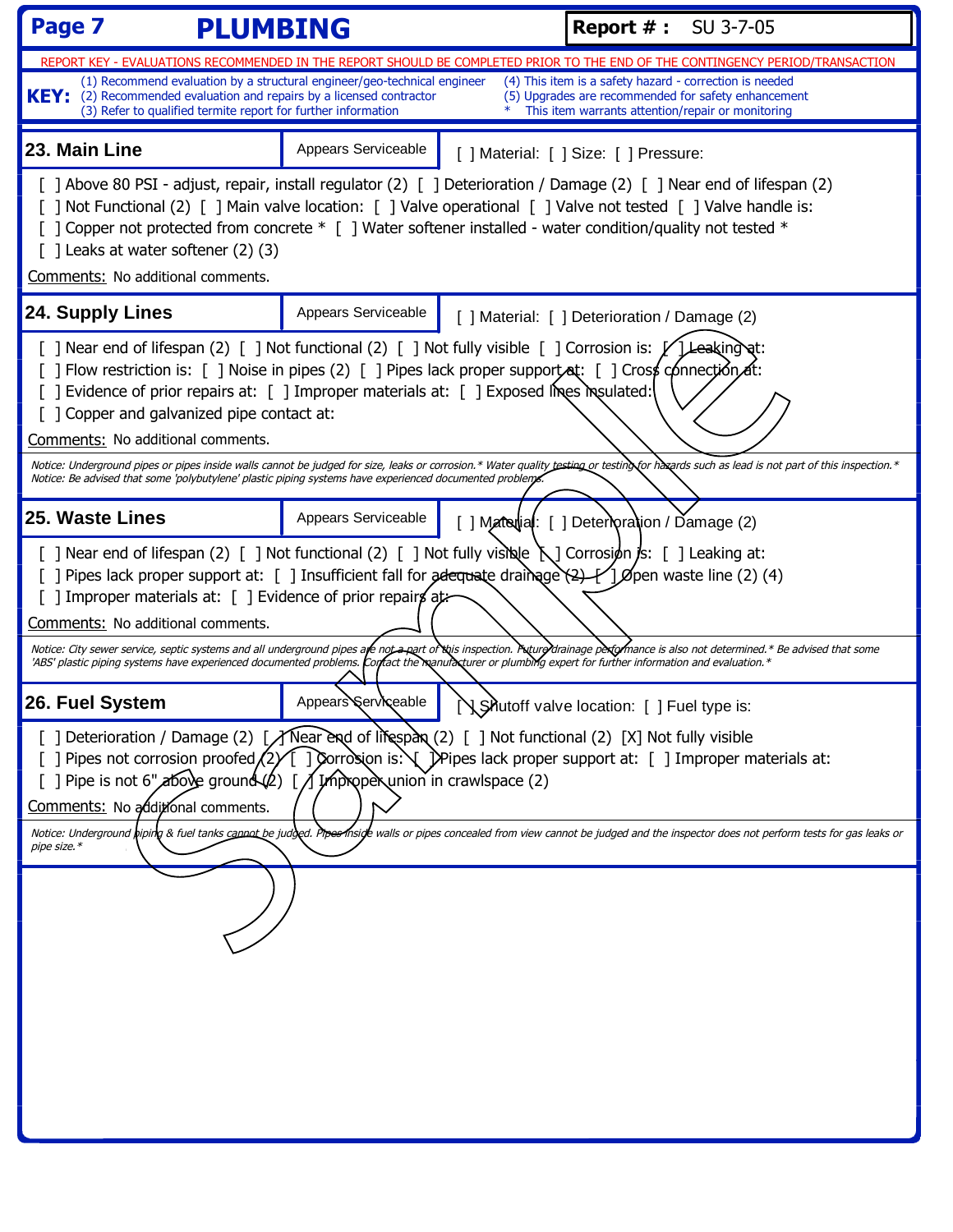| Page 7a<br><b>PLUMBING</b>                                                                                                                                                                                                                                                                                                                                                                                                                                                                                                                                                                                                                                                                                                                                                                                                    |                      |  | <b>Report #: SU 3-7-05</b>                                                                                                                                                                |  |
|-------------------------------------------------------------------------------------------------------------------------------------------------------------------------------------------------------------------------------------------------------------------------------------------------------------------------------------------------------------------------------------------------------------------------------------------------------------------------------------------------------------------------------------------------------------------------------------------------------------------------------------------------------------------------------------------------------------------------------------------------------------------------------------------------------------------------------|----------------------|--|-------------------------------------------------------------------------------------------------------------------------------------------------------------------------------------------|--|
|                                                                                                                                                                                                                                                                                                                                                                                                                                                                                                                                                                                                                                                                                                                                                                                                                               |                      |  | REPORT KEY - EVALUATIONS RECOMMENDED IN THE REPORT SHOULD BE COMPLETED PRIOR TO THE END OF THE CONTINGENCY PERIOD/TRANSACTION                                                             |  |
| (4) This item is a safety hazard - correction is needed<br>(1) Recommend evaluation by a structural engineer/geo-technical engineer<br><b>KEY:</b><br>(2) Recommended evaluation and repairs by a licensed contractor<br>(5) Upgrades are recommended for safety enhancement<br>(3) Refer to qualified termite report for further information<br>This item warrants attention/repair or monitoring                                                                                                                                                                                                                                                                                                                                                                                                                            |                      |  |                                                                                                                                                                                           |  |
| 27. Water Heater(s)                                                                                                                                                                                                                                                                                                                                                                                                                                                                                                                                                                                                                                                                                                                                                                                                           | <b>Safety Hazard</b> |  | [] Location: [] Type: [] Capacity:                                                                                                                                                        |  |
| [ ] Deterioration / Damage (2) [ ] Near end of lifespan (2) [ ] Not functional (2)<br>[ ] Pilot / system off, could not inspect. * [ ] Rust flakes in burner chamber * [ ] Burner flame appears improper (2)<br>[ ] Heater leaks (2) [ ] Water shut off installed: [ ] Corrosion on pipes / valves *<br>[ ] Heater in garage not properly elevated (2) (4) [ ] TPR valve installed: [ ] TPR discharge pipe properly installed:<br>[ ] Vent flue piping: [ ] Insufficient clearance from combustibles (2) (5) [ ] Combustion air: [ ] Seismic straps:<br>[ ] Thermal blanket: [ ] Missing catch pan with exterior drain (2) (5)<br>[ ] Recommend protecting heater from physical damage * (5)<br>Comments: Recommend further evaluation and repairs by a qualified professional. (2) (4) The water beater vent (draft hood) is |                      |  |                                                                                                                                                                                           |  |
| Damaged platform, water heater not properly supported. Hole in heater return air plenum. (2) (4) $(*)$                                                                                                                                                                                                                                                                                                                                                                                                                                                                                                                                                                                                                                                                                                                        |                      |  | damaged. (2) The water heater vent was back drafting. Products of combustion were spilling from the draft diverter. (2) (4)<br>e Picture 27 on Photos                                     |  |
| Page ***                                                                                                                                                                                                                                                                                                                                                                                                                                                                                                                                                                                                                                                                                                                                                                                                                      |                      |  | Notice: Estimate of remaining life is not part of this inspection. Solar systems are not part of this inspection. Hot water recalculating pumps/systems are not part of this inspection.* |  |
|                                                                                                                                                                                                                                                                                                                                                                                                                                                                                                                                                                                                                                                                                                                                                                                                                               |                      |  |                                                                                                                                                                                           |  |
| --- End of Category PLUMBING                                                                                                                                                                                                                                                                                                                                                                                                                                                                                                                                                                                                                                                                                                                                                                                                  |                      |  |                                                                                                                                                                                           |  |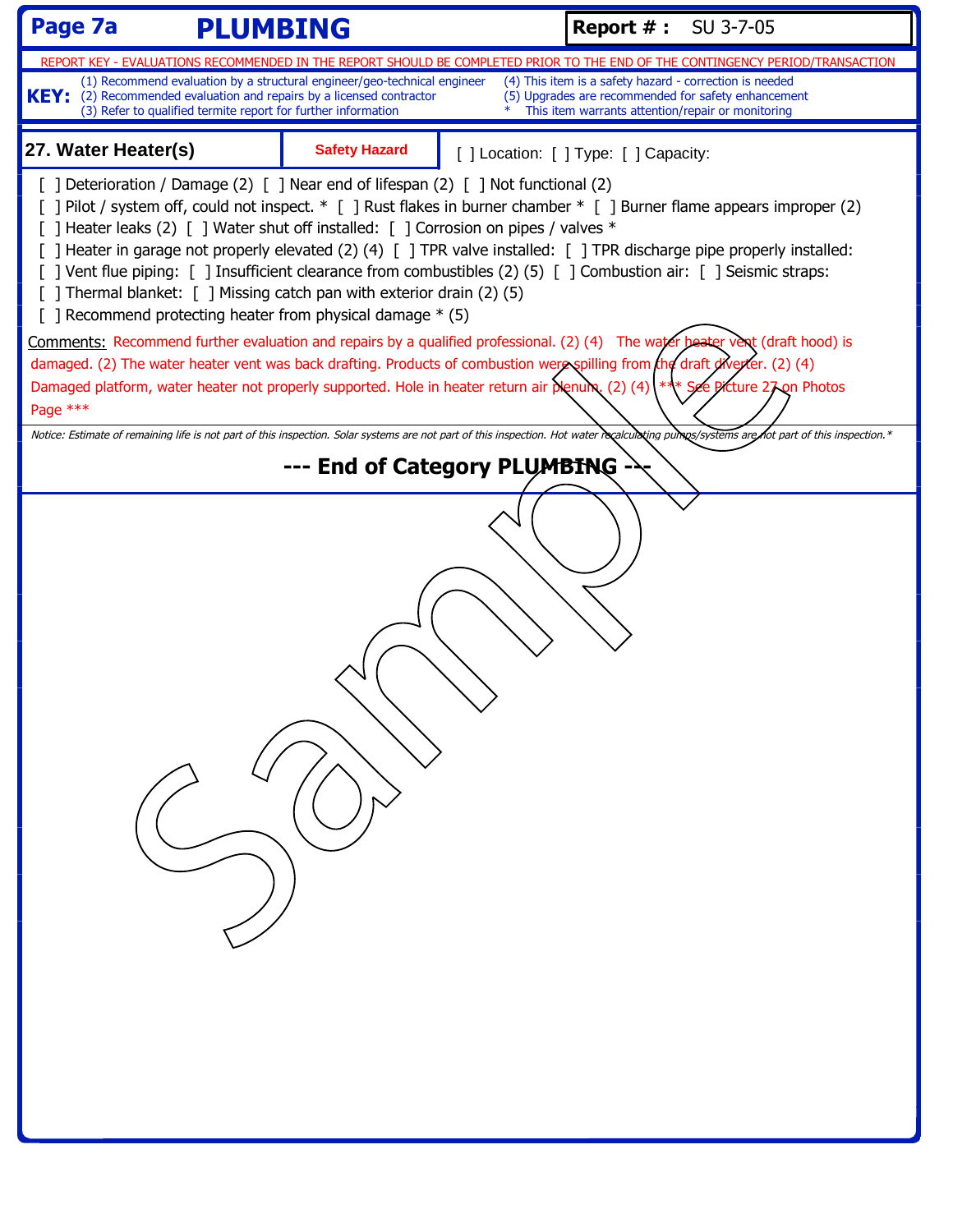| Page 8<br><b>HEATING</b>                                                                                                                                                                                                                                                                                                                                                           |                                                                                                                                                                                                                                                                                                                                          | <b>Report #: SU 3-7-05</b>                                                                                                                                                                                                                                                                                                 |  |
|------------------------------------------------------------------------------------------------------------------------------------------------------------------------------------------------------------------------------------------------------------------------------------------------------------------------------------------------------------------------------------|------------------------------------------------------------------------------------------------------------------------------------------------------------------------------------------------------------------------------------------------------------------------------------------------------------------------------------------|----------------------------------------------------------------------------------------------------------------------------------------------------------------------------------------------------------------------------------------------------------------------------------------------------------------------------|--|
|                                                                                                                                                                                                                                                                                                                                                                                    |                                                                                                                                                                                                                                                                                                                                          | REPORT KEY - EVALUATIONS RECOMMENDED IN THE REPORT SHOULD BE COMPLETED PRIOR TO THE END OF THE CONTINGENCY PERIOD/TRANSACTION                                                                                                                                                                                              |  |
| $\text{KEY:}$ (2) Recommended evaluation and repairs by a licensed contractor<br>(3) Refer to qualified termite report for further information                                                                                                                                                                                                                                     | (1) Recommend evaluation by a structural engineer/geo-technical engineer                                                                                                                                                                                                                                                                 | (4) This item is a safety hazard - correction is needed<br>(5) Upgrades are recommended for safety enhancement<br>This item warrants attention/repair or monitoring                                                                                                                                                        |  |
| 28. Description                                                                                                                                                                                                                                                                                                                                                                    | Appears Serviceable                                                                                                                                                                                                                                                                                                                      | [X] Approximate input BTU's:100                                                                                                                                                                                                                                                                                            |  |
| [X] Heating type: forced air unit $[X]$ Fuel type: natural g $\lceil \cdot \rceil$ Location:<br>Comments: No additional comments.                                                                                                                                                                                                                                                  |                                                                                                                                                                                                                                                                                                                                          | Notice: If a fuel burning heater/furnace is located in a bedroom, we recommend evaluation by a qualified heating contractor for safety and air volume requirements.*                                                                                                                                                       |  |
| 29. Condition                                                                                                                                                                                                                                                                                                                                                                      | Repairs Recommended                                                                                                                                                                                                                                                                                                                      | [X] Deterioration / Damage (2)                                                                                                                                                                                                                                                                                             |  |
| evaluation and repairs by a qualified professional. (2) (4)                                                                                                                                                                                                                                                                                                                        | [ ] Near end of lifespan (2) [ ] Not functional (2) [ ] Utilities off, could not inspect (2)<br>[ ] Electronic ignition malfunctioned (2) [X] Maintenance recommended (2)                                                                                                                                                                | Comments: Heating system(s) is not serviceable; see conditions noted in sections below for more information. Aecommend further<br>Notice: Inspector does not light pilots. If pilots are 'OFF', a full inspection is not possible. It is suggested that heating systems be activated and fully inspected PRIOR TO CLOSE OF |  |
| TRANSACTION.*                                                                                                                                                                                                                                                                                                                                                                      |                                                                                                                                                                                                                                                                                                                                          |                                                                                                                                                                                                                                                                                                                            |  |
| 30. Venting                                                                                                                                                                                                                                                                                                                                                                        | Appears Serviceable                                                                                                                                                                                                                                                                                                                      | [ ] Deterioration Damage (2)                                                                                                                                                                                                                                                                                               |  |
| [ ] Near end of lifespan (2) [ ] Not functional (2) [ ] Not fully visibles [[ ] Lacks clearance from combustibles (2) (4)<br>[ ] Improper materials (2) (4) [ ] Improper rise (2) (4) [ ] Soot on vent pipe (2) (4)<br>[ ] Vent terminates near window / opening (2) (4) [ ] Defective:<br>Comments: No additional comments.                                                       |                                                                                                                                                                                                                                                                                                                                          |                                                                                                                                                                                                                                                                                                                            |  |
| 31. Combustion Air                                                                                                                                                                                                                                                                                                                                                                 | <b>Safety Hazard</b>                                                                                                                                                                                                                                                                                                                     | [X] Deterloration / Damage (2)                                                                                                                                                                                                                                                                                             |  |
| [ ] Near end of lifespan (2) [ ] Not functional $(2)$ $($ ] Combustion air:<br>[ ] Combustion and return air are too close $\alpha$ mxing (2) (4) Recommend sealing holes / gaps in platform $*$ (4)<br>Comments: Large hole in eturn air platform, pulling return air from garage. (2) (4) Recommend sealing platform at heater base.<br>(2) *** See Picture 31 on Photos Page ** |                                                                                                                                                                                                                                                                                                                                          |                                                                                                                                                                                                                                                                                                                            |  |
| 32. Burners                                                                                                                                                                                                                                                                                                                                                                        | Appears Serviceable                                                                                                                                                                                                                                                                                                                      | [ ] Deterioration / Damage (2)                                                                                                                                                                                                                                                                                             |  |
| [ ] Near end of <i>iffesfan</i> (2) [ ] Not functional (2) \/ ] Closed system not visible for inspection<br>[ ] Unusual flame pattern (2) $\Box$ Rust flames $(2)/(4)$ [ ] Soot / charring (2) [ ] Cracked refractory (2)<br>Comments: No additional comments                                                                                                                      |                                                                                                                                                                                                                                                                                                                                          |                                                                                                                                                                                                                                                                                                                            |  |
|                                                                                                                                                                                                                                                                                                                                                                                    | procedures.* Some furnaces are designed in such a way that inspection is almost impossible.* Safety devices are not tested by this company.*                                                                                                                                                                                             | Notice: The inspector is not equipped to thoroughly inspect heat exchangers for evidence of cracks or holes, as this can only be done by dismantling the unit or other technical                                                                                                                                           |  |
| 33. Distribution                                                                                                                                                                                                                                                                                                                                                                   | <b>Safety Hazard</b>                                                                                                                                                                                                                                                                                                                     | [ ] Materials: [ ] Near end of lifespan (2)                                                                                                                                                                                                                                                                                |  |
| [] Circulation pump: [] Radiator:<br>scope of this inspection.*                                                                                                                                                                                                                                                                                                                    | [X] Deterioration / Damage (2) [X] Not functional (2) [ ] Not fully visible [ ] Ducts: [ ] Low air flow at:<br>[ ] Damaged / missing registers * [ ] Insulation missing / damaged * [ ] Zone valve not operating (2)<br>Comments: Recommend further evaluation and repairs by a qualified professional. (2) (4) See combstion air above. | Notice: Asbestos materials have been commonly used in heating systems.* Determining the presence of asbestos can ONLY be performed by laboratory testing and is beyond the                                                                                                                                                 |  |
|                                                                                                                                                                                                                                                                                                                                                                                    |                                                                                                                                                                                                                                                                                                                                          |                                                                                                                                                                                                                                                                                                                            |  |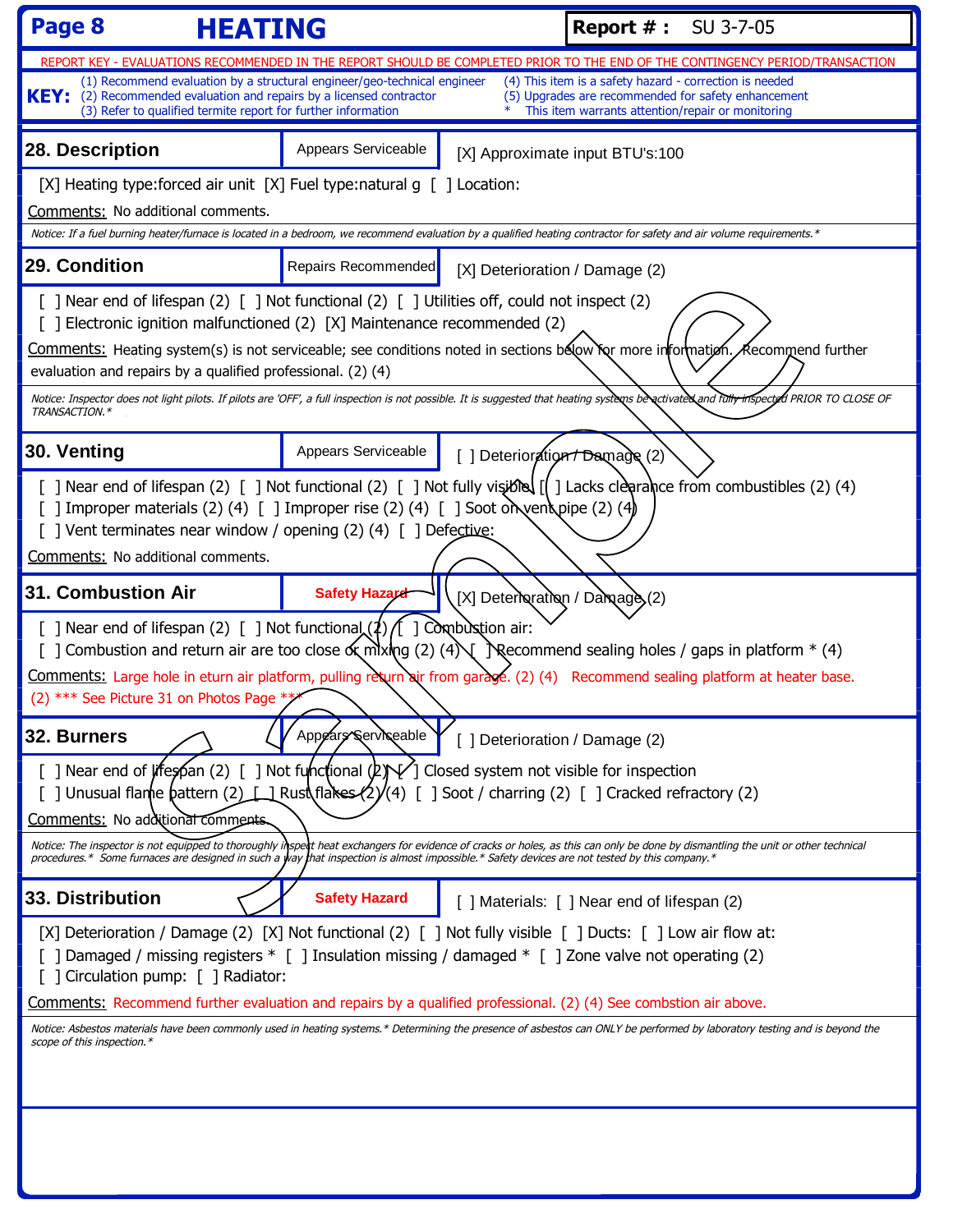| Page 9<br><b>HEAT2/COOL</b>                                                                                                                                                                                                                                                                                                                                                                        |                                                                                                                                                                                                                                                                                                                                                                                                                                    |                                | <b>Report #: SU 3-7-05</b>                                                                                                                                                                                                                                                                                                                                       |  |  |
|----------------------------------------------------------------------------------------------------------------------------------------------------------------------------------------------------------------------------------------------------------------------------------------------------------------------------------------------------------------------------------------------------|------------------------------------------------------------------------------------------------------------------------------------------------------------------------------------------------------------------------------------------------------------------------------------------------------------------------------------------------------------------------------------------------------------------------------------|--------------------------------|------------------------------------------------------------------------------------------------------------------------------------------------------------------------------------------------------------------------------------------------------------------------------------------------------------------------------------------------------------------|--|--|
|                                                                                                                                                                                                                                                                                                                                                                                                    |                                                                                                                                                                                                                                                                                                                                                                                                                                    |                                | REPORT KEY - EVALUATIONS RECOMMENDED IN THE REPORT SHOULD BE COMPLETED PRIOR TO THE END OF THE CONTINGENCY PERIOD/TRANSACTION                                                                                                                                                                                                                                    |  |  |
| (4) This item is a safety hazard - correction is needed<br>(1) Recommend evaluation by a structural engineer/geo-technical engineer<br><b>KEY:</b><br>(2) Recommended evaluation and repairs by a licensed contractor<br>(5) Upgrades are recommended for safety enhancement<br>(3) Refer to qualified termite report for further information<br>This item warrants attention/repair or monitoring |                                                                                                                                                                                                                                                                                                                                                                                                                                    |                                |                                                                                                                                                                                                                                                                                                                                                                  |  |  |
| <b>34. Normal Controls</b>                                                                                                                                                                                                                                                                                                                                                                         | Repairs Recommended                                                                                                                                                                                                                                                                                                                                                                                                                | [X] Deterioration / Damage (2) |                                                                                                                                                                                                                                                                                                                                                                  |  |  |
|                                                                                                                                                                                                                                                                                                                                                                                                    | [ ] Near end of lifespan (2) [ ] Not functional (2) [ ] Unable to inspect - utilities off * [ ] Thermostat:<br>[20] Controls need repairs / replacement (2) [20] Gauges need repair / replacement (2) [20] Switch is missing / broken (2)<br>[ ] Leaks at: [ ] Corrosion at: [ ] Expansion tank:<br>Comments: Recommend further evaluation and repairs by a qualified professional. Wires melted at connection to right of inducer |                                |                                                                                                                                                                                                                                                                                                                                                                  |  |  |
| fan. (2) (4) *** See Picture 34 on Photos Page ***                                                                                                                                                                                                                                                                                                                                                 |                                                                                                                                                                                                                                                                                                                                                                                                                                    |                                | Notice: Thermostats are not checked for calibration or timed functions.* Adequacy, efficiency or even heat distribution of the system through the house is not part of this inspection.*                                                                                                                                                                         |  |  |
| 35. Air Filters                                                                                                                                                                                                                                                                                                                                                                                    | Appears Serviceable                                                                                                                                                                                                                                                                                                                                                                                                                |                                | [X] Condition: Appears serviceable                                                                                                                                                                                                                                                                                                                               |  |  |
| [ ] Hold down missing *<br>Comments: No additional comments.<br>Notice: Electronic air cleaners, humidifiers and dehumidifiers are beyond the scope of this inspection.* Have these systems evaluated by a qualifie <del>d ind</del> ividual                                                                                                                                                       |                                                                                                                                                                                                                                                                                                                                                                                                                                    |                                |                                                                                                                                                                                                                                                                                                                                                                  |  |  |
| <b>36. Heating Notes</b>                                                                                                                                                                                                                                                                                                                                                                           | <b>Safety Hazard</b>                                                                                                                                                                                                                                                                                                                                                                                                               |                                | [X] Recommend complete system evaluation (2)                                                                                                                                                                                                                                                                                                                     |  |  |
| [ ] Unable to locate heat in all rooms (2) [ ] Suggest cleaning & serviring: [ ] Puel leak (2) (4)<br>[ ] System makes unusual noise (2) [ ] Undercut doors off carpet/ $\mathcal{N}\phi$   [ ] Temperature: [ ] Pressure:<br>[ ] Condensate lines:<br><u>Comments:</u> Recommend complete system inspection and repairs by a squalified professional (2)                                          |                                                                                                                                                                                                                                                                                                                                                                                                                                    |                                |                                                                                                                                                                                                                                                                                                                                                                  |  |  |
| inspection.*                                                                                                                                                                                                                                                                                                                                                                                       |                                                                                                                                                                                                                                                                                                                                                                                                                                    |                                | Notice: Verification of the location or condition of underground fuel storage tanks is not part of this inspection. Nanvironmental risks, if any, are not included.* Notice: Asbestos<br>materials have been commonly used in heating systems.* Determining the presence offasbestos con ONLY be performed by laboratory testing and is beyond the scope of this |  |  |
| 37. Evaporative Cooler                                                                                                                                                                                                                                                                                                                                                                             | N/A                                                                                                                                                                                                                                                                                                                                                                                                                                |                                | Location: Y ] Deterioration / Damage (2)                                                                                                                                                                                                                                                                                                                         |  |  |
| [ ] Near end of lifespan (2) [ ] Not function $\lambda(2) \setminus \cdot$ ] Unit make synusual noise (2) [ ] Not level *<br>] Flashing missing / improper $*$ [ ] Unit: [ ] Rads are deteriorated $*$ [ ] Float not functional $*$<br>[ ] Pump not functional * [ ] Leaking noted (2) [ $\N$ No electrical disconnect at unit (2) [ ] Improper wiring (2)<br>Comments: No additional comments     |                                                                                                                                                                                                                                                                                                                                                                                                                                    |                                |                                                                                                                                                                                                                                                                                                                                                                  |  |  |
| 38. Air Conditioning                                                                                                                                                                                                                                                                                                                                                                               | Appears Selviceable                                                                                                                                                                                                                                                                                                                                                                                                                | [X] Location: Right side       |                                                                                                                                                                                                                                                                                                                                                                  |  |  |
| [X] Type:Central Alx Conditioning [ ] Deterioration / Damage (2) [ ] Near end of lifespan (2) [ ] Not functional (2)<br>[] Air temp below 65 degrees Fahrenheit + [1] Condenser not level (2) [] Condenser coil:<br>[ ] Temperature differential is incorred (2)<br>Comments: No additional comments                                                                                               |                                                                                                                                                                                                                                                                                                                                                                                                                                    |                                |                                                                                                                                                                                                                                                                                                                                                                  |  |  |
| system capacity is not part of the inspection                                                                                                                                                                                                                                                                                                                                                      |                                                                                                                                                                                                                                                                                                                                                                                                                                    |                                | Notice: The inspector does not perform pressure tests on coolant systems, therefore no representation is made regarding coolant charge or line integrity. Subjective judgment of                                                                                                                                                                                 |  |  |
| 38a. Power                                                                                                                                                                                                                                                                                                                                                                                         | Appears Serviceable                                                                                                                                                                                                                                                                                                                                                                                                                | [X] Power: 240 V / 120 V       |                                                                                                                                                                                                                                                                                                                                                                  |  |  |
| [2] Electrical disconnect present [ ] Refrigerant charge (not inspected) [ ] Electrical disconnect not present (2)<br>Comments: No additional comments.                                                                                                                                                                                                                                            |                                                                                                                                                                                                                                                                                                                                                                                                                                    |                                |                                                                                                                                                                                                                                                                                                                                                                  |  |  |
|                                                                                                                                                                                                                                                                                                                                                                                                    |                                                                                                                                                                                                                                                                                                                                                                                                                                    |                                |                                                                                                                                                                                                                                                                                                                                                                  |  |  |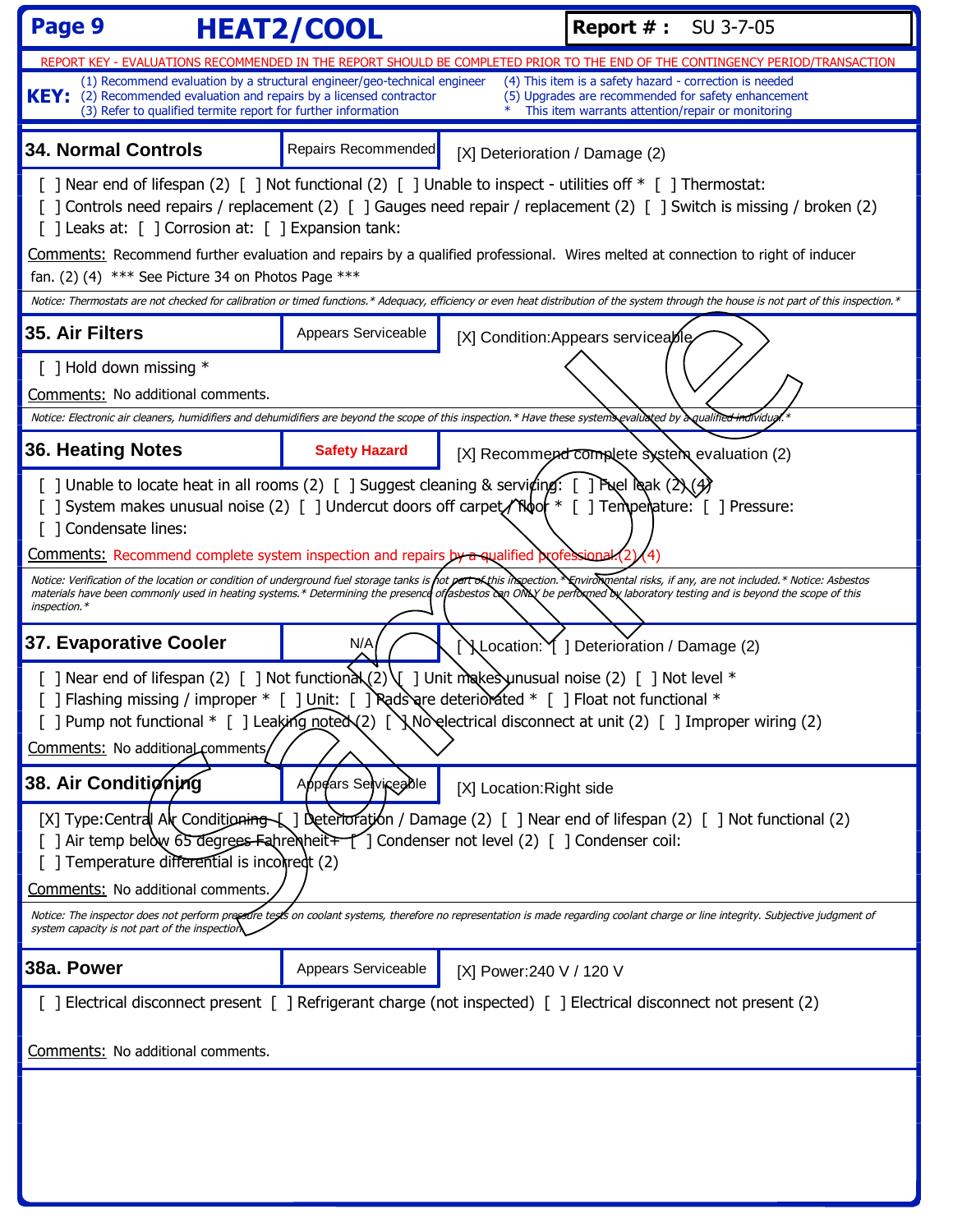| Page 9a<br><b>HEAT2/COOL</b>                                                                                                                                                                                      |                                | <b>Report #: SU 3-7-05</b> |                                                                                                                                                                     |
|-------------------------------------------------------------------------------------------------------------------------------------------------------------------------------------------------------------------|--------------------------------|----------------------------|---------------------------------------------------------------------------------------------------------------------------------------------------------------------|
|                                                                                                                                                                                                                   |                                |                            | REPORT KEY - EVALUATIONS RECOMMENDED IN THE REPORT SHOULD BE COMPLETED PRIOR TO THE END OF THE CONTINGENCY PERIOD/TRANSACTION                                       |
| (1) Recommend evaluation by a structural engineer/geo-technical engineer<br>KEY: (2) Recommended evaluation and repairs by a licensed contractor<br>(3) Refer to qualified termite report for further information |                                |                            | (4) This item is a safety hazard - correction is needed<br>(5) Upgrades are recommended for safety enhancement<br>This item warrants attention/repair or monitoring |
| 38b. Condensate                                                                                                                                                                                                   | Appears Serviceable            |                            | [X] Condensate line:appears serviceable                                                                                                                             |
| [ ] Termination location:<br>Comments: No additional comments.                                                                                                                                                    |                                |                            |                                                                                                                                                                     |
| 38c. Refrigerant Lines                                                                                                                                                                                            | Appears Serviceable            |                            | [X] Refrigerant lines: appears serviceable                                                                                                                          |
| Comments: No additional comments.                                                                                                                                                                                 |                                |                            | [X] Insulation installed on lines [ ] Insulation: [ ] Ice on lines (2) [ ] Lines not fully visible [ ] Lines leak at:                                               |
| <b>38d. Cooling Comments</b>                                                                                                                                                                                      | N/A                            |                            |                                                                                                                                                                     |
| Comments: No additional comments.                                                                                                                                                                                 |                                |                            |                                                                                                                                                                     |
|                                                                                                                                                                                                                   | --- End of Category HEAT2/COOL |                            |                                                                                                                                                                     |
|                                                                                                                                                                                                                   |                                |                            |                                                                                                                                                                     |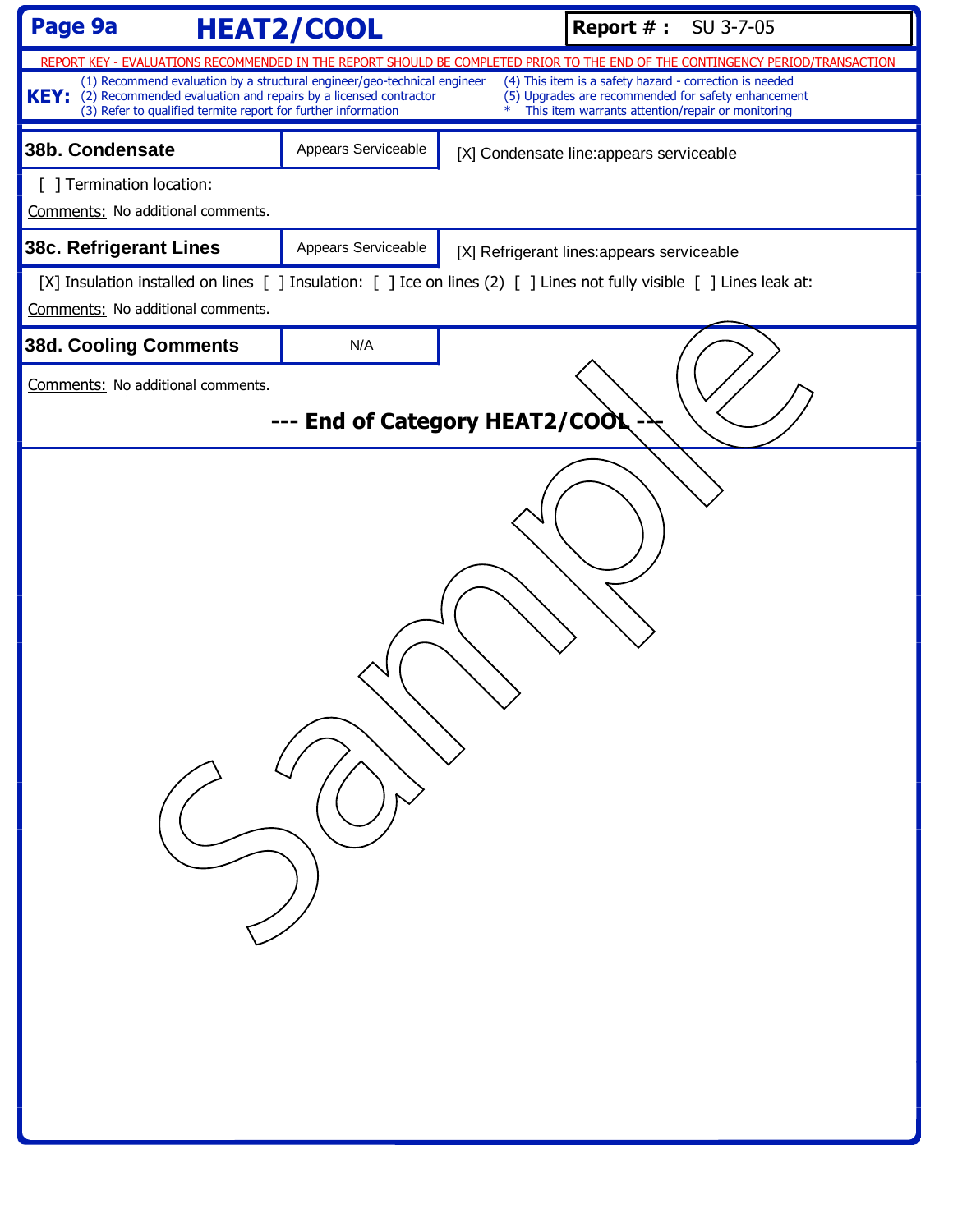| Page 10                                                                                                                                                                                                                                                                                                                                                                                                                                                                                                                                                                                                                                                                                                                                                                                                            | <b>ELECTRICAL</b>   | <b>Report #: SU 3-7-05</b>                                                                                                                                          |  |  |
|--------------------------------------------------------------------------------------------------------------------------------------------------------------------------------------------------------------------------------------------------------------------------------------------------------------------------------------------------------------------------------------------------------------------------------------------------------------------------------------------------------------------------------------------------------------------------------------------------------------------------------------------------------------------------------------------------------------------------------------------------------------------------------------------------------------------|---------------------|---------------------------------------------------------------------------------------------------------------------------------------------------------------------|--|--|
| REPORT KEY - EVALUATIONS RECOMMENDED IN THE REPORT SHOULD BE COMPLETED PRIOR TO THE END OF THE CONTINGENCY PERIOD/TRANSACTION                                                                                                                                                                                                                                                                                                                                                                                                                                                                                                                                                                                                                                                                                      |                     |                                                                                                                                                                     |  |  |
| (1) Recommend evaluation by a structural engineer/geo-technical engineer<br>KEY: (2) Recommended evaluation and repairs by a licensed contractor<br>(3) Refer to qualified termite report for further information                                                                                                                                                                                                                                                                                                                                                                                                                                                                                                                                                                                                  |                     | (4) This item is a safety hazard - correction is needed<br>(5) Upgrades are recommended for safety enhancement<br>This item warrants attention/repair or monitoring |  |  |
| 39. Service                                                                                                                                                                                                                                                                                                                                                                                                                                                                                                                                                                                                                                                                                                                                                                                                        | Appears Serviceable | [] Service Type: [] Number of conductors:                                                                                                                           |  |  |
| [ ] Voltage: [ ] Amps: [ ] Amps not determined [ ] Deterioration / Damage (2) [ ] Near end of lifespan (2)<br>[ ] Not functional (2) [ ] No drip loop on service line (2) [ ] Damaged connections at: [ ] Frayed wires (2) (4)<br>] Improper splice(s) (2) [ ] Tap on main wires (2) [ ] Conductors too close to:<br>[ ] Wires touch trees, contact utility company (2) (4) [ ] Main panel ground present<br>[ ] Main panel ground loose / disconnected at: [ ] Main disconnect inspected at:<br>[ ] More than six breakers with no main disconnect (2)<br>Comments: No additional comments.                                                                                                                                                                                                                       |                     |                                                                                                                                                                     |  |  |
| 40. Main Panel                                                                                                                                                                                                                                                                                                                                                                                                                                                                                                                                                                                                                                                                                                                                                                                                     | Appears Serviceable | [ ] Location:                                                                                                                                                       |  |  |
| [ ] Power off at main - no inspection performed. (2)+ [ ] Deterioration / Damage (2) [ ] Neanend of lifespan)(2)<br>[ ] Not functional (2)<br>Comments: Panel appears to be new. Check with seller regarding history of upgrade and any warkanties.<br>Notice: Six or fewer breakers usually do not require a main breaker, however this may indicate minimal electrical capacity.* Ir the service amperage is less than 100, upgrade may be<br>needed to operate larger electrical appliances.*                                                                                                                                                                                                                                                                                                                   |                     |                                                                                                                                                                     |  |  |
| <b>41. Conductors</b>                                                                                                                                                                                                                                                                                                                                                                                                                                                                                                                                                                                                                                                                                                                                                                                              | Repairs Recommended | [] Service wire type: [] Branch wire type:                                                                                                                          |  |  |
| [ ] Wiring method:<br>Comments: No additional comments.                                                                                                                                                                                                                                                                                                                                                                                                                                                                                                                                                                                                                                                                                                                                                            |                     |                                                                                                                                                                     |  |  |
| 42. Sub-panels                                                                                                                                                                                                                                                                                                                                                                                                                                                                                                                                                                                                                                                                                                                                                                                                     | N/A                 | N ] LocatioNB: `N ] Location`Ç: [ ] Location D:                                                                                                                     |  |  |
| [ ] Locked, could not be inspected at: [ ] Inaccessible, could not be inspected at:<br>Comments: No additional comments.                                                                                                                                                                                                                                                                                                                                                                                                                                                                                                                                                                                                                                                                                           |                     |                                                                                                                                                                     |  |  |
| 43. Panel Notes                                                                                                                                                                                                                                                                                                                                                                                                                                                                                                                                                                                                                                                                                                                                                                                                    |                     | Appears Serviceable \[ ] Overcurrent protection devices inspected - type:                                                                                           |  |  |
| [ ] Deterioration / Damage (2) [ $\frac{1}{2}$ /Near end of lirespan $(2)$ ] Not functional (2) [ ] Improper wiring (2) (4)<br>[ ] Breaker off - have reason verified $(2)(4)$ $\Lambda$ ] Multiple wires connected to a single wire rated breaker (20 (4)<br>[ ] Scorching (2) (A) $f$ ] Corrosion (2) (A) ([ ] Oyepfusing (fuse/breaker too large for wire) at panel (2) (4)<br>[ ] Neutral and ground wires connected $(2)(4)$ Direct tap (2) (4) [ ] Panel bond is not provided at panel (2) (4)+<br>[ ] Antioxidant not visible on aluminum wire connections * [ ] Missing bushings / clamps (2) (4)<br>[ ] Missing 240-volt handle ties at panel)(2) (4) [ ] Breakers / fuses damaged (2) (4) [ ] Unprotected openings (2)<br>$\lceil$ ] Circuits are not labeled * (5)<br>Comments: No additional comments. |                     |                                                                                                                                                                     |  |  |
|                                                                                                                                                                                                                                                                                                                                                                                                                                                                                                                                                                                                                                                                                                                                                                                                                    |                     |                                                                                                                                                                     |  |  |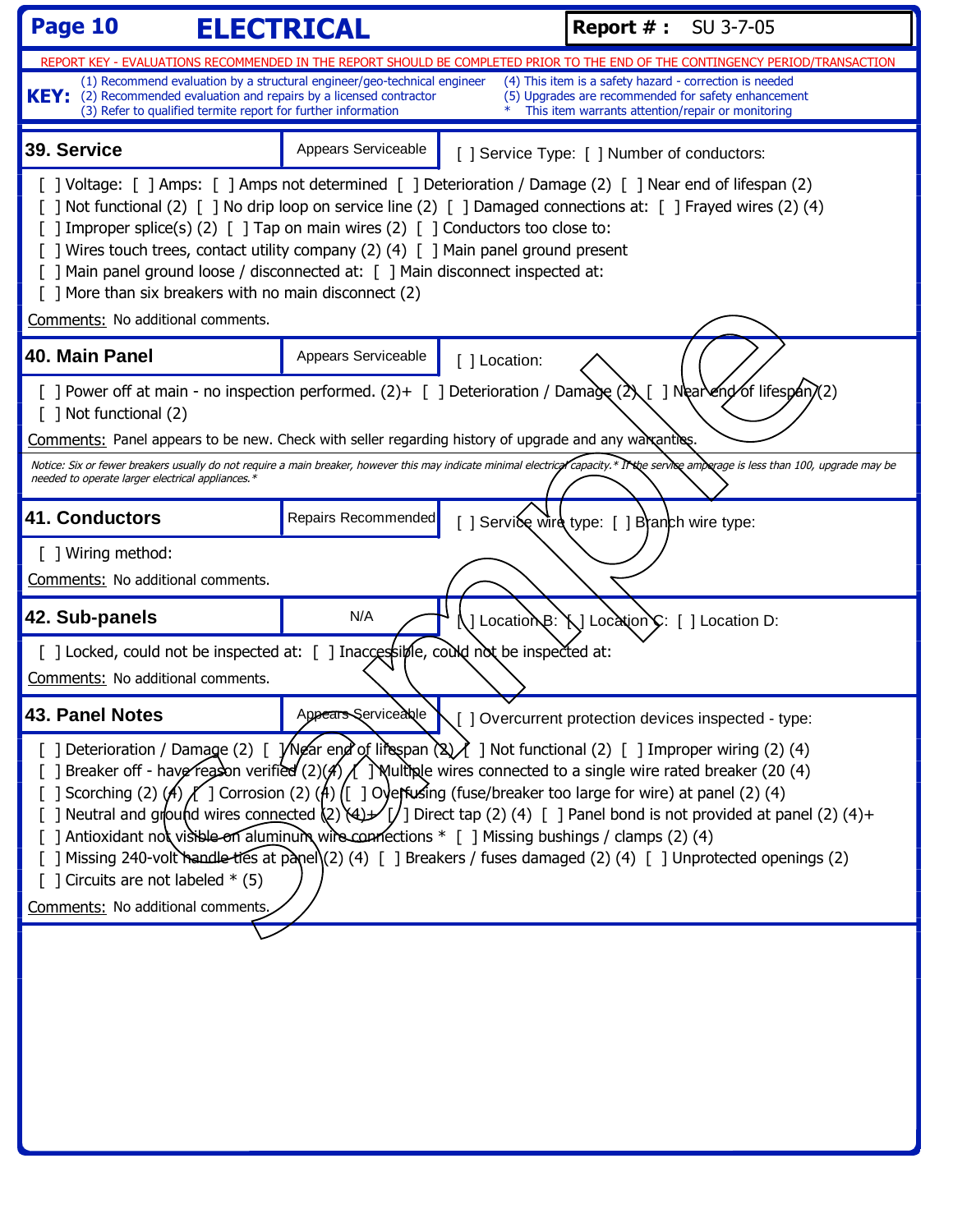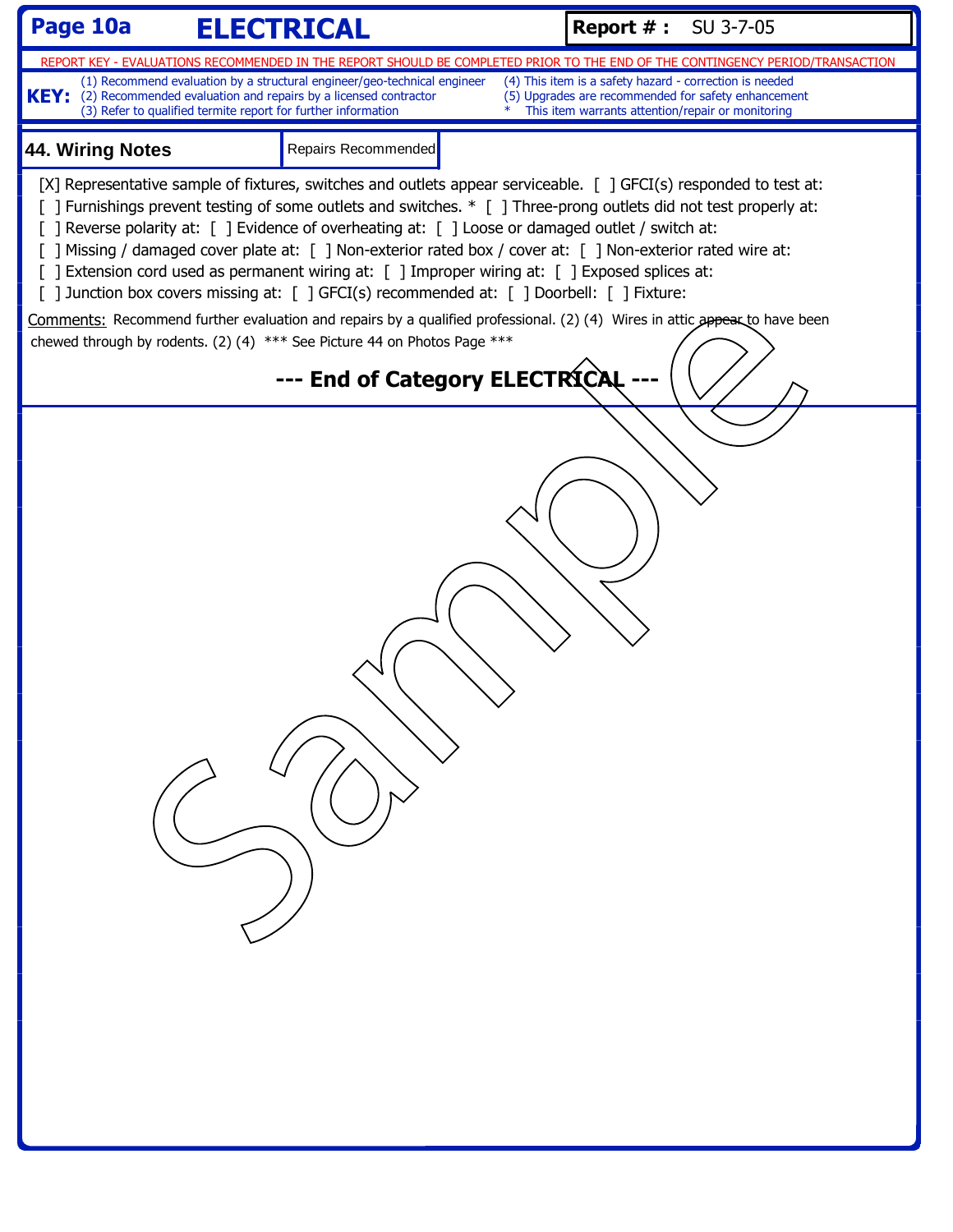| Page 11<br><b>INTERIOR</b>                                                                                                                                                                                                                                                                                                                                                                                                                                                                                                                                                                                                                 |                     | <b>Report #: SU 3-7-05</b>   |                                                                                                          |  |
|--------------------------------------------------------------------------------------------------------------------------------------------------------------------------------------------------------------------------------------------------------------------------------------------------------------------------------------------------------------------------------------------------------------------------------------------------------------------------------------------------------------------------------------------------------------------------------------------------------------------------------------------|---------------------|------------------------------|----------------------------------------------------------------------------------------------------------|--|
| <u>REPORT KEY - EVALUATIONS RECOMMENDED IN THE REPORT SHOULD BE COMPLETED PRIOR TO THE END OF THE CONTINGENCY PERIOD/TRANSACTION</u><br>(1) Recommend evaluation by a structural engineer/geo-technical engineer                                                                                                                                                                                                                                                                                                                                                                                                                           |                     |                              | (4) This item is a safety hazard - correction is needed                                                  |  |
| KEY: (2) Recommended evaluation and repairs by a licensed contractor<br>(3) Refer to qualified termite report for further information                                                                                                                                                                                                                                                                                                                                                                                                                                                                                                      |                     |                              | (5) Upgrades are recommended for safety enhancement<br>This item warrants attention/repair or monitoring |  |
| 45. Entry Doors                                                                                                                                                                                                                                                                                                                                                                                                                                                                                                                                                                                                                            | Appears Serviceable | [] Deterioration / Damage *  |                                                                                                          |  |
| [] Near end of lifespan * [] Not functional * [] Hardware operational: [] Damaged door jamb. *<br>[ ] Weather stripping:<br>Comments: No additional comments.                                                                                                                                                                                                                                                                                                                                                                                                                                                                              |                     |                              |                                                                                                          |  |
| <b>46. Interior Doors</b>                                                                                                                                                                                                                                                                                                                                                                                                                                                                                                                                                                                                                  | Appears Serviceable | [ ] Deterioration / Damage * |                                                                                                          |  |
| [ ] Near end of lifespan * [ ] Not functional * [ ] Need adjustment at: [X] Door(s) rub at:Bedroom Door<br>[] Door won't latch at: [] Hardware operational: [] Hardware missing at: [] Hardware needs repair at:<br>[ ] Several frames are not square - may indicate structural movement (1) (2)<br>Comments: No additional comments.                                                                                                                                                                                                                                                                                                      |                     |                              |                                                                                                          |  |
| <b>47. Exterior Doors</b>                                                                                                                                                                                                                                                                                                                                                                                                                                                                                                                                                                                                                  | Appears Serviceable | [ ] Deterioration / Damage   |                                                                                                          |  |
| [] Near end of lifespan * [] Not functional * [] Door(s) need adjustment at: [] Door difficult to operate at:<br>[X] Tempered glass insignia visible at applicable locations [ ] Tempered glass insignia not visible at:<br>[] Unable to determine if glass is tempered - further evaluation needed ( $\chi$ ) [ [ ] Natching hardware is operational<br>[] Hardware not operational at: [] Sliding door tracks: [] Screep^ddors are:<br>Comments: No additional comments.                                                                                                                                                                 |                     |                              |                                                                                                          |  |
| 48. Windows                                                                                                                                                                                                                                                                                                                                                                                                                                                                                                                                                                                                                                | Appears Serviceable | [X] Type Sliding, Dual-pane  |                                                                                                          |  |
| [X] Material: Vinyl replacement [X] Deterioration / Damage((2) [ ] Nearend of Nifespan (2) [ ] Not functional (2)<br>[ ] Evidence of failed seals in dual-glazed windows. (2) $\vec{l}$ Window difficult to operate at: [ ] Window cracked at:<br>[] Window broken at: [] Tempered glass insignia visible at applicable locations<br>[] Tempered glass insignia not visible at: $\int \int \mathrm{C}\lambda u$ king / glaxing compound deteriorated *<br>[ ] Security bars - non-openable type (see comments) $(4)(5)+$ $\chi$ Security bars - openable type (see comments) $(5)+$<br>] Screens are:<br>Comments: No additional comments. |                     |                              |                                                                                                          |  |
| Notice: Determining condition of all insulated windows is not possible due to temperature, weather and lighting variations. Check with owner for further information.                                                                                                                                                                                                                                                                                                                                                                                                                                                                      |                     |                              |                                                                                                          |  |
| 49. Interior Walls                                                                                                                                                                                                                                                                                                                                                                                                                                                                                                                                                                                                                         | Appears Serviceable |                              | [X] Drywall [ ] Plaster [X] Paneling [ ] Wallpaper                                                       |  |
| [] Other: [] Detexioration Damage (2) [X] Common cracks $*$ [] Major cracks (1) [] Nail pops $*$ [] Stains at:<br>[ ] Stains appear to be: $\Box$ Repairs needed at:<br>[] Furnishings prevent full inspectign-dheck carefully on your final walk-through<br>Recommend evaluation by an ghajneer (1)<br>Comments: No additional comments.                                                                                                                                                                                                                                                                                                  |                     |                              |                                                                                                          |  |
| Notice: The condition of walls behind wallpaper, paneling and furnishings cannot be judged.                                                                                                                                                                                                                                                                                                                                                                                                                                                                                                                                                |                     |                              |                                                                                                          |  |
| 50. Ceilings                                                                                                                                                                                                                                                                                                                                                                                                                                                                                                                                                                                                                               | Appears Serviceable |                              | [X] Drywall [ ] Acoustic Spray [ ] Plaster [ ] Wood                                                      |  |
| [X] Open Beam [ ] Deterioration / Damage * [X] Common cracks * [ ] Major cracks (1) [ ] Nail pops* [ ] Stains at:<br>[ ] Stains appear to be: [ ] Repairs needed at: [ ] Ceiling height low at: [ ] Recommend evaluation by an engineer (1)<br>Comments: No additional comments.                                                                                                                                                                                                                                                                                                                                                           |                     |                              |                                                                                                          |  |
| Notice: Determining whether acoustic sprayed ceilings contain asbestos is beyond the scope of this inspection. For more information please contact the American Lung Association or<br>an asbestos specialist.                                                                                                                                                                                                                                                                                                                                                                                                                             |                     |                              |                                                                                                          |  |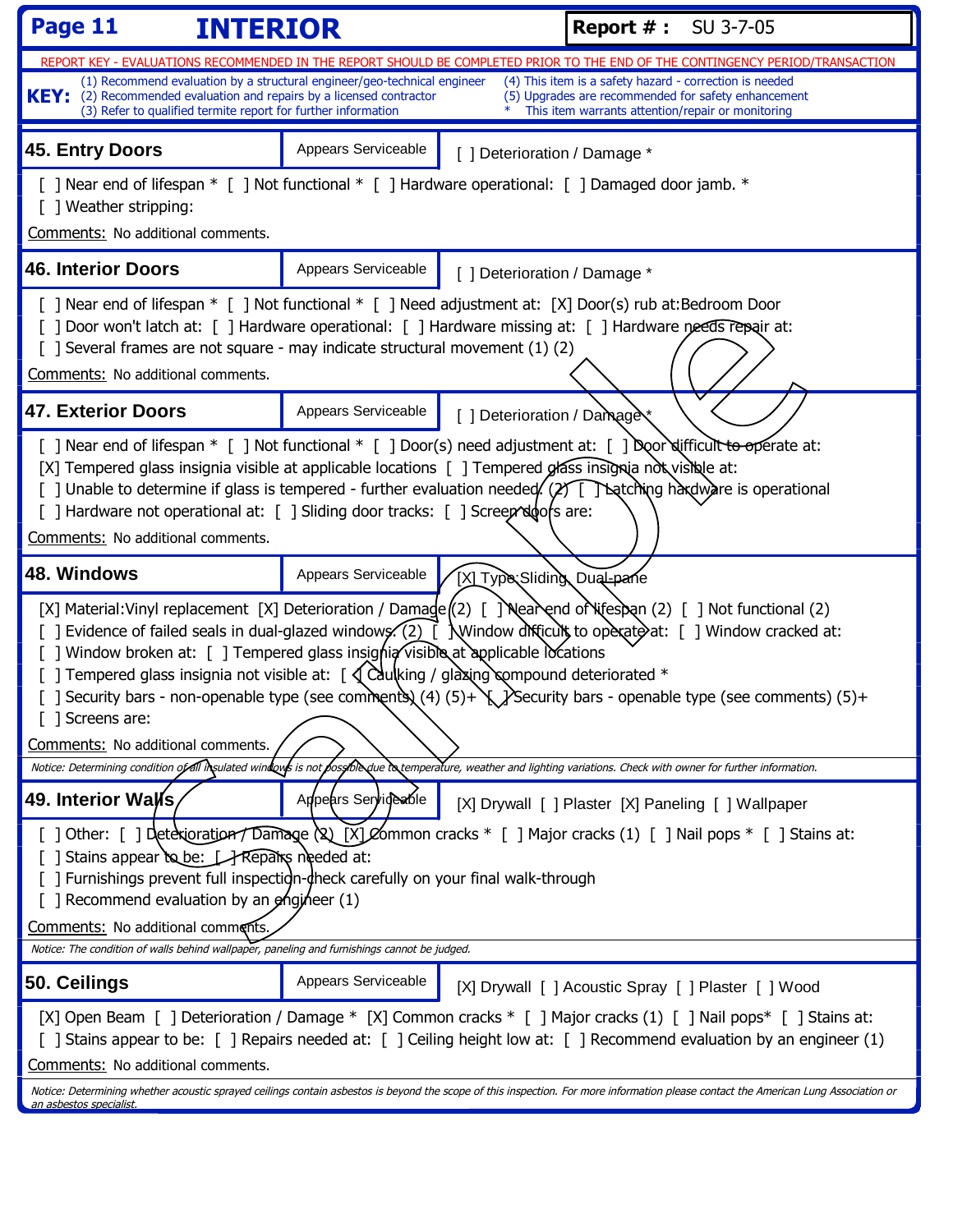| Page 11a<br><b>INTERIOR</b>                                                                                                                                                                      |                                                                          | <b>Report #: SU 3-7-05</b>                                                                                                                                                                                                                                                                                     |  |
|--------------------------------------------------------------------------------------------------------------------------------------------------------------------------------------------------|--------------------------------------------------------------------------|----------------------------------------------------------------------------------------------------------------------------------------------------------------------------------------------------------------------------------------------------------------------------------------------------------------|--|
| KEY: (2) Recommended evaluation and repairs by a licensed contractor<br>(3) Refer to qualified termite report for further information                                                            | (1) Recommend evaluation by a structural engineer/geo-technical engineer | REPORT KEY - EVALUATIONS RECOMMENDED IN THE REPORT SHOULD BE COMPLETED PRIOR TO THE END OF THE CONTINGENCY PERIOD/TRANSACTION<br>(4) This item is a safety hazard - correction is needed<br>(5) Upgrades are recommended for safety enhancement<br>$\ast$<br>This item warrants attention/repair or monitoring |  |
| 51. Floors                                                                                                                                                                                       | Appears Serviceable                                                      | [X] Carpet [ ] Vinyl [ ] Wood [X] Tile [ ] Other:                                                                                                                                                                                                                                                              |  |
| [ ] Deterioration / Damage (2) [ ] Uneven floor at: [ ] Trip hazard at: [ ] Floor is: [ ] Stains at:<br>[ ] Stains appear to be: [ ] Cracked floor tile at:<br>Comments: No additional comments. |                                                                          |                                                                                                                                                                                                                                                                                                                |  |
|                                                                                                                                                                                                  |                                                                          | Notice: Determining odors or stains is not included!* Floor covering damage/stains may be hidden by furniture.* The condition of wood flooring below carpet is not inspected.*                                                                                                                                 |  |
|                                                                                                                                                                                                  |                                                                          |                                                                                                                                                                                                                                                                                                                |  |
| --- End of Category INTERIOR ---                                                                                                                                                                 |                                                                          |                                                                                                                                                                                                                                                                                                                |  |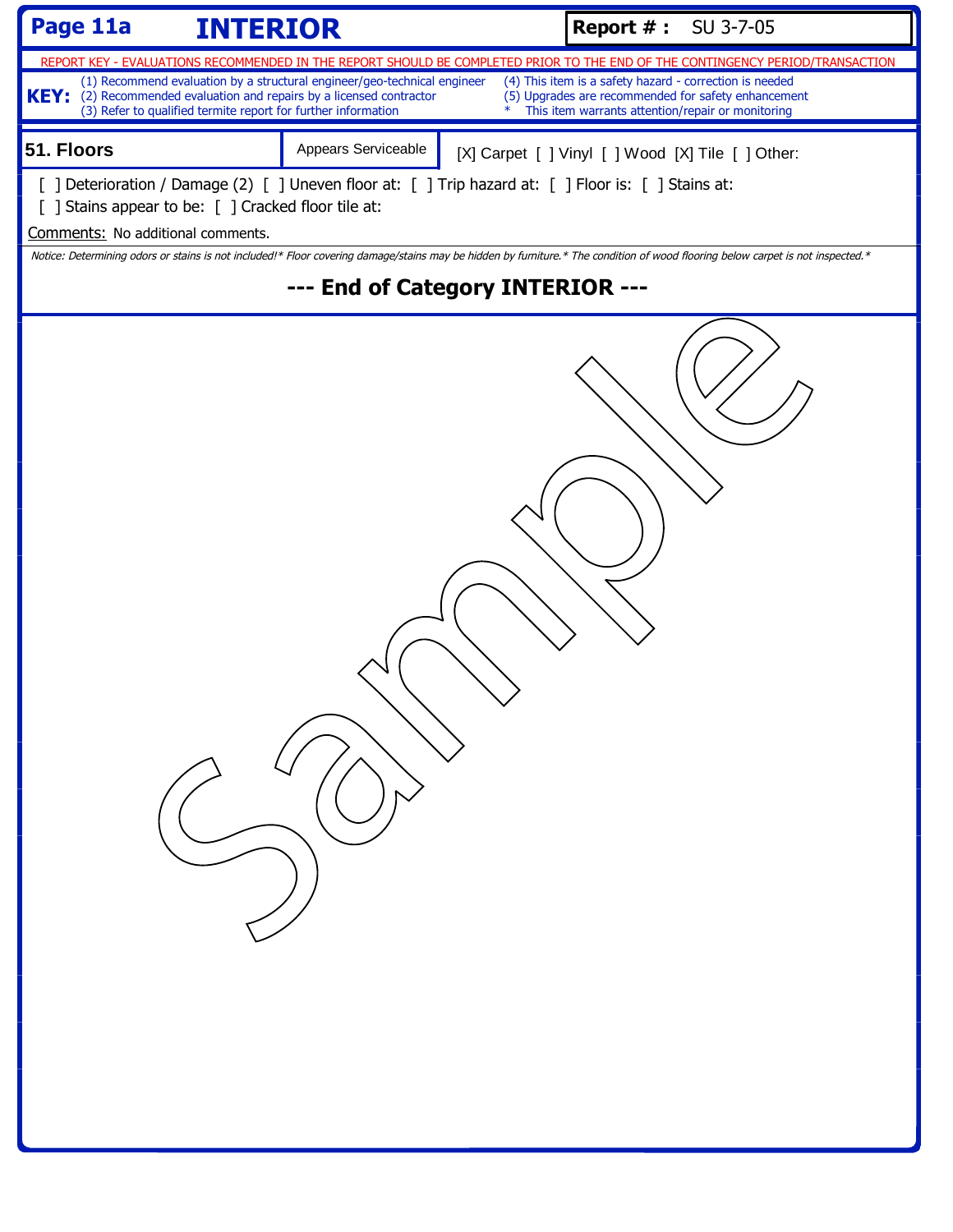| Page 12                                                                                                                                                                                                                                                                                                                        | <b>INTERIOR-2</b>   |                             | <b>Report #: SU 3-7-05</b>                                                                                                                                                                                                                                                                                |
|--------------------------------------------------------------------------------------------------------------------------------------------------------------------------------------------------------------------------------------------------------------------------------------------------------------------------------|---------------------|-----------------------------|-----------------------------------------------------------------------------------------------------------------------------------------------------------------------------------------------------------------------------------------------------------------------------------------------------------|
|                                                                                                                                                                                                                                                                                                                                |                     |                             | REPORT KEY - EVALUATIONS RECOMMENDED IN THE REPORT SHOULD BE COMPLETED PRIOR TO THE END OF THE CONTINGENCY PERIOD/TRANSACTION                                                                                                                                                                             |
| (1) Recommend evaluation by a structural engineer/geo-technical engineer<br><b>KEY:</b> (2) Recommended evaluation and repairs by a licensed contractor<br>(3) Refer to qualified termite report for further information                                                                                                       |                     |                             | (4) This item is a safety hazard - correction is needed<br>(5) Upgrades are recommended for safety enhancement<br>This item warrants attention/repair or monitoring                                                                                                                                       |
| 52. Fireplace(s)                                                                                                                                                                                                                                                                                                               | Appears Serviceable | [] Location: [] Type:       |                                                                                                                                                                                                                                                                                                           |
| [ ] Deterioration / Damaged (2) (4) [ ] Near end of lifespan (2) (5) [ ] Not functional (2) (4)<br>[ ] Gas valve: [ ] Damper: [ ] Damper clamp needed: [ ] Hearth extension: [ ] Doors / screens:<br>[ ] Blower / fan operation:<br>Comments: No additional comments.                                                          |                     |                             | [ ] Deteriorated mortar (2) [ ] Cracked / loose brick (2) [ ] Lacks clearance to combustibles (2) (5) [ ] Gas piping:<br>Notice: Recommend installing safety spacer or damper when gas logs are present.* Wood and ashes are not moved for inspection. Recommend clearing debris and further evaluation.* |
| <b>53. Interior Features</b>                                                                                                                                                                                                                                                                                                   | N/A                 |                             | [] Intercom installed but not inspected                                                                                                                                                                                                                                                                   |
| [ ] Central vacuum installed but not inspected [ ] Security system installed but not inspected<br>Comments: No additional comments.                                                                                                                                                                                            |                     |                             |                                                                                                                                                                                                                                                                                                           |
| 53a. Ceiling Fans                                                                                                                                                                                                                                                                                                              | Appears Serviceable | [ ] Not operational $(2)$ [ | Vibrates / wobbles                                                                                                                                                                                                                                                                                        |
| [ ] Improperly supported $*(5)$ [ ] Improperly wired (2) (4)<br>Comments: No additional comments.                                                                                                                                                                                                                              |                     |                             |                                                                                                                                                                                                                                                                                                           |
| <b>53b. Interior Stairs</b>                                                                                                                                                                                                                                                                                                    | Appears Serviceable |                             | [ ] Uneven rise (2) (4) $\int$ ] Uneven run (2) (4)                                                                                                                                                                                                                                                       |
| [ ] Railing improper (2) (4) [ ] Railing missing (2) (4) $\chi$ ] Openings in railing to wide * (5)<br>Comments: No additional comments.                                                                                                                                                                                       |                     |                             | [ ] Stairway too narrow (2) (4) [ ] Stairway too steep (2) (4) [ ] Handran appears serviceable [ ] Railing loose * (4)                                                                                                                                                                                    |
| 53c. Wet Bar                                                                                                                                                                                                                                                                                                                   | N/A                 |                             | √   Faucet appears serviceable [ ] Faucet is:                                                                                                                                                                                                                                                             |
| [ ] Hot / cold reversed (2) (4) [ ] Cold water only [ ] Plumpbing under sink appears serviceable<br>] Plumbing under sink is: [ ] Leaks at: [ ] Nmproper drain piping (2) [ ] Counter top damaged $*$<br>[] Counter top deteriorated * [] Limable to access - not inspected *<br>Comments: No additional comments.             |                     |                             |                                                                                                                                                                                                                                                                                                           |
| 54. Smoke Detector                                                                                                                                                                                                                                                                                                             | Appears Serviceable |                             | [] Located in bedrooms: [] Located in kitchen:                                                                                                                                                                                                                                                            |
| [] Located in/living/family room: [ \] Losated in basement: [ ] Located on each floor: [ ] Indicator lights on<br>[ ] Responded to rest button(s) N Did not respond to test button at: [ ] Did not operate test button+<br>[ ] Suggest additional detectors in appropriate locations. (5)<br>Comments: No additional comments. |                     |                             |                                                                                                                                                                                                                                                                                                           |
|                                                                                                                                                                                                                                                                                                                                |                     |                             |                                                                                                                                                                                                                                                                                                           |
|                                                                                                                                                                                                                                                                                                                                |                     |                             |                                                                                                                                                                                                                                                                                                           |
|                                                                                                                                                                                                                                                                                                                                |                     |                             |                                                                                                                                                                                                                                                                                                           |
|                                                                                                                                                                                                                                                                                                                                |                     |                             |                                                                                                                                                                                                                                                                                                           |
|                                                                                                                                                                                                                                                                                                                                |                     |                             |                                                                                                                                                                                                                                                                                                           |
|                                                                                                                                                                                                                                                                                                                                |                     |                             |                                                                                                                                                                                                                                                                                                           |
|                                                                                                                                                                                                                                                                                                                                |                     |                             |                                                                                                                                                                                                                                                                                                           |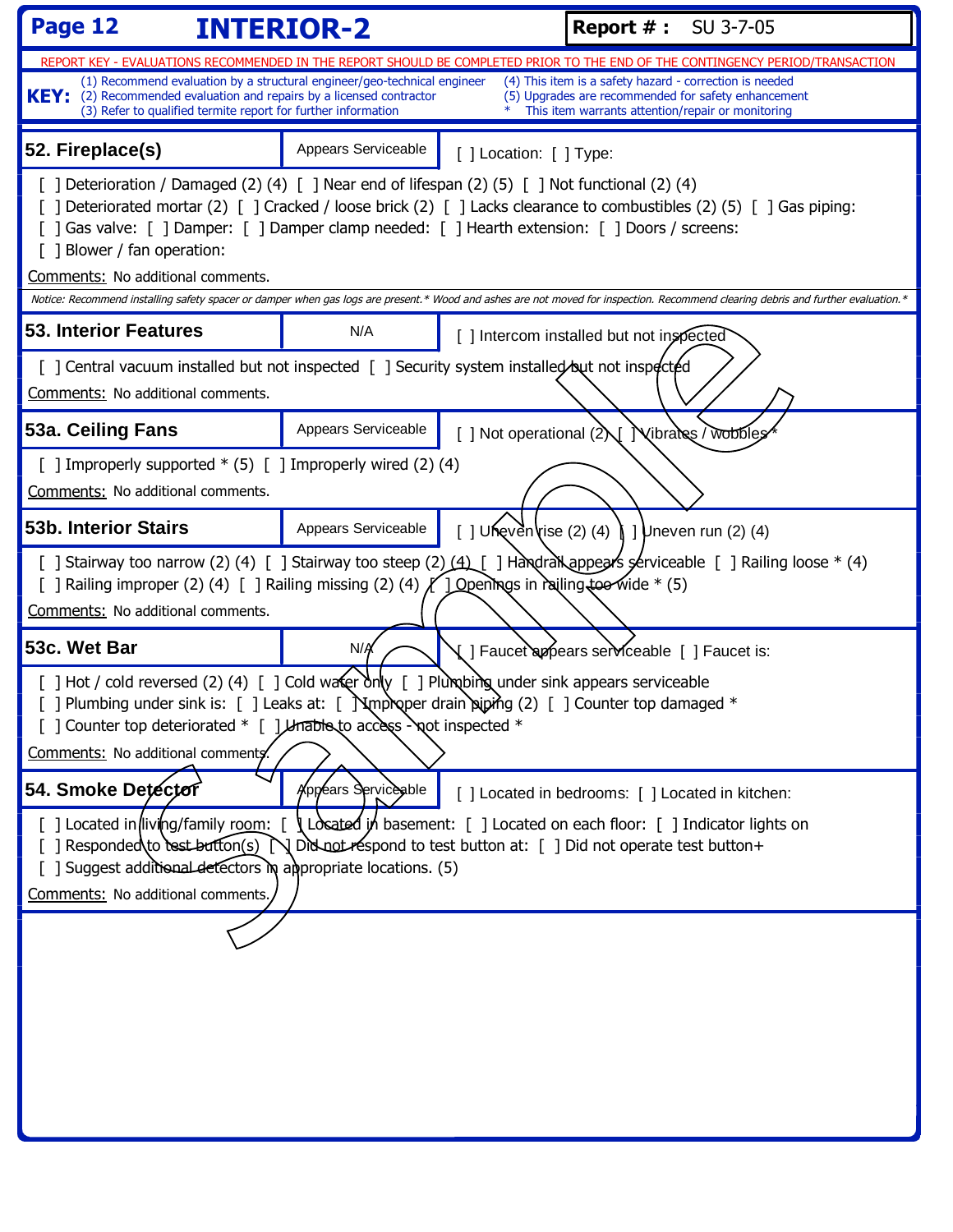| Page 12a<br><b>INTERIOR-2</b>                                                                                                                                                                                                                                                                                                                                                                                                                                                                                                                                                                                                                                                                                         |                     | <b>Report #: SU 3-7-05</b> |                                                                                                                                                                                   |  |
|-----------------------------------------------------------------------------------------------------------------------------------------------------------------------------------------------------------------------------------------------------------------------------------------------------------------------------------------------------------------------------------------------------------------------------------------------------------------------------------------------------------------------------------------------------------------------------------------------------------------------------------------------------------------------------------------------------------------------|---------------------|----------------------------|-----------------------------------------------------------------------------------------------------------------------------------------------------------------------------------|--|
|                                                                                                                                                                                                                                                                                                                                                                                                                                                                                                                                                                                                                                                                                                                       |                     |                            | REPORT KEY - EVALUATIONS RECOMMENDED IN THE REPORT SHOULD BE COMPLETED PRIOR TO THE END OF THE CONTINGENCY PERIOD/TRANSACTION                                                     |  |
| (4) This item is a safety hazard - correction is needed<br>(1) Recommend evaluation by a structural engineer/geo-technical engineer<br><b>KEY:</b><br>(2) Recommended evaluation and repairs by a licensed contractor<br>(5) Upgrades are recommended for safety enhancement<br>(3) Refer to qualified termite report for further information<br>This item warrants attention/repair or monitoring                                                                                                                                                                                                                                                                                                                    |                     |                            |                                                                                                                                                                                   |  |
| 55. Laundry                                                                                                                                                                                                                                                                                                                                                                                                                                                                                                                                                                                                                                                                                                           | Appears Serviceable |                            | [ ] Location: [X] Piping (supply & waste) serviceable                                                                                                                             |  |
| [ ] Piping conditions warrant repair (2) [ ] Washer standpipe not tested * [ ] Electrical outlet grounded (120 volt)<br>[ ] Electrical outlet not operational (2) [ ] Electrical outlet miswired (2) (4) [ ] 240 volt dryer outlet present<br>[] 240 volt outlet operational: [] Gas piping present [] Gas shut-off valve present<br>[ ] Improper appliance connector (2) [ ] Proper dryer vent provided [ ] Dryer vents: [ ] Laundry sink present:<br>[ ] Faucet appears serviceable [ ] Faucet is: [ ] Hot / cold reversed (4) [ ] Drain appears serviceable<br>[ ] Plumbing under sink is: [ ] Leaks at: [ ] Improper drain piping (2) [ ] Unable to access - not inspected *<br>Comments: No additional comments. |                     |                            |                                                                                                                                                                                   |  |
| washing machine drains or supply valves.* Water supply valves if turned may be subject to leaking.*                                                                                                                                                                                                                                                                                                                                                                                                                                                                                                                                                                                                                   |                     |                            |                                                                                                                                                                                   |  |
| 56. Attic General                                                                                                                                                                                                                                                                                                                                                                                                                                                                                                                                                                                                                                                                                                     | Appears Serviceable |                            | [ ] Roof Frame: \[ ] \Seiling Rrance: \left ] Attic:                                                                                                                              |  |
| [ ] Access location: [ ] How Inspected: [ ] Deterioration / Damage (2) [ ] Near end of lifespan (2)<br>[ ] Not functional (2) [ ] Stains are: [ ] Leaks visible (2) [ ] Unable to determine active leakage (2)<br>[ ] Sagging framing (2) (1) [ ] Broken framing (2) (1) [ ] Trusses dapraged $\sqrt{\frac{1}{2}}$ (1)<br>[ ] Missing wind resistant fasteners (2)<br>Comments: No additional comments.                                                                                                                                                                                                                                                                                                               |                     |                            |                                                                                                                                                                                   |  |
| 56a. Ventilation & Insulation                                                                                                                                                                                                                                                                                                                                                                                                                                                                                                                                                                                                                                                                                         | Appears Serviceable |                            | [X] Vents provided [X] Ventilation: appears serviceable                                                                                                                           |  |
| [] Screens: [] Power ventilator present [] Power ventilator operational [X] Insulation type: Fiberglass batt<br>Comments: No additional comments.                                                                                                                                                                                                                                                                                                                                                                                                                                                                                                                                                                     |                     |                            | [ ] Poor coverage * [ ] Compressed * [ ] Wrong side $\psi$ * [ Nnsulation covers: [ ] Air/vapor retarder present                                                                  |  |
| recommend reinspection for damage after tenting is completed.                                                                                                                                                                                                                                                                                                                                                                                                                                                                                                                                                                                                                                                         |                     |                            | Notice: Determining the presence of asbestos or other hazardous <i>paterials</i> is beyonothe scope of this inspection.* Tenting a home for fumigation may cause damage to roofs- |  |
| End of Category INTERIOR-2 ---                                                                                                                                                                                                                                                                                                                                                                                                                                                                                                                                                                                                                                                                                        |                     |                            |                                                                                                                                                                                   |  |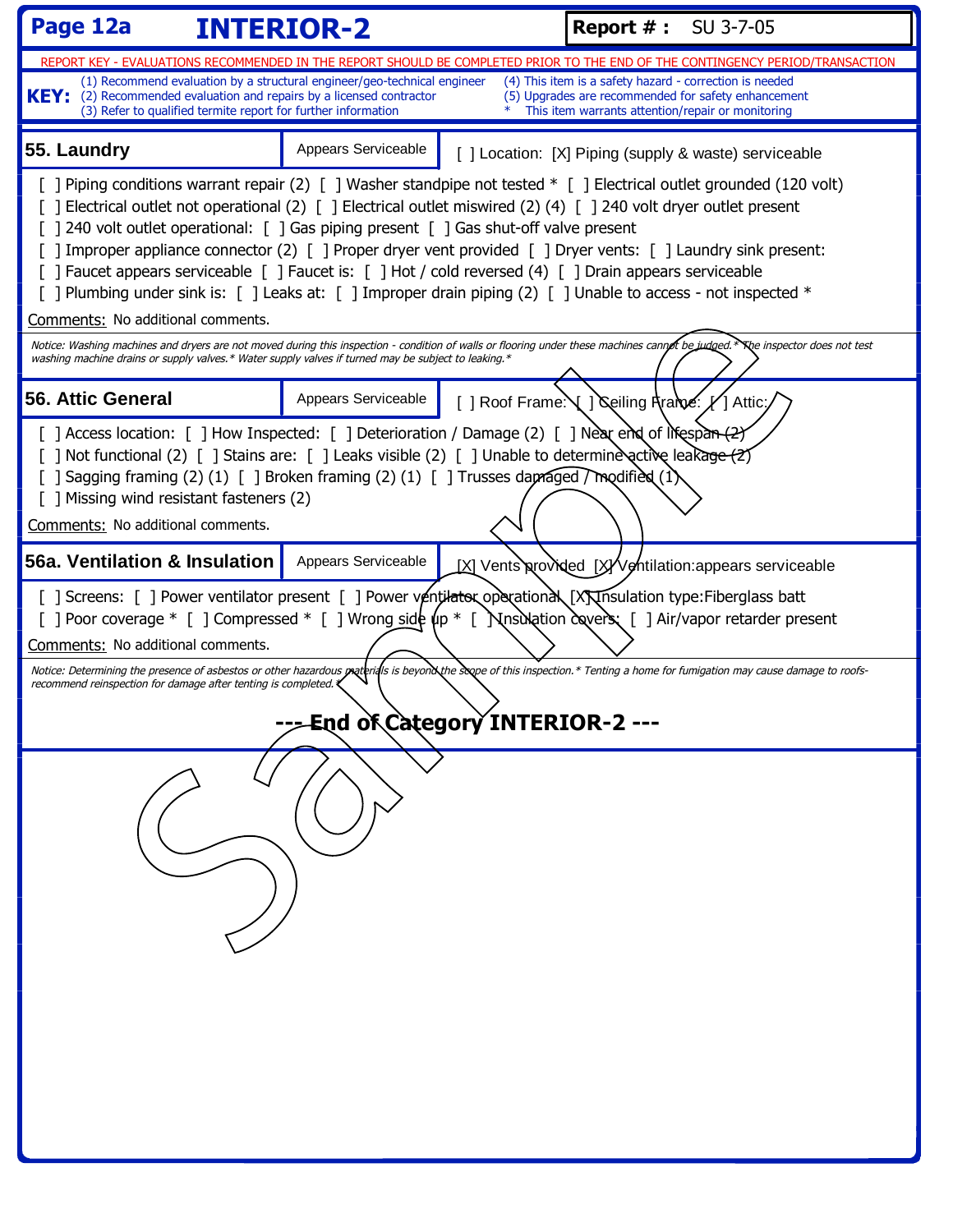| Page 13<br><b>GARAGE</b>                                                                                                                                                                                                                                                                                                                                                                                                                                                                                  |                     | <b>Report #: SU 3-7-05</b>   |                                                                                                                                                                     |
|-----------------------------------------------------------------------------------------------------------------------------------------------------------------------------------------------------------------------------------------------------------------------------------------------------------------------------------------------------------------------------------------------------------------------------------------------------------------------------------------------------------|---------------------|------------------------------|---------------------------------------------------------------------------------------------------------------------------------------------------------------------|
|                                                                                                                                                                                                                                                                                                                                                                                                                                                                                                           |                     |                              | REPORT KEY - EVALUATIONS RECOMMENDED IN THE REPORT SHOULD BE COMPLETED PRIOR TO THE END OF THE CONTINGENCY PERIOD/TRANSACTION                                       |
| (1) Recommend evaluation by a structural engineer/geo-technical engineer<br><b>KEY:</b><br>(2) Recommended evaluation and repairs by a licensed contractor<br>(3) Refer to qualified termite report for further information                                                                                                                                                                                                                                                                               |                     |                              | (4) This item is a safety hazard - correction is needed<br>(5) Upgrades are recommended for safety enhancement<br>This item warrants attention/repair or monitoring |
| 57. Floor                                                                                                                                                                                                                                                                                                                                                                                                                                                                                                 | Appears Serviceable | [ ] Deterioration / Damage * |                                                                                                                                                                     |
| [ ] Surface settled * [ ] Trip hazard (5) [ ] Not fully visible * [ ] Covered with flammable material * (5)<br>Comments: No additional comments.                                                                                                                                                                                                                                                                                                                                                          |                     |                              | [ ] Near end of lifespan (2) [ ] Not functional (2) [ ] Common cracks * [ ] Major cracks (1) [ ] Surface raised *                                                   |
| 58. Firewall/Ceiling                                                                                                                                                                                                                                                                                                                                                                                                                                                                                      | Appears Serviceable |                              | [ ] Deterioration / Damage (2) (5)                                                                                                                                  |
| [ ] Near end of lifespan (2) [ ] Not functional (2) (4) [ ] Stains appear: [ ] Attic ladder breaches firewall:<br>Comments: No additional comments.                                                                                                                                                                                                                                                                                                                                                       |                     |                              |                                                                                                                                                                     |
| 59. Ventilation                                                                                                                                                                                                                                                                                                                                                                                                                                                                                           | Appears Serviceable | [ ] Deterioratoin / Damage * |                                                                                                                                                                     |
| Comments: No additional comments.                                                                                                                                                                                                                                                                                                                                                                                                                                                                         |                     |                              | [ ] Near end of lifespan * [ ] Not functional * [ ] Window not operational $*\Upsilon$ ] Screens damaged / missing *                                                |
| 60. Door to Living Space                                                                                                                                                                                                                                                                                                                                                                                                                                                                                  | Appears Serviceable |                              | [] Type: [] Deterioration \Qamage *                                                                                                                                 |
| [ ] Near end of lifespan $*$ [ ] Not functional (5) [ ] Pet door interrupts integrity of fire doon (2) $\chi$ 4)<br>[ ] Self-closer operational: [ ] Self-latching: [ ] Door lacks threshold weatherstrip \* (\5)<br>Comments: No additional comments.                                                                                                                                                                                                                                                    |                     |                              |                                                                                                                                                                     |
| 61. Exterior Door                                                                                                                                                                                                                                                                                                                                                                                                                                                                                         | N/A                 |                              | [Detexioration / Damage * (3)                                                                                                                                       |
| [ ] Damaged door jamb * [ ] Door lacks threshold / weatherstrip *<br>Comments: No additional comments.                                                                                                                                                                                                                                                                                                                                                                                                    |                     |                              | [ ] Near end of lifespan * [ ] Not functional * [ ] Hardware operational: [ ] Noor needs adjustment / repairs:                                                      |
| 62. Vehicle Door                                                                                                                                                                                                                                                                                                                                                                                                                                                                                          | Appears Serviceable |                              | [] Type: [] Deterioration / Damage (2)                                                                                                                              |
| [ ] Near end of lifespan (2) [ ] Not functional (2) $\bigcup$ Deteriorated wood at door jambs (2) (3)<br>[ ] Tension rods loose / missing */[/ Door warked * \] boor difficult to operate (2) [ ] Door out of balance (2) (4)<br>[ ] Hinges loose / damaged (2) (4) [ ] Safety springs installed [ ] No safety-type springs installed (2) (4)<br>J Door(s) Nocked, couldn't test * [ ] Rollers / track damaged (2)<br>[ ] Broken spring// safety wire (2) (4) $\int$<br>Comments: No additional comments. |                     |                              |                                                                                                                                                                     |
| 63. Automatic Opener                                                                                                                                                                                                                                                                                                                                                                                                                                                                                      | Appears Serviceable |                              | [ ] Deteriorated / Damaged * (5)                                                                                                                                    |
| [ ] Near end of lifespan $*(5)$ [ ] Mot functional $*(5)$ [ ] Number of units: [ ] Unit(s) poorly secured $*$<br>[ ] Unit(s) disconnected - not ipspected $*$ + [ ] Service recommended $*$ [ ] Makes unusual noise when operated $*$<br>[ ] Automatic reverse operated [ ] Automatic reverse not inspected * [ ] Electronic sensors present<br>[ ] Electronic sensors appear serviceable<br>Comments: No additional comments.                                                                            |                     |                              |                                                                                                                                                                     |
|                                                                                                                                                                                                                                                                                                                                                                                                                                                                                                           |                     |                              |                                                                                                                                                                     |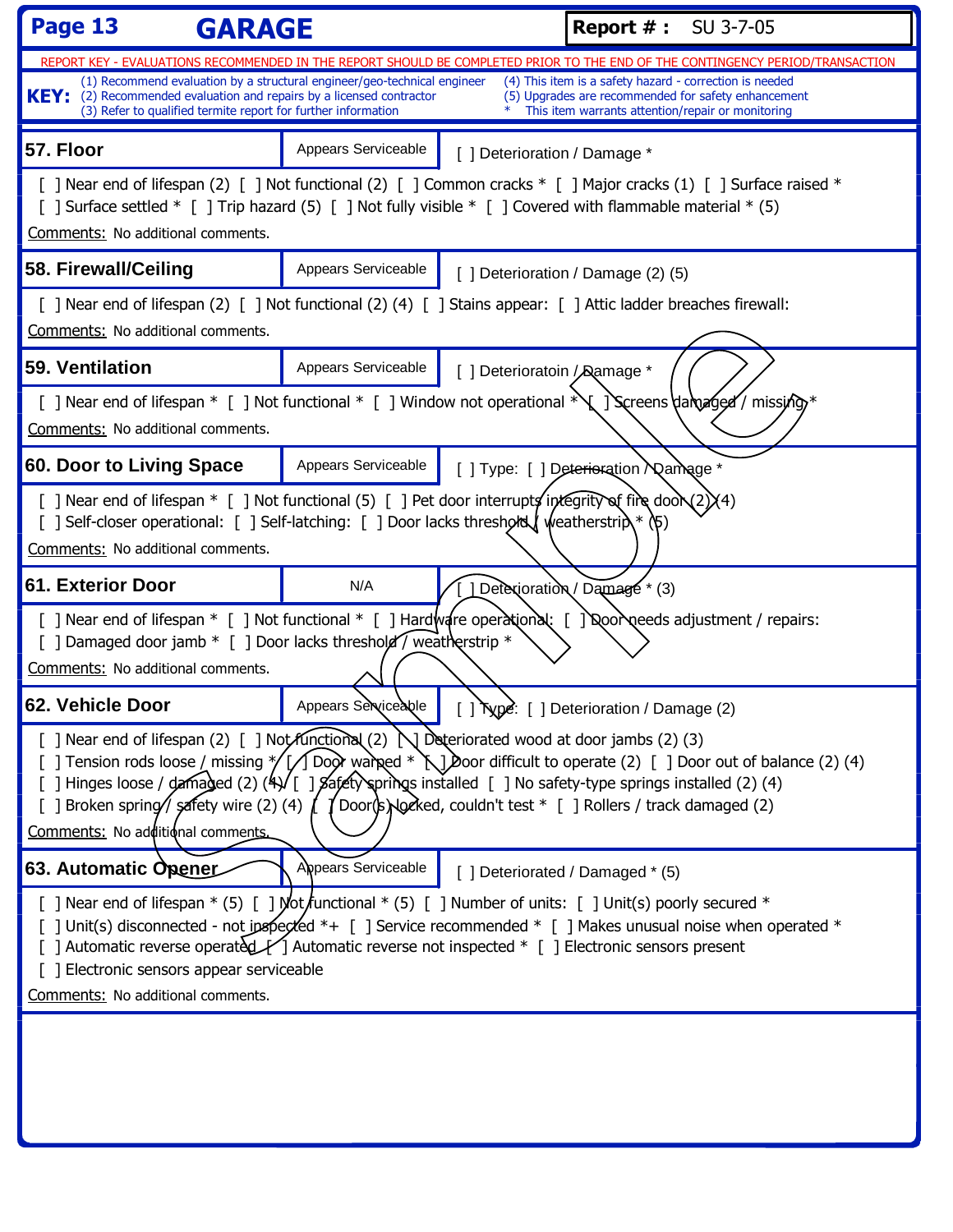| Page 13a<br><b>GARAGE</b>                                                                                                                                                                                                                                                                                                                                                                                                                                                            |                     | <b>Report #: SU 3-7-05</b>                                                                                                    |  |  |
|--------------------------------------------------------------------------------------------------------------------------------------------------------------------------------------------------------------------------------------------------------------------------------------------------------------------------------------------------------------------------------------------------------------------------------------------------------------------------------------|---------------------|-------------------------------------------------------------------------------------------------------------------------------|--|--|
|                                                                                                                                                                                                                                                                                                                                                                                                                                                                                      |                     | REPORT KEY - EVALUATIONS RECOMMENDED IN THE REPORT SHOULD BE COMPLETED PRIOR TO THE END OF THE CONTINGENCY PERIOD/TRANSACTION |  |  |
| (1) Recommend evaluation by a structural engineer/geo-technical engineer<br>(4) This item is a safety hazard - correction is needed<br>KEY: (2) Recommended evaluation and repairs by a licensed contractor<br>(5) Upgrades are recommended for safety enhancement<br>(3) Refer to qualified termite report for further information<br>This item warrants attention/repair or monitoring                                                                                             |                     |                                                                                                                               |  |  |
| 64. Electrical                                                                                                                                                                                                                                                                                                                                                                                                                                                                       | Appears Serviceable | [ ] Deterioration / Damage (2) (4)                                                                                            |  |  |
| [ ] Near end of lifespan (2) (4) [ ] Not functional (2) (4) [ ] Not fully visible [ ] Improper wiring (2) (4)<br>[ ] Exposed wiring subject to damage * (4) [ ] Extension cords used as permanent wiring (2) (4) [ ] Open splices (2) (4)<br>[ ] Junction boxes missing covers * (4) [ ] GFCI recommended (2) (4) [ ] GFCI defective (2) (4)<br>[ ] Some outlets not accessible * [ ] Cover plates missing * (4) [ ] Outlets not functional (2)<br>Comments: No additional comments. |                     |                                                                                                                               |  |  |
| 65. Comments                                                                                                                                                                                                                                                                                                                                                                                                                                                                         | Appears Serviceable |                                                                                                                               |  |  |
| [X] Stored items blocked view / access to garage, unable to fully inspect. *<br>Comments: No additional comments.                                                                                                                                                                                                                                                                                                                                                                    |                     |                                                                                                                               |  |  |
| Notice: Determining the rating of fire walls is beyond the scope of this inspection.                                                                                                                                                                                                                                                                                                                                                                                                 |                     |                                                                                                                               |  |  |
|                                                                                                                                                                                                                                                                                                                                                                                                                                                                                      |                     |                                                                                                                               |  |  |
| --- End of Category GARAGE.                                                                                                                                                                                                                                                                                                                                                                                                                                                          |                     |                                                                                                                               |  |  |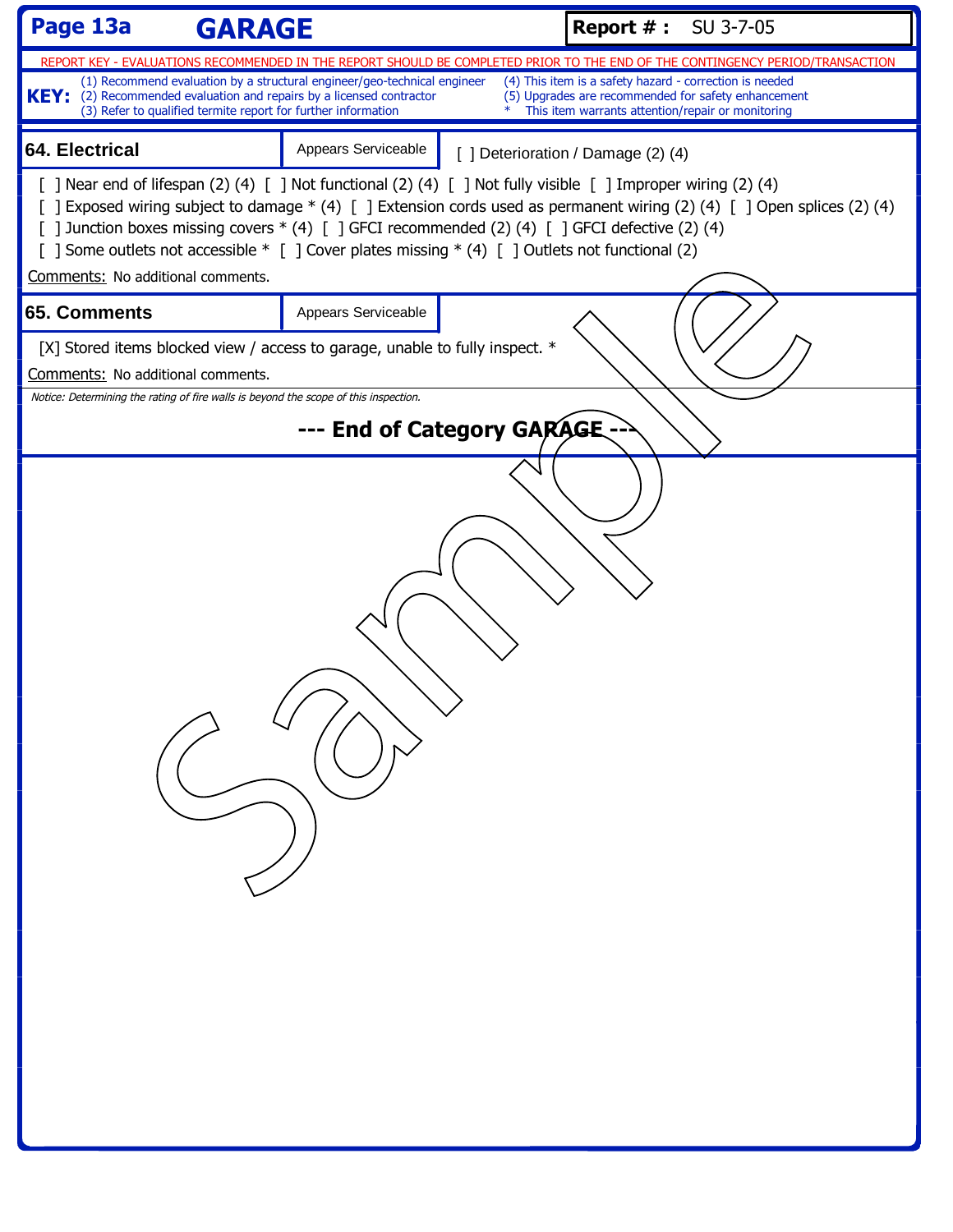| Page 14<br>KITCHEN<br><b>Report #: SU 3-7-05</b>                                                                                                                                                                                                                                                                                                                                                                                                                                                                             |                     |                                                                                                                                                                                                                                                                                                                                                                                                                                                                           |  |  |
|------------------------------------------------------------------------------------------------------------------------------------------------------------------------------------------------------------------------------------------------------------------------------------------------------------------------------------------------------------------------------------------------------------------------------------------------------------------------------------------------------------------------------|---------------------|---------------------------------------------------------------------------------------------------------------------------------------------------------------------------------------------------------------------------------------------------------------------------------------------------------------------------------------------------------------------------------------------------------------------------------------------------------------------------|--|--|
| REPORT KEY - EVALUATIONS RECOMMENDED IN THE REPORT SHOULD BE COMPLETED PRIOR TO THE END OF THE CONTINGENCY PERIOD/TRANSACTION<br>(1) Recommend evaluation by a structural engineer/geo-technical engineer<br>(4) This item is a safety hazard - correction is needed<br>KEY:<br>(2) Recommended evaluation and repairs by a licensed contractor<br>(5) Upgrades are recommended for safety enhancement<br>(3) Refer to qualified termite report for further information<br>This item warrants attention/repair or monitoring |                     |                                                                                                                                                                                                                                                                                                                                                                                                                                                                           |  |  |
| 66. Kitchen Sink(s)                                                                                                                                                                                                                                                                                                                                                                                                                                                                                                          | Appears Serviceable | [ ] Deterioration / Damage *                                                                                                                                                                                                                                                                                                                                                                                                                                              |  |  |
| [ ] Unable to access - not inspected<br>Comments: No additional comments.                                                                                                                                                                                                                                                                                                                                                                                                                                                    |                     | [ ] Near end of lifespan * [ ] Not functional (2) [ ] Dishes blocked access to sink - could not inspect * [X] Minor wear<br>[ ] Heavy wear * [ ] Slow draining * [X] Faucet appears serviceable [ ] Faucet is: [ ] Defective spray wand (2)<br>[ ] Hot / cold reversed * (4) [ ] Plumbing under sink appears serviceable [ ] Plumbing under sink is: [ ] Leaks at:<br>[ ] Improper piping (2) [ ] Moisture stains below sink * (3) [ ] Moisture damage below sink (2) (3) |  |  |
| 67. Kitchen (general)                                                                                                                                                                                                                                                                                                                                                                                                                                                                                                        | Appears Serviceable | [X] Counter type: Granite [ Y Damaged X Deteriorated *                                                                                                                                                                                                                                                                                                                                                                                                                    |  |  |
| [ ] Floors appear serviceable<br>Comments: No additional comments.                                                                                                                                                                                                                                                                                                                                                                                                                                                           |                     | [] Near end of lifespan $*$ [] Not functional $*$ [X] Cabinets appear serviceable [X] Counters appear serviceable                                                                                                                                                                                                                                                                                                                                                         |  |  |
| 68. Disposal                                                                                                                                                                                                                                                                                                                                                                                                                                                                                                                 | Appears Serviceable | [ ] Deterioration / Damage                                                                                                                                                                                                                                                                                                                                                                                                                                                |  |  |
| [] Near end of lifespan $*$ [] Not functional $*$ [] Not fully visible $\int$ Blades appear to be frozen (2)<br>[ ] Unit makes unusual noise (2) [ ] Splash guard damaged / $\mathsf{px}$ sking * [ ] Wiring appears serviceable<br>[ ] Improper wiring (2) (4) [ ] Wire clamp missing at disposare $\mathcal{E}$ ( $\mathcal{E}$ Switch in hazardous location (2) (5)<br>[ ] Exposed wire splices (2) (4) [ ] Junction box missing cover $*\mathcal{A}$ )<br>Comments: No additional comments.                              |                     |                                                                                                                                                                                                                                                                                                                                                                                                                                                                           |  |  |
| 69. Range/Cooktop                                                                                                                                                                                                                                                                                                                                                                                                                                                                                                            | Appears Servicesble | [X] Number of ovens \times [X] Fuel type: natural gas                                                                                                                                                                                                                                                                                                                                                                                                                     |  |  |
| [ ] Deterioration / Damage (2) [ ] Near end of lifespan (2) [ ] Not functional (2) [ ] No inspection - utilities off $*$ +<br>[ ] Burner(s) not functional * [X] Oven (oor appears sexviceable [ ] Door damaged (2)<br>[ ] Door does not close properly (2) [ ] $C$ Racked glass (2) $\setminus$ $D$ Door gasket: [ ] Clock / timer not tested<br>] Separate cooktop: [] Burner Helment not functional $*$ [] Gas shut-off valve(s): [] Ventilation hood:<br>[] Ventilation fan filter:<br>Comments: No additional comments. |                     |                                                                                                                                                                                                                                                                                                                                                                                                                                                                           |  |  |
|                                                                                                                                                                                                                                                                                                                                                                                                                                                                                                                              |                     | Notice: Self and/or continuous cleaning operations, diocus, timing devices lights and thermostat accuracy are not tested during this inspection.* Appliances are not moved.*                                                                                                                                                                                                                                                                                              |  |  |
| 70. Dishwasher                                                                                                                                                                                                                                                                                                                                                                                                                                                                                                               | Appears/Serviceable | [ ] Dishwasher is not part of inspection                                                                                                                                                                                                                                                                                                                                                                                                                                  |  |  |
| [ ] Deterioration / Damage (2) [\] Near end of lifespan (2) [ ] Not functional (2) [ ] Soap dish inoperative (2)<br>[ ] Washer arm frozen (2) [ ])Unit not properly secured * [ ] Door seal: [ ] Door doesn't close / open properly (2)<br>[ ] Drain line installed: [ ] Leaking noted at:<br>Comments: No additional comments.<br>Notice: Determining the adequacy of washing and drying functions of dishwashers is not part of this inspection.*                                                                          |                     |                                                                                                                                                                                                                                                                                                                                                                                                                                                                           |  |  |
| <b>71. Special Features</b>                                                                                                                                                                                                                                                                                                                                                                                                                                                                                                  | N/A                 | [X] Special features not inspected [ ] Trash compactor:                                                                                                                                                                                                                                                                                                                                                                                                                   |  |  |
| [ ] Microwave: [ ] Water purification: [ ] Other features present but not inspected:<br>Comments: No additional comments.<br>Notice: Refrigerators, freezers and built-in ice maker are not part of this inspection.*<br>--- End of Category KITCHEN ---                                                                                                                                                                                                                                                                     |                     |                                                                                                                                                                                                                                                                                                                                                                                                                                                                           |  |  |
|                                                                                                                                                                                                                                                                                                                                                                                                                                                                                                                              |                     |                                                                                                                                                                                                                                                                                                                                                                                                                                                                           |  |  |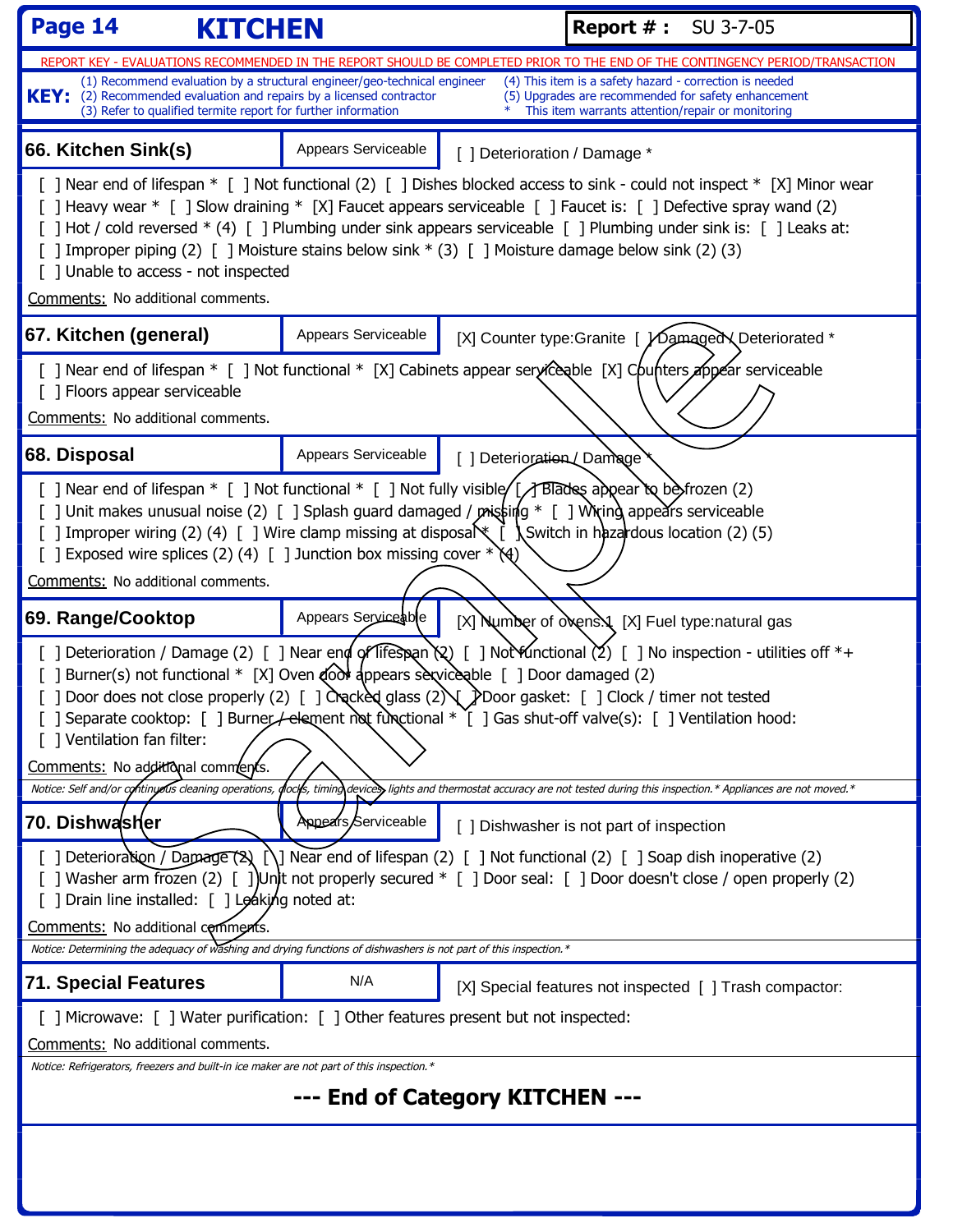| Page 15                                                                                                                                                                                                                                                                                                                                                                                                                                                                                                                                                              | <b>MASTER BATH</b>                  |                              | <b>Report #: SU 3-7-05</b>                                                                                                                                                                                                                                                                           |
|----------------------------------------------------------------------------------------------------------------------------------------------------------------------------------------------------------------------------------------------------------------------------------------------------------------------------------------------------------------------------------------------------------------------------------------------------------------------------------------------------------------------------------------------------------------------|-------------------------------------|------------------------------|------------------------------------------------------------------------------------------------------------------------------------------------------------------------------------------------------------------------------------------------------------------------------------------------------|
| (1) Recommend evaluation by a structural engineer/geo-technical engineer<br><b>KEY:</b> (2) Recommended evaluation and repairs by a licensed contractor<br>(3) Refer to qualified termite report for further information                                                                                                                                                                                                                                                                                                                                             |                                     |                              | REPORT KEY - EVALUATIONS RECOMMENDED IN THE REPORT SHOULD BE COMPLETED PRIOR TO THE END OF THE CONTINGENCY PERIOD/TRANSACTION<br>(4) This item is a safety hazard - correction is needed<br>(5) Upgrades are recommended for safety enhancement<br>This item warrants attention/repair or monitoring |
| 72. Toilet                                                                                                                                                                                                                                                                                                                                                                                                                                                                                                                                                           | Appears Serviceable                 | [ ] Deterioration / Damage * |                                                                                                                                                                                                                                                                                                      |
| [] Near end of lifespan * [] Not functional * [] Toilet is loose on floor * (3) [] Tank is loose *<br>[ ] Recommend new was seal * [ ] Cracked: [ ] Water runs continuously * [ ] Rust / corrosion at:<br>[ ] Does not flush properly *<br>Comments: No additional comments.                                                                                                                                                                                                                                                                                         |                                     |                              |                                                                                                                                                                                                                                                                                                      |
| <b>73. Sink</b>                                                                                                                                                                                                                                                                                                                                                                                                                                                                                                                                                      | Appears Serviceable                 | [ ] Deterioratoin / Damage * |                                                                                                                                                                                                                                                                                                      |
| [ ] Near end of lifespan * [ ] Not functional * [ ] Faucet appears serviceable [ ] Faucet is:<br>[ ] Hot / cold reversed * (4) [ ] Plumbing under sink appears serviceable [ ] Plumbing under $\sin k$ is: [ $\sin k$ ] Leaks at:<br>[ ] Improper plumbing (2) [ ] Moisture stains below sink * (3) [ ] Moisture damage below sink (2)<br>[ ] Unable to access - not inspected * [ ] Counter & Cabinet appear serviceable $\bigcup$ Counter $\mathcal{E}$ / Cabinetis:<br>[ ] Grout / caulking needed *<br>Comments: No additional comments.                         |                                     |                              |                                                                                                                                                                                                                                                                                                      |
|                                                                                                                                                                                                                                                                                                                                                                                                                                                                                                                                                                      | Appears Serviceable                 |                              | [ ] Exhaust fan: Hyenthation [ ] Window:                                                                                                                                                                                                                                                             |
| [ ] Moisture damage at window $(2)$ $(3)$<br>Comments: No additional comments.                                                                                                                                                                                                                                                                                                                                                                                                                                                                                       |                                     |                              |                                                                                                                                                                                                                                                                                                      |
|                                                                                                                                                                                                                                                                                                                                                                                                                                                                                                                                                                      | Appears Serviceable                 |                              | Damaged / Deteriorated (2) (3)                                                                                                                                                                                                                                                                       |
| [ ] Near end of lifespan (2) (3) [ ] Not functional (2) [ $\parallel$ $\parallel$ $\parallel$ aucet appears serviceable [ ] Faucet is:<br>[ ] Hot / cold reversed (2) (4) [ ] Drain appears serviceable $[$ ] Drain is: $\setminus$ ] Morsture damage on walls (2) (3)<br>[ ] Moisture damage on floor (2) (3) [ ] Hydromassage style tub: [ ] Hydromassage tub pump accessible<br>[ ] Hydromassage tub GFCI protected<br>Comments: No additional comments.                                                                                                          |                                     |                              |                                                                                                                                                                                                                                                                                                      |
| 76. Shower                                                                                                                                                                                                                                                                                                                                                                                                                                                                                                                                                           | Appears Serviceable                 |                              | $\sqrt{ }$   Deterioration / Damage (2) (3)                                                                                                                                                                                                                                                          |
| [ ] Near end of lifespan (2) (3) [ $\sqrt{2}$ Not functional (2) [ ] Water valve & shower head appear serviceable<br>[ ] Water valve is $\sqrt{5}$ Shower head is: $\sqrt{5}$ Hot $\sqrt{2}$ reversed (2) (4) [ ] Shower diverter is:<br>[ ] Low water volume (2) [ ] Drain appears servideable [ ] Drain is: [ ] Moisture damaged walls (2) (3)<br>[ ] Moisture damaged floor (2) (3) \] Damaged tile (2) (3) [ ] Deteriorated grout (2) (3)<br>[ ] Unable to determine if glass is tempered (2) (4) [ ] Enclosure is: [ ] Enclosure needs repairs $*$<br>Comments: | --- End of Category MASTER BATH --- |                              | [ ] Enclosure appears serviceable \ ] \\o enclosure - shower curtain [ ] Glass does not appear to be tempered (2) (4)                                                                                                                                                                                |
|                                                                                                                                                                                                                                                                                                                                                                                                                                                                                                                                                                      |                                     |                              |                                                                                                                                                                                                                                                                                                      |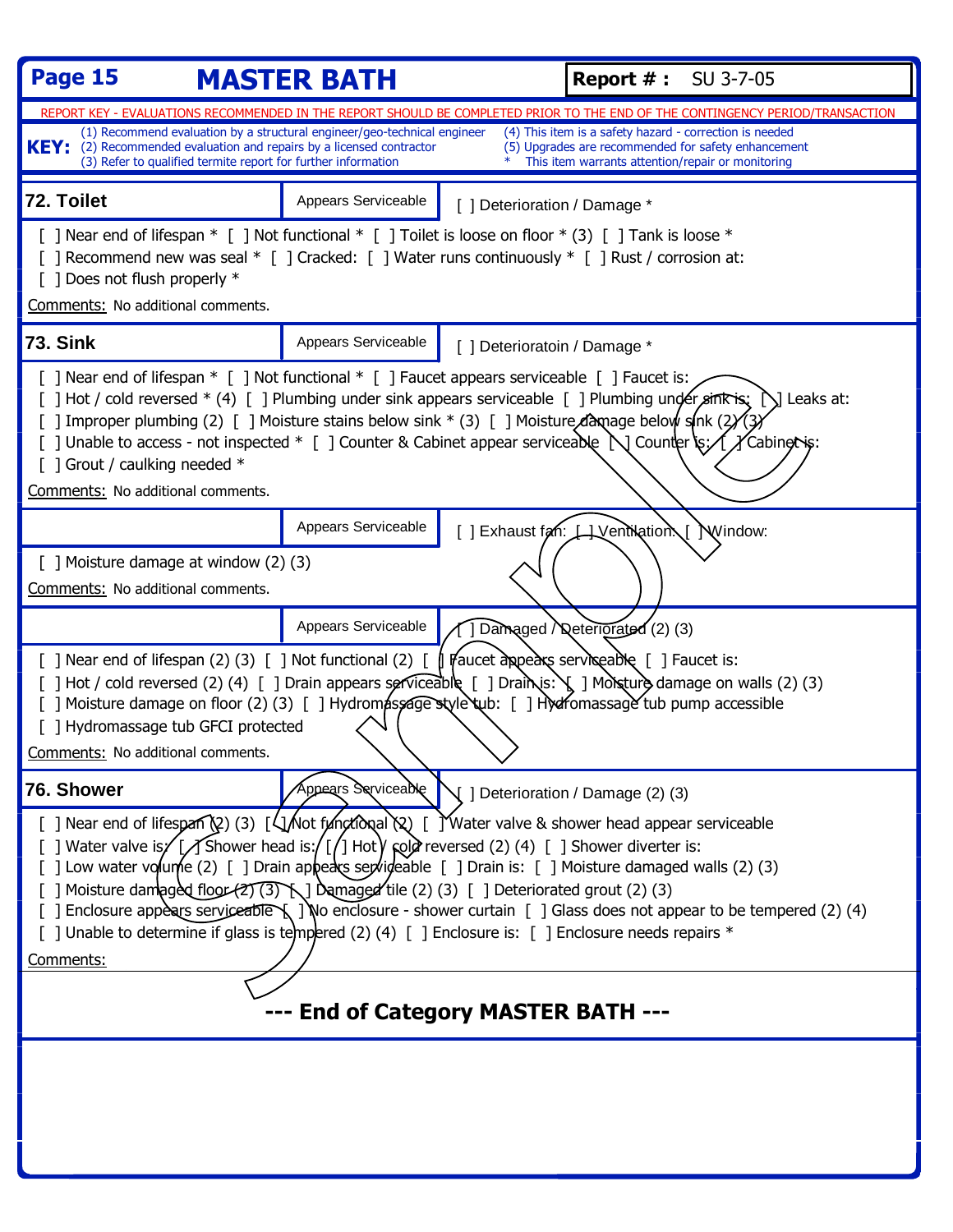| Page 16<br><b>HALL BATH</b>                                                                                                                                                                                                                                                                                                                                                                                                                                                                                                                                                                                                                                                                                                                                                                                                      |                     |                              | <b>Report #: SU 3-7-05</b>                                                                                                                                          |
|----------------------------------------------------------------------------------------------------------------------------------------------------------------------------------------------------------------------------------------------------------------------------------------------------------------------------------------------------------------------------------------------------------------------------------------------------------------------------------------------------------------------------------------------------------------------------------------------------------------------------------------------------------------------------------------------------------------------------------------------------------------------------------------------------------------------------------|---------------------|------------------------------|---------------------------------------------------------------------------------------------------------------------------------------------------------------------|
|                                                                                                                                                                                                                                                                                                                                                                                                                                                                                                                                                                                                                                                                                                                                                                                                                                  |                     |                              | REPORT KEY - EVALUATIONS RECOMMENDED IN THE REPORT SHOULD BE COMPLETED PRIOR TO THE END OF THE CONTINGENCY PERIOD/TRANSACTION                                       |
| (1) Recommend evaluation by a structural engineer/geo-technical engineer<br>KEY: (2) Recommended evaluation and repairs by a licensed contractor<br>(3) Refer to qualified termite report for further information                                                                                                                                                                                                                                                                                                                                                                                                                                                                                                                                                                                                                |                     |                              | (4) This item is a safety hazard - correction is needed<br>(5) Upgrades are recommended for safety enhancement<br>This item warrants attention/repair or monitoring |
| 72.2. Toilet                                                                                                                                                                                                                                                                                                                                                                                                                                                                                                                                                                                                                                                                                                                                                                                                                     | Repairs Recommended | [ ] Deterioration / Damage * |                                                                                                                                                                     |
| [ ] Near end of lifespan * [ ] Not functional * [X] Toilet is loose on floor * (3) [ ] Tank is loose *<br>[X] Recommend new was seal $*$ [] Cracked: [] Water runs continuously $*$ [] Rust / corrosion at:<br>[ ] Does not flush properly *<br>Comments: No additional comments.                                                                                                                                                                                                                                                                                                                                                                                                                                                                                                                                                |                     |                              |                                                                                                                                                                     |
| 73.2. Sink                                                                                                                                                                                                                                                                                                                                                                                                                                                                                                                                                                                                                                                                                                                                                                                                                       | Appears Serviceable | [ ] Deterioratoin / Damage * |                                                                                                                                                                     |
| [ ] Near end of lifespan * [ ] Not functional * [ ] Faucet appears serviceable [ ] Faucet is:<br>[ ] Hot / cold reversed * (4) [ ] Plumbing under sink appears serviceable [ ] Plumbing under sink is: [ ] Leaks at:<br>[ ] Improper plumbing (2) [ ] Moisture stains below sink * (3) [ ] Moisture damage below sink (2) (3)<br>[ ] Unable to access - not inspected * [ ] Counter & Cabinet appear serviceable [ ] Counter is: [ ] Cabinet is:<br>[ ] Grout / caulking needed *<br>Comments: No additional comments.                                                                                                                                                                                                                                                                                                           |                     |                              |                                                                                                                                                                     |
| 74.2. Vent/Heat                                                                                                                                                                                                                                                                                                                                                                                                                                                                                                                                                                                                                                                                                                                                                                                                                  | Appears Serviceable |                              | [ ] Exhaust fan: [ ] Ventilation: [ ] Window:                                                                                                                       |
| [ ] Moisture damage at window (2) (3)<br>Comments: No additional comments.                                                                                                                                                                                                                                                                                                                                                                                                                                                                                                                                                                                                                                                                                                                                                       |                     |                              |                                                                                                                                                                     |
| 75.2. Bathtub                                                                                                                                                                                                                                                                                                                                                                                                                                                                                                                                                                                                                                                                                                                                                                                                                    | N/A                 |                              | [] Damaged \Deteriorated (2) (3)                                                                                                                                    |
| [ ] Near end of lifespan (2) (3) [ ] Not functional (2) [ / Faucet appears serviceable [ ] Faucet is:<br>[ ] Moisture damage on floor (2) (3) [ ] Hydromassage style tub: \ ] Hydromassage tub pump accessible<br>[ ] Hydromassage tub GFCI protected<br>Comments: No additional comments.                                                                                                                                                                                                                                                                                                                                                                                                                                                                                                                                       |                     |                              | [ ] Hot / cold reversed (2) (4) [ ] Drain appears serviceable [ $\Delta$ prain is: $\Delta$ Moisture damage on walls (2) (3)                                        |
| 76.2. Shower                                                                                                                                                                                                                                                                                                                                                                                                                                                                                                                                                                                                                                                                                                                                                                                                                     | Appears Serviceable |                              | [ ] Deterioration / Damage $(2)$ $(3)$                                                                                                                              |
| [ ] Near end of lifespan (2) (3) $\int$ Wot functional (2) [ ] Water valve & shower head appear serviceable<br>[ ] Water valve is: LAShower head is: A Atlot X cold reversed (2) (4) [ ] Shower diverter is:<br>[ ] Low water volume (2) [ ] Drain appears services ble [ ] Drain is: [ ] Moisture damaged walls (2) (3)<br>[ ] Moisture damaged floor (2) (3) [ (] Damaged tile (2) (3) [ ] Deteriorated grout (2) (3)<br>[ ] Enclosure appears serviceable [ ] No enclosure - shower curtain [ ] Glass does not appear to be tempered (2) (4)<br>[] Unable to determine if glass is tempered (2) (4) [] Enclosure is: [] Enclosure needs repairs *<br>Comments: No additional comments.<br>Notice: Determined whether shower pans are watertight is beyond the scope of this inspection.*<br>--- End of Category HALL BATH --- |                     |                              |                                                                                                                                                                     |
|                                                                                                                                                                                                                                                                                                                                                                                                                                                                                                                                                                                                                                                                                                                                                                                                                                  |                     |                              |                                                                                                                                                                     |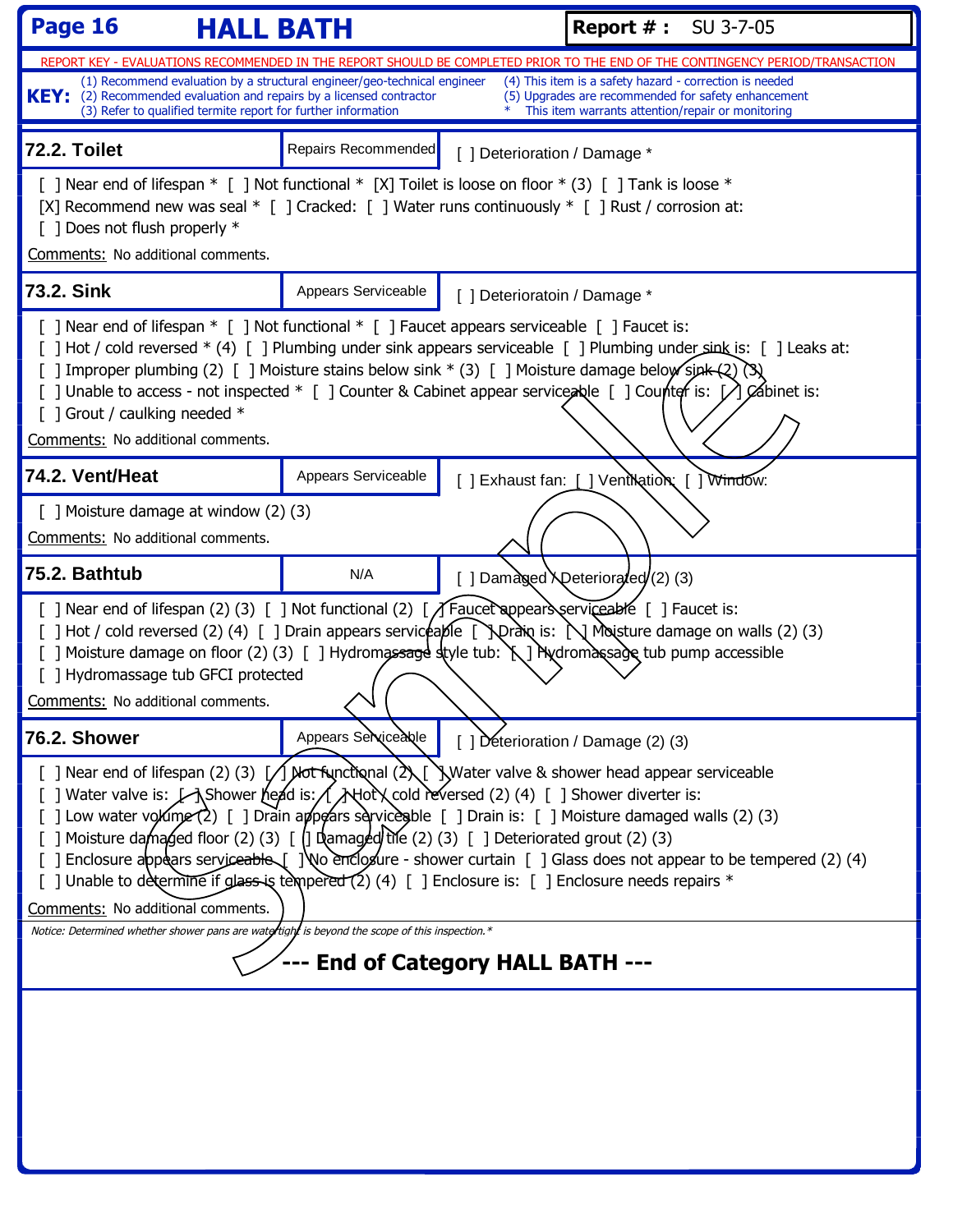| Page 17                                                                                                                                                                                                                                                                                                                                    |                     |                                                             | <b>POOL/SPA &amp; EQUIPMENT</b> Report #: SU 3-7-05                                                                                                                 |
|--------------------------------------------------------------------------------------------------------------------------------------------------------------------------------------------------------------------------------------------------------------------------------------------------------------------------------------------|---------------------|-------------------------------------------------------------|---------------------------------------------------------------------------------------------------------------------------------------------------------------------|
|                                                                                                                                                                                                                                                                                                                                            |                     |                                                             | REPORT KEY - EVALUATIONS RECOMMENDED IN THE REPORT SHOULD BE COMPLETED PRIOR TO THE END OF THE CONTINGENCY PERIOD/TRANSACTION                                       |
| (1) Recommend evaluation by a structural engineer/geo-technical engineer<br><b>KEY:</b><br>(2) Recommended evaluation and repairs by a licensed contractor<br>(3) Refer to qualified termite report for further information                                                                                                                |                     |                                                             | (4) This item is a safety hazard - correction is needed<br>(5) Upgrades are recommended for safety enhancement<br>This item warrants attention/repair or monitoring |
| 77. Body Type                                                                                                                                                                                                                                                                                                                              | Appears Serviceable |                                                             | [ ] Above ground [X] Below ground [X] Plaster/Gunite                                                                                                                |
| [ ] Vinyl [ ] Fiberglass [ ] Unable to determine [ ] Other:                                                                                                                                                                                                                                                                                |                     |                                                             |                                                                                                                                                                     |
| Comments: No additional comments.<br>Notice: Pool and spa bodies are beyond the scope of this inspection.* The information regarding the type of pool/spa is given as a courtesy only.                                                                                                                                                     |                     |                                                             |                                                                                                                                                                     |
| 78. Heater                                                                                                                                                                                                                                                                                                                                 | Appears Serviceable |                                                             | [X] Gas [ ] Electric [ ] Solar Panels (not tested)                                                                                                                  |
| [ ] Deterioration / Damage (2) [ ] Near end of lifespan (2) [ ] Not functional (2) [ ] Pilot not lit *+<br>[ ] Gas / breaker off *+ $\lceil$ ] Gas shut-off not provided (2) (5) $\lceil$ ] May be inadequate for pool heating *<br>[] Improper material used at gas line * [] Pressure limit switch:<br>Comments: No additional comments. |                     |                                                             |                                                                                                                                                                     |
| 78a. Heater Burner                                                                                                                                                                                                                                                                                                                         | Repairs Recommended | [ ] Deterioration / $D\frac{\partial \phi}{\partial x}$ (2) |                                                                                                                                                                     |
| [ ] Near end of lifespan (2) [ ] Not functional (2) [ ] Excessive corrosion (2) [ ] Improper flame $\overline{(2)}$<br>[ ] Not all burners operational (2) [ ] Soot visible (2) (4)<br>Comments: Burner area is deteriorated, soot visible. (2)                                                                                            |                     |                                                             |                                                                                                                                                                     |
| 78b. Heater Vent                                                                                                                                                                                                                                                                                                                           | Appears Serviceable | [ ] Detextord tion / Damago (2)                             |                                                                                                                                                                     |
| [ ] Near end of lifespan (2) [ ] Not functional (2) [ ] Terminates too $\text{chose}$ to: [ ] Improper materials (2)<br>$[$ ] Corroded (2) $[$ ] Obstructed (2)<br>Comments: No additional comments.                                                                                                                                       |                     |                                                             |                                                                                                                                                                     |
| 79. Filter                                                                                                                                                                                                                                                                                                                                 | Appears Serviceable |                                                             | VFilter Type / ] Deterto fation / Damage (2)                                                                                                                        |
| [ ] Near end of lifespan (2) [ ] Not functiona $(2)$<br>[ ] Pressuxe gauge: [ ] Bleeder valve: [ ] Filter leaks (2)<br>Comments: No additional comments.                                                                                                                                                                                   |                     |                                                             |                                                                                                                                                                     |
| 80. Pumps                                                                                                                                                                                                                                                                                                                                  | Appears Serviceable |                                                             | <b>{</b> ] Pump Type: [ ] Deterioration / Damage (2)                                                                                                                |
| [ ] Near end of lifespan $\sum$ ] Not functional $(2)$ $\sum$ ] Leaking (2) [ ] Excessive Noise (2)<br>[ ] Placing strain $\cancel{\phi}$ n piping (2) [ ] Body bond: []<br><b>N</b> IM proper wiring (2)<br>Comments: No additional comments.                                                                                             |                     |                                                             |                                                                                                                                                                     |
| 81. Blowers                                                                                                                                                                                                                                                                                                                                | N/A                 |                                                             | [ ] Air Bubbler [ ] Supplement to Spa Jet Pump                                                                                                                      |
| [] Deterioration / Damage (2) [] Near end of lifespan (2) [] Not functional (2) [] Makes unusual noise (2)<br>[ ] Not tested due to:<br>Comments: No additional comments                                                                                                                                                                   |                     |                                                             |                                                                                                                                                                     |
| 82. Electrical                                                                                                                                                                                                                                                                                                                             | Appears Serviceable |                                                             | [X] Breaker Location: At Equipment                                                                                                                                  |
| [X] Wiring Method: Liquid Tite Flex [ ] Deterioration / Damage (2) (4) [ ] Near end of lifespan (2) (4)<br>$[$ ] Not functional $(2)$ $(4)$<br>Comments: No additional comments.                                                                                                                                                           |                     |                                                             |                                                                                                                                                                     |
|                                                                                                                                                                                                                                                                                                                                            |                     |                                                             |                                                                                                                                                                     |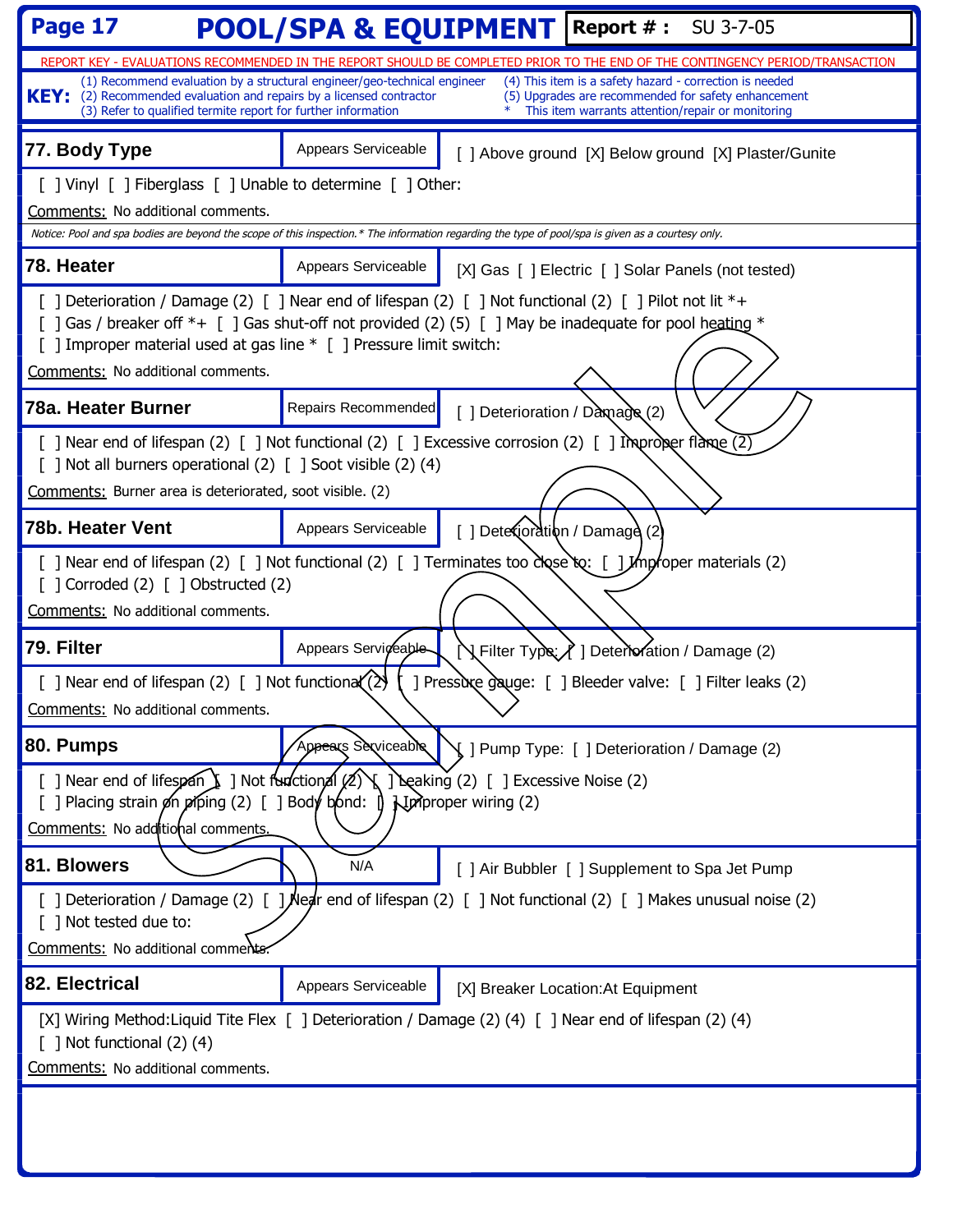| Page 17a                                                                                                                                                                                                                                                                                                                                                                                                                                                                                                                               | <b>POOL/SPA &amp; EQUIPMENT</b> Report #: |                                      | SU 3-7-05                                                                                                                                                           |  |
|----------------------------------------------------------------------------------------------------------------------------------------------------------------------------------------------------------------------------------------------------------------------------------------------------------------------------------------------------------------------------------------------------------------------------------------------------------------------------------------------------------------------------------------|-------------------------------------------|--------------------------------------|---------------------------------------------------------------------------------------------------------------------------------------------------------------------|--|
|                                                                                                                                                                                                                                                                                                                                                                                                                                                                                                                                        |                                           |                                      | REPORT KEY - EVALUATIONS RECOMMENDED IN THE REPORT SHOULD BE COMPLETED PRIOR TO THE END OF THE CONTINGENCY PERIOD/TRANSACTION                                       |  |
| (1) Recommend evaluation by a structural engineer/geo-technical engineer<br>KEY:<br>(2) Recommended evaluation and repairs by a licensed contractor<br>(3) Refer to qualified termite report for further information                                                                                                                                                                                                                                                                                                                   |                                           |                                      | (4) This item is a safety hazard - correction is needed<br>(5) Upgrades are recommended for safety enhancement<br>This item warrants attention/repair or monitoring |  |
| 82a. Pool/Spa Lights                                                                                                                                                                                                                                                                                                                                                                                                                                                                                                                   | Appears Serviceable                       | [ ] Deterioration / Damage (2)       |                                                                                                                                                                     |  |
| [ ] Near end of lifespan (2) [ ] Not functional (2) [X] Light(s) operated when tested at:Pool<br>Comments: No additional comments.                                                                                                                                                                                                                                                                                                                                                                                                     |                                           |                                      | [ ] Light(s) inoperative at: [X] GFCI responded to test button at:Pool [ ] GFCI did not respond to test button at:                                                  |  |
| 82b. Pool/Spa Controls                                                                                                                                                                                                                                                                                                                                                                                                                                                                                                                 | Appears Serviceable                       | [X] Timer Controls: Circulation pump |                                                                                                                                                                     |  |
| [ ] Rusted timer box (2) [ ] Remote switches:<br>Comments: No additional comments.                                                                                                                                                                                                                                                                                                                                                                                                                                                     |                                           |                                      | [ ] Deterioration / Damage (2) [ ] Near end of lifespan (2) [ ] Not functional (2) [ ] Shock guard missing (2) (4)                                                  |  |
| 83. General                                                                                                                                                                                                                                                                                                                                                                                                                                                                                                                            | Appears Serviceable                       |                                      | [ ] ^pool spa^ needs complete evaluation (2)                                                                                                                        |  |
| [X] Barrier fencing encloses pool / spa:Yes [X] Self-closing & latching gate:Yes [X] Coping appears serviceable<br>] Coping is: [ ] Surrounding deck/concrete appears serviceable [ ] Surrounding deck is.<br>] Diving board not part of inspection * [ ] Slide is not part of inspection *<br>[ ] Pool water fill valve appears serviceable [ ] Water fill valve needs anti-siphon protection (2) (5)<br>[ ] Water is cloudy, bottom not visible (2)<br>Comments: No additional comments.<br>--- End of Category POOL/SRA & EQUIPMENT |                                           |                                      |                                                                                                                                                                     |  |
|                                                                                                                                                                                                                                                                                                                                                                                                                                                                                                                                        |                                           |                                      |                                                                                                                                                                     |  |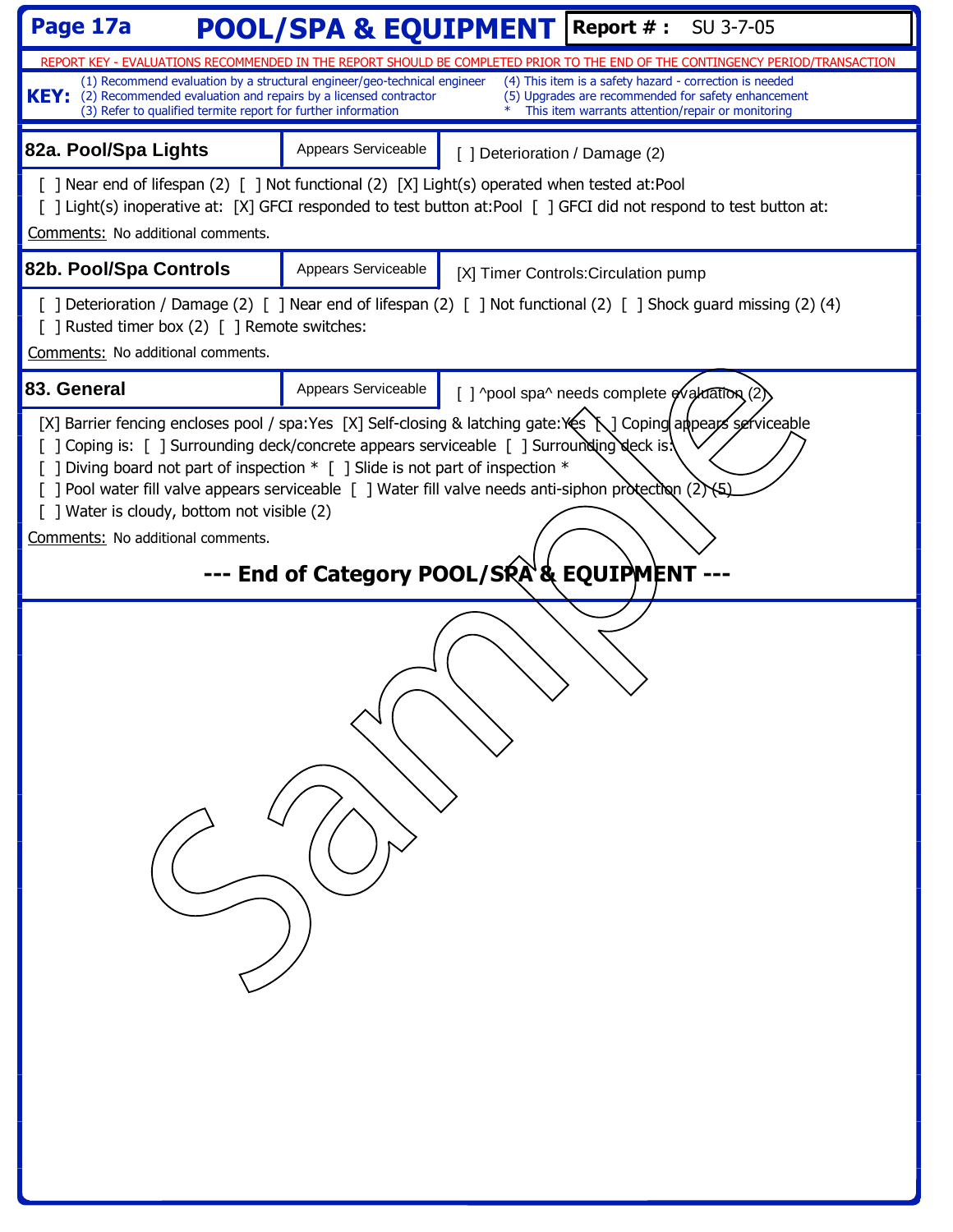# **Page 18 GENERAL NOTES Report # :** SU 3-7-05

**KEY:** (1) Recommend evaluation by a structural engineer/geo-technical engineer (2) Recommended evaluation and repairs by a licensed contractor (3) Refer to qualified termite report for further information (4) This item is a safety hazard - correction is needed (5) Upgrades are recommended for safety enhancement This item warrants attention/repair or monitoring REPORT KEY - EVALUATIONS RECOMMENDED IN THE REPORT SHOULD BE COMPLETED PRIOR TO THE END OF THE CONTINGENCY PERIOD/TRANSACTION

The following information IS NOT a summary. The following information is provided to expand upon conditions identified during the inspection. Client is advised to address conditions noted in the report prior to the close of escrow.

Fencing: Yard fencing acts as a barrier fencing for pool and spa. Metal gate at rear has broken latch, gate is not self closing and latching.

Heating/Cooling: Air flow restricted by electrical cable stretched over top of duct in attic. (2)

Electrical Wiring: Damaged wiring in attic, it appears that rodents have chewed through the insulation. Much of the wiring is covered

by insulation and not visible for inspection.<br> $\bigcirc$   $\bigcirc$   $\bigcirc$   $\bigcirc$   $\bigcirc$   $\bigcirc$   $\bigcirc$   $\bigcirc$   $\bigcirc$   $\bigcirc$   $\bigcirc$   $\bigcirc$   $\bigcirc$   $\bigcirc$   $\bigcirc$   $\bigcirc$   $\bigcirc$   $\bigcirc$   $\bigcirc$   $\bigcirc$   $\bigcirc$   $\bigcirc$   $\bigcirc$   $\bigcirc$   $\bigcirc$   $\bigcirc$   $\bigcirc$   $\bigcirc$   $\bigcirc$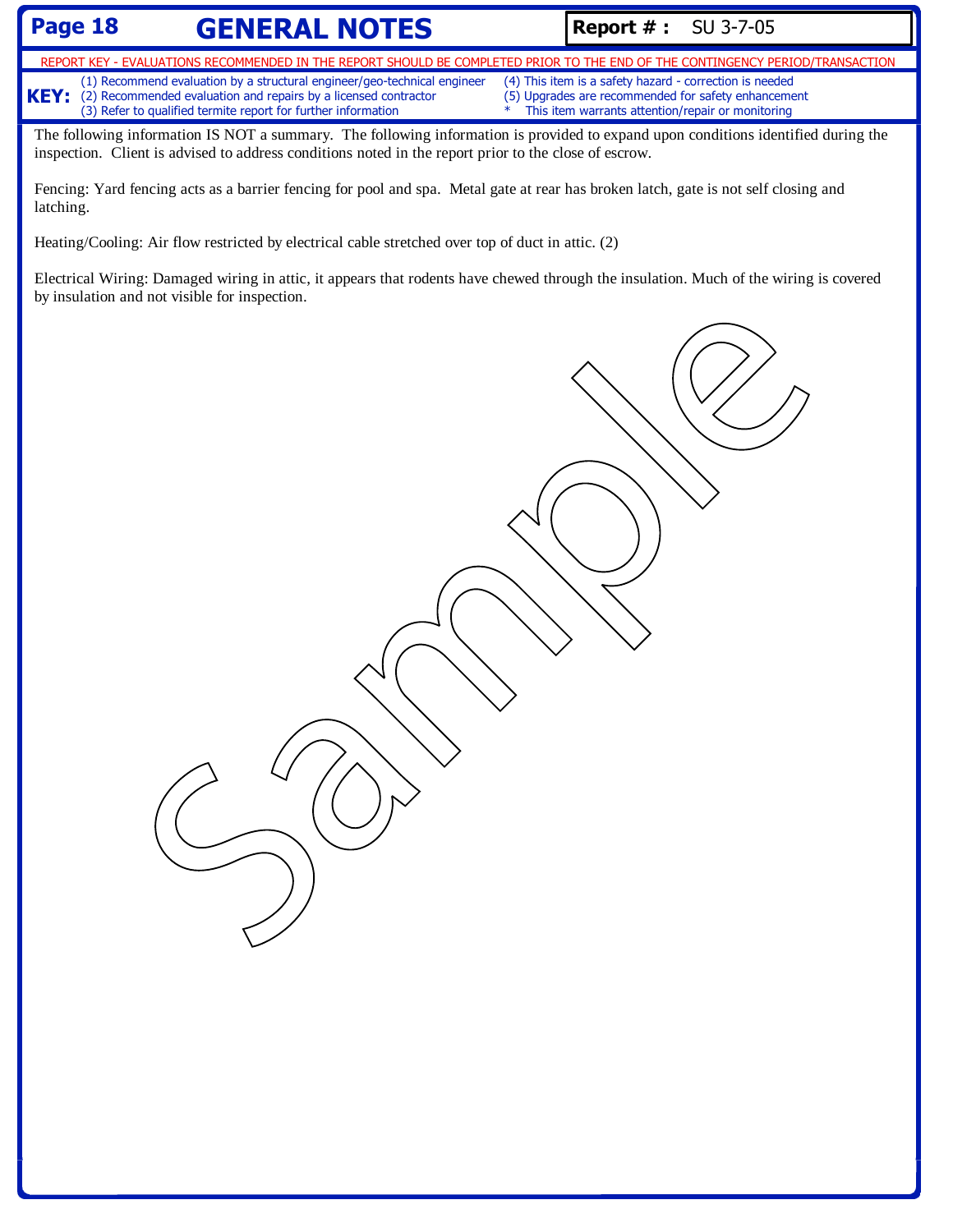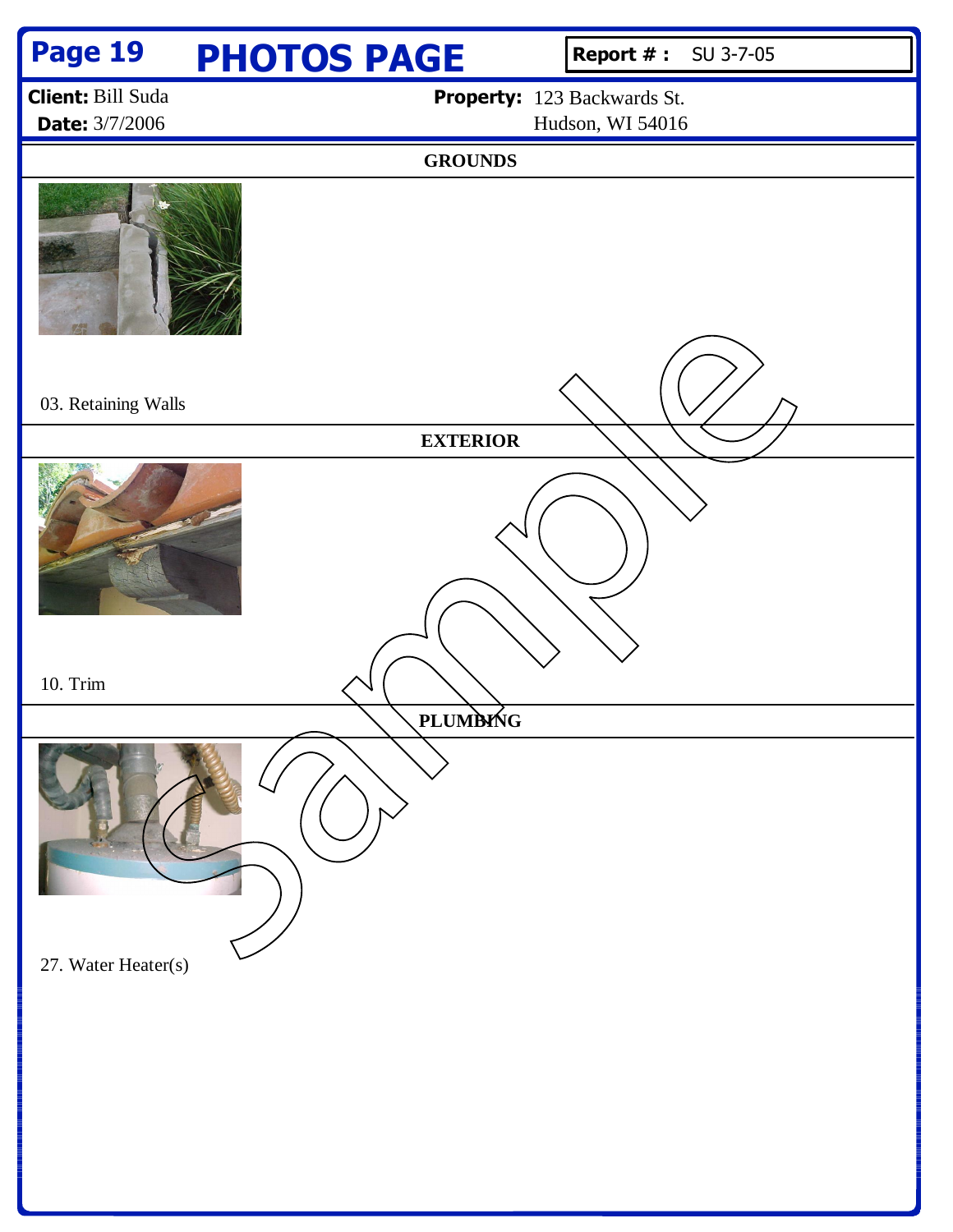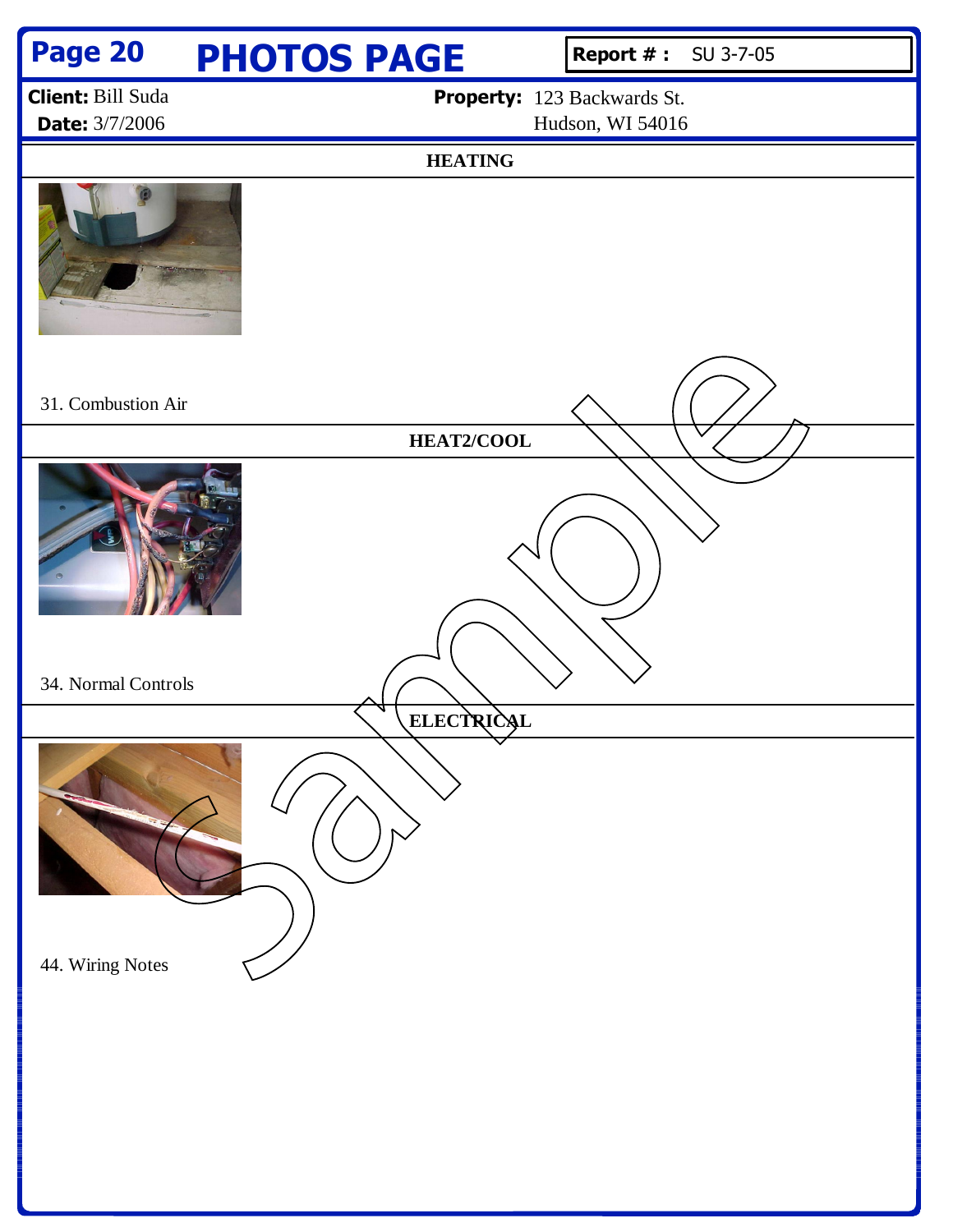# **Page 21 SUMMARY PAGE Report #: SU 3-7-05**

| <b>Client:</b> Bill Suda | <b>Property:</b> 123 Backwards St. |
|--------------------------|------------------------------------|
| <b>Date:</b> 3/7/2006    | Hudson, WI 54016                   |

This Inspection Summary is provided as a courtesy only. The client is required by contract to read and understand the entire report. Comments and conditions will exist in the report that do not appear in the inspection summary. It is the client's responsibility to read the entire report. Evaluations and recommendations stated within the report and/or on the summary page should be completed prior to the end of contingency period/transaction.

# **GROUNDS**

### **Driveway -- Safety Hazard**

Recommend further evaluation and repairs as needed by a qualified professional based on visible

conditions noted during the inspection. (2) Evidence of poor drainage which can accelerate wear and

deterioration. \* Surface raised or settled, creates trip hazard. (2)

# **Sidewalks -- Safety Hazard**

The sidewalk appeared to be in serviceable condition at the time of the inspection. Evidence of poor

drainage which can accelerate wear and deterioration. \*

# **Retaining Walls -- Repairs Recommended**

Major cracks and displacement; recommend further evaluation by a structural or geotechnical engineer and mmend further evaluation and repairs as needed by a qualified professional based on visible<br>tions noted during the inspection. (2) Evidence of poor drainage which can be celebrate<br>contribution  $*$  Surface raised or settled

repairs as needed. (1) (2)

# **EXTERIOR**

# **Exterior Stairs -- Repairs Recommended**

Openings in the railing balusters are too wide, creating a safety hazard. (2) (4)

# **Exterior Walls / Repairs Recommended**

Moisture damage noted at the exterior walls at: Numerous locations. (2) (3)

# **Trim -- Repairs Recommended**

Moisture damage noted  $x$ <sup>th</sup> $\epsilon$  eaves. (2) (3)

# **FOUNDATION**

# **ROOF**

### **Tile Roof -- Repairs Recommended**

Displaced tiles at a number of locations. (2) Recommend further evaluation of roofing system and repairs by a qualified professional.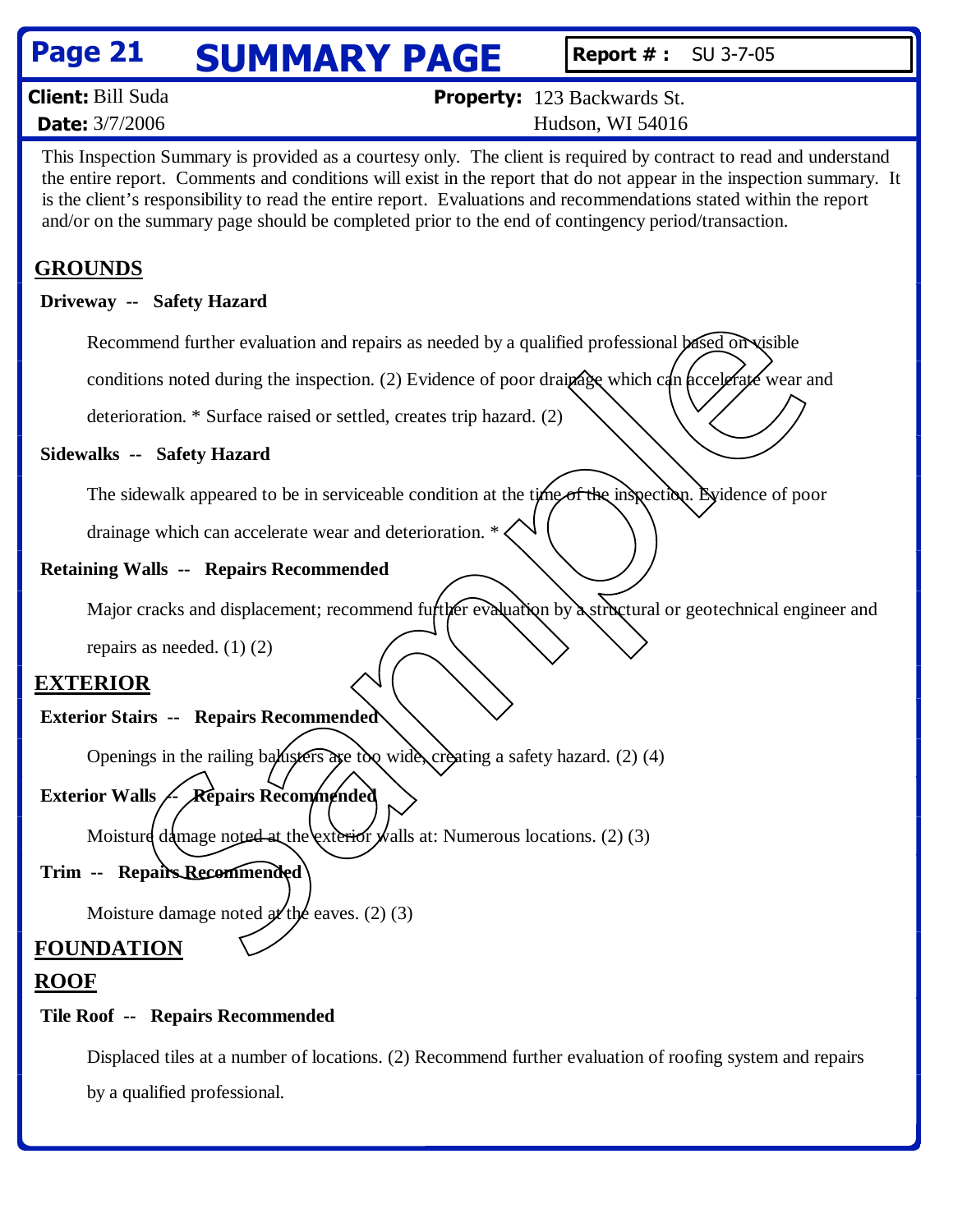# **Page 22 SUMMARY PAGE Report #: SU 3-7-05**

**Client:** Bill Suda **Date:** 3/7/2006

**Property:** 123 Backwards St. Hudson, WI 54016

### **ROOF**

#### **Roof Notes -- Repairs Recommended**

General condition of the roof indicates the need for further evaluation of the entire roofing system and repairs as identified by a qualified professional. (2)

#### **PLUMBING**

#### **Water Heater(s) -- Safety Hazard**

Recommend further evaluation and repairs by a qualified professional. (2) (4)  $\int$ The water heater vent (draft hood) is damaged. (2) The water heater vent was back drafting. Products of combustion were spilling from the draft diverter. (2) (4) Damaged platform, water heater not properly supported. Hole in Sample Control and repairs and repairs by a qualified professional. (2) (4) The water heater of the and the real and the real and the matter of the matter of the matter of the matter of the matter of the matter of the matt

heater return air plenum. (2) (4)

#### **HEATING**

#### **Condition -- Repairs Recommended**

Heating system(s) is not serviceable; see conditions noted in sections below for more information.

Recommend further evaluation and repairs by a qualified professional. (2)

#### **Combustion Air -- Safety Hazard**

Large hole in eturn air platform, pulling return air from garage. (2) (4) Recommend sealing platform

at heater base. (2)

### **Distribution -- Safety Hazard**

Recommend further evaluation and repairs by a qualified professional. (2) (4) See combstion air above. **HEAT2/COOL**

#### **Normal Controls -- Repairs Recommended**

Recommend further evaluation and repairs by a qualified professional. Wires melted at connection to right of inducer fan. (2) (4)

#### **Heating Notes -- Safety Hazard**

Recommend complete system inspection and repairs by a qualified professional.(2) (4)

#### **ELECTRICAL**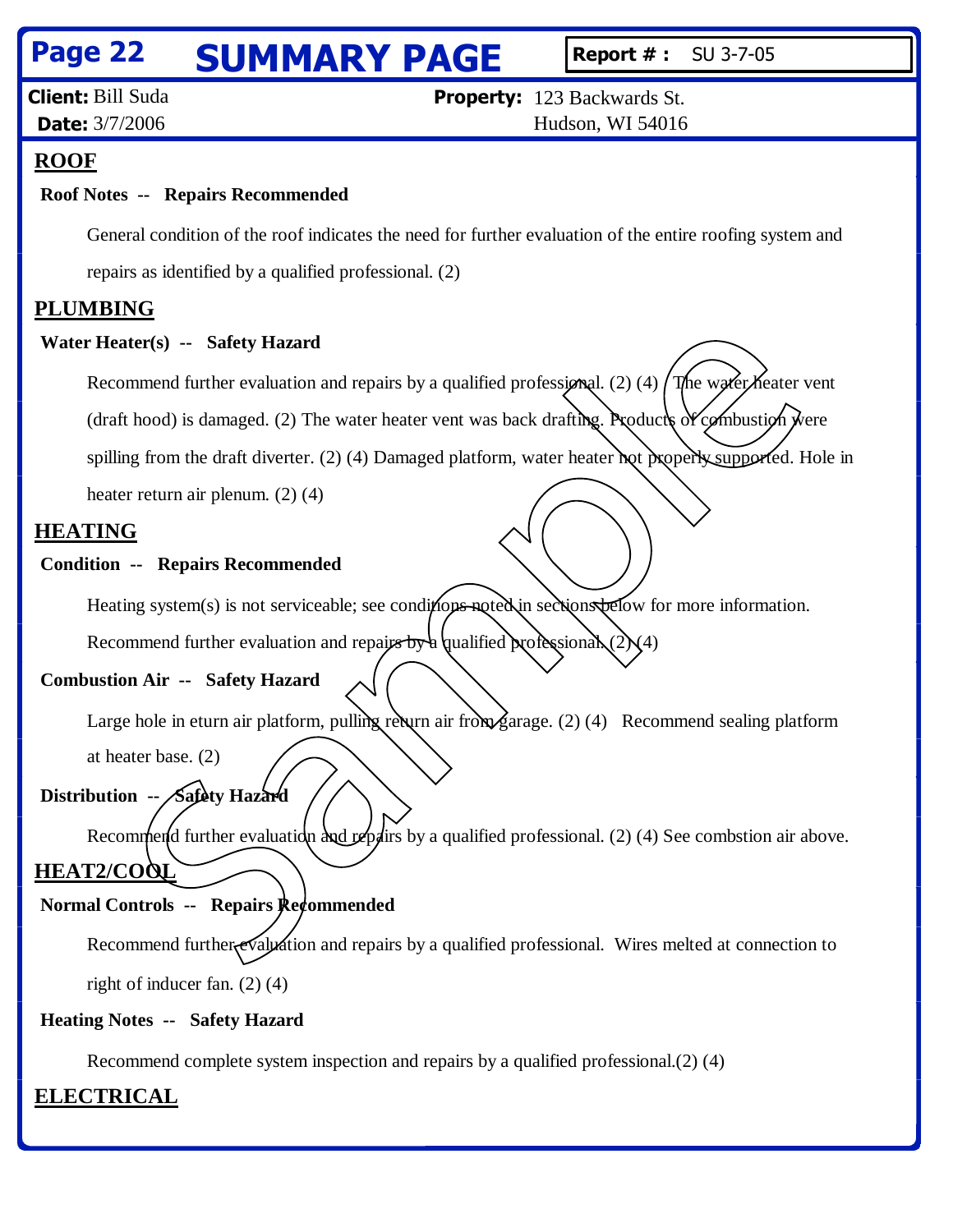# **Page 23 SUMMARY PAGE Report #: SU 3-7-05**

**Client:** Bill Suda **Date:** 3/7/2006

**Property:** 123 Backwards St.

Hudson, WI 54016

#### **Wiring Notes -- Repairs Recommended**

Recommend further evaluation and repairs by a qualified professional. (2) (4) Wires in attic appear to

have been chewed through by rodents. (2) (4)

### **HALL BATH**

#### **POOL/SPA & EQUIPMENT**

#### **Heater Burner -- Repairs Recommended**

F. Burner area is deteriorated, soot visible. (2)<br>Burner area is deteriorated, soot visible. (2)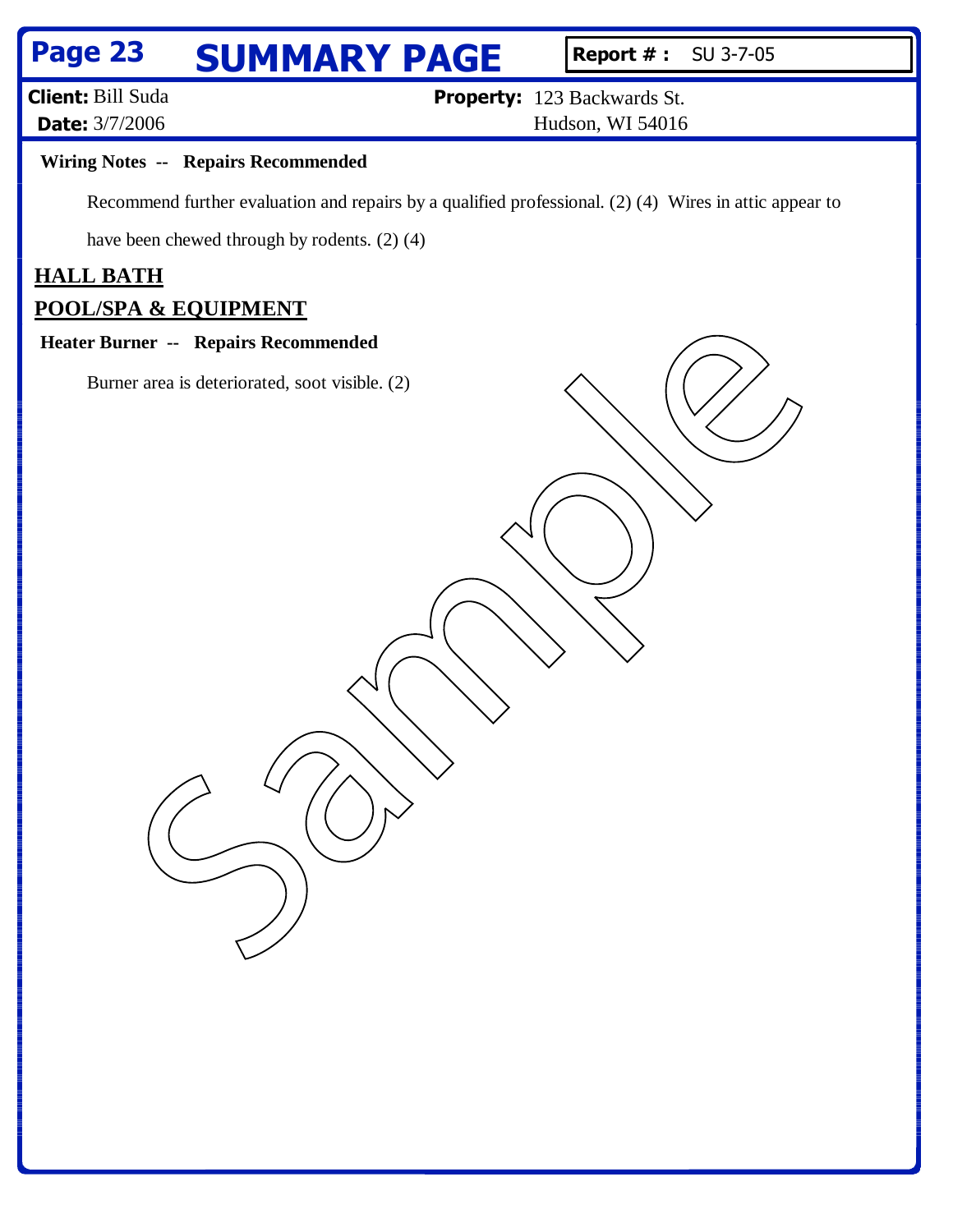



### ITA Inspections 1016 South Tremont St. Suite #102 Oceanside, CA 92054 (800) 323-9235 Fax (815) 323-7655

This Report has been prepared exclusively for: Bill Suda Property Address: 123 Backwards St., Hudson, WI 54016

#### Inspection Contract Agreement-This is intended to be a legally binding contract.Please Read Carefully.

I (Client) hereby request a limited visual inspection of the apparent condition of the readily accessible installed systems and components of the premises located at the address named on page 2 of this contract, for client's sole use and benefit. I warrant that I will read the following agreement carefully. I understand that I am bound by all the terms of this contract. I further warrant that I will read the entire inspection report when I receive it and promptly call the inspector with any questions I may have.

#### SCOPE OF INSPECTION

The scope of the inspection and report is strictly limited to a visual inspection of the apparent condition of the readily accessible installed systems and components of the premises. The inspection will be performed in accordance with the Illinois Standards of Practice, 68 Ill. Admin. Code 1410, Sec 1410.200, as amended, a copy of which is available upon request or included with this report.

#### OUTSIDE THE SCOPE OF THE INSPECTION

Latent and concealed defects and deficiencies are excluded from the inspection. Any area which is not exposed to view, is concealed,  $\sigma$  is inaccessible because of soil, walls, floors, carpets, ceilings, furnishing, or any other thing is not included in this inspection. The inspection does not include any destructive testing or dismantling. Client agrees to assume all the risk for all conditions which are concealed from view at the time of the inspection.

The Client understands that the following systems and components, whether or not they are latent or concealed, and information about them are specifically excluded from and outside the scope of this inspection:

Building code or zoning ordinance violations.

Geological stability or soils condition. Structural stability or engineering analysis.

Termites, pests or other wood destroying organisms.

Asbestos, radon, formaldehyde, lead, water or air quality, electromagnetic radiation or any environmental hazards.

Building value appraisal or cost estimates.

Condition of detached buildings.

Pools or spas bodies and underground piping.

Specific components noted as being excluded on the individual system inspection forms.

Private water or private sewage systems.

Saunas, steam baths, or fixtures and equipment.

Radio-controlled devices, automatic gates, elevators, lifts,dumbwaiters and thermortance or time clock controls.

Water softener / purifier systems or solar heating systems.

Furnace heat exchangers, freestanding appliances, security alarms or personal property

Adequacy or efficiency of any system or component. Prediction of life expectancy of any item.

All items listed as excluded in the ASHI standards, a copy of which is available upon request or included with this report.

(Some of the above items may be included in this inspection for additional fees, check with your inspector)

#### PURPOSE OF INSPECTION

The purpose of the inspection is to determine, and  $\epsilon$  prepare a written report of, the apparent condition of the readily accessible installed systems and components of the Premises existing at the time of the inspection

This is not a home warranty, guarance, insurance policy or substitute for real estate transfer disclosures which may be required by law.

Your inspector is a home inspection generalist and is not acting as a licensed engineer or expert in any craft or trade. If your inspector recommends consulting other specialized experts, Client must do  $s$  at  $\overline{Q}$  tient's expense.

CONFIDENTIAL REPORT: The inspection report to be prepared for *C*lient is solely and exclusively for Client's own information and may not be relied upon by any other person. Client agrees to maintain the confidentiality of the inspection report and agrees not to disclose any part of it to any other person. Client may distribute copies of the inspection report to the seller and the real estate agents directly involved in this transaction, but said persons are not specifically intended beneficiaries of this Agreement or the inspection report. Client and Inspector do not in any way intend to benefit said seller or the real estate agents directly or indirectly through this Agreement or the inspection report. Client agrees to indemnify, defend, and hold Inspector harmless from any third party claims arising out of Client's unauthorized distribution of the inspection report. with this report.<br>The specific method in the specific method is the specific method in this is a specific to the second of the<br>second intervention of the specific methods in this is a specific method in this is a specific

ATTORNEY'S FEES: The prevailing party in any dispute arising out of this agreement, the inspection, or report(s) shall be awarded reasonable attorney's fees, arbitrator fees and other costs.

SEVERABILITY: Client and Inspector agree that should a Court of Competent Jurisdiction determine and declare that any portion of this contract is void, voidable or unenforceable, the remaining provisions and portions shall remain in full force and effect.

DISPUTES: Client understands and agrees that any claim for failure to accurately report the visually discernible conditions at the Subject Property, as limited herein above, shall be made in writing and reported to the Inspector within ten business days of discovery. Client further agrees that, with the exception of emergency conditions, Client or Client's agents, employees or independent contractors, will make no alterations, modifications or repairs to the claimed discrepancy prior to a reinspection by the Inspector. Client understands and agrees that any failure to notify the Inspector as stated above shall constitute a waiver of any and all claims for said failure to accurately report the condition in question.

Scope of the Inspection: Continued from page 1. The inspection will be performed in accordance with the Illinois Standards of Practice, 68 Ill. Admin. Code 1410, Sec 1410.200, as amended, a copy of which is available upon request or included with this report. Outside the Scope: Continued from page 1. All items listed as excluded in the ASHI standards, a copy of which is available upon request or included with this report.